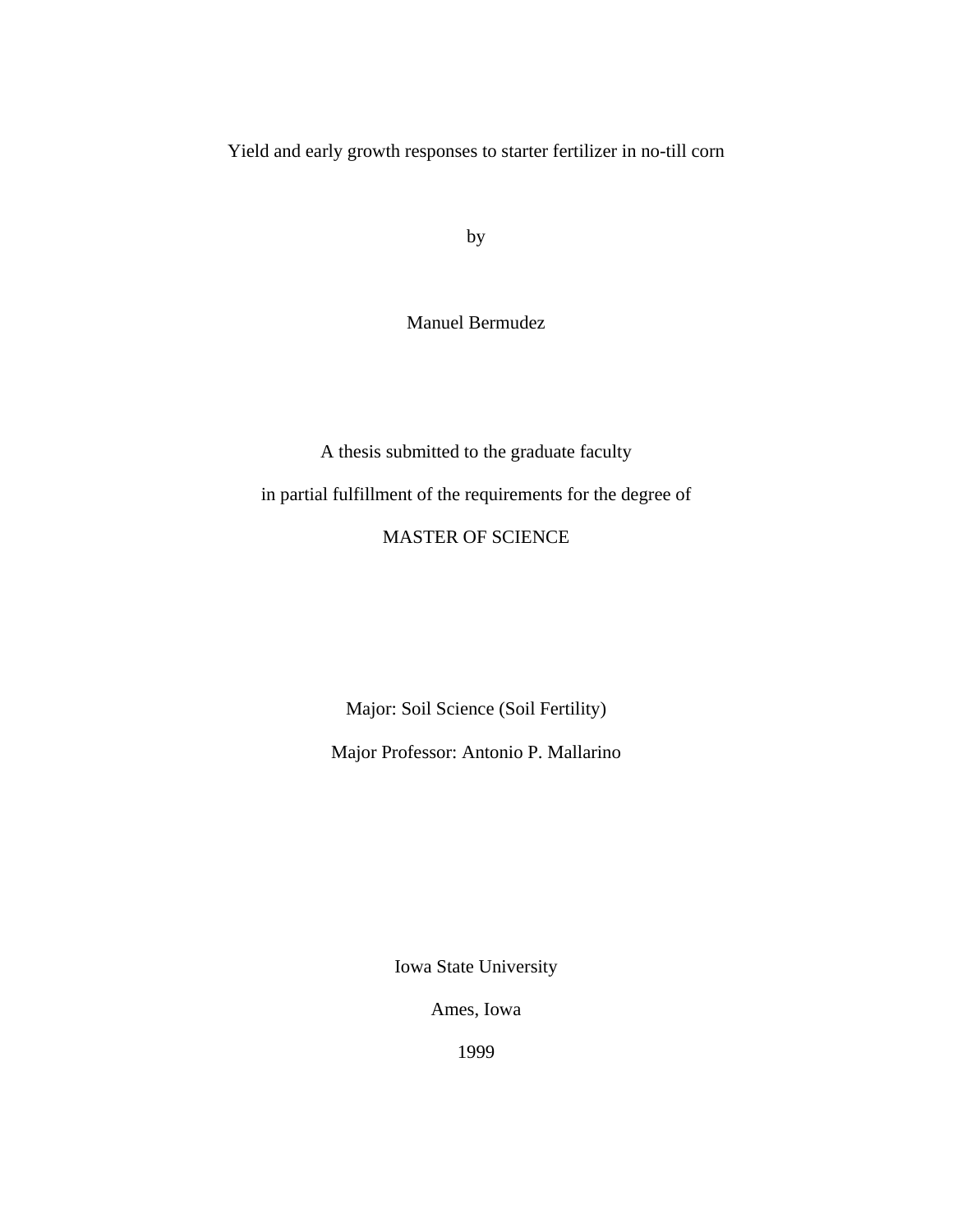Graduate College

Iowa State University

This is to certify that the Master's thesis of

Manuel Bermudez

has met the thesis requirements of Iowa State University

Major Professor

\_\_\_\_\_\_\_\_\_\_\_\_\_\_\_\_\_\_\_\_\_\_\_\_\_\_\_\_\_\_\_\_\_\_

For the Major Program

\_\_\_\_\_\_\_\_\_\_\_\_\_\_\_\_\_\_\_\_\_\_\_\_\_\_\_\_\_\_\_\_\_\_

For the Graduate College

\_\_\_\_\_\_\_\_\_\_\_\_\_\_\_\_\_\_\_\_\_\_\_\_\_\_\_\_\_\_\_\_\_\_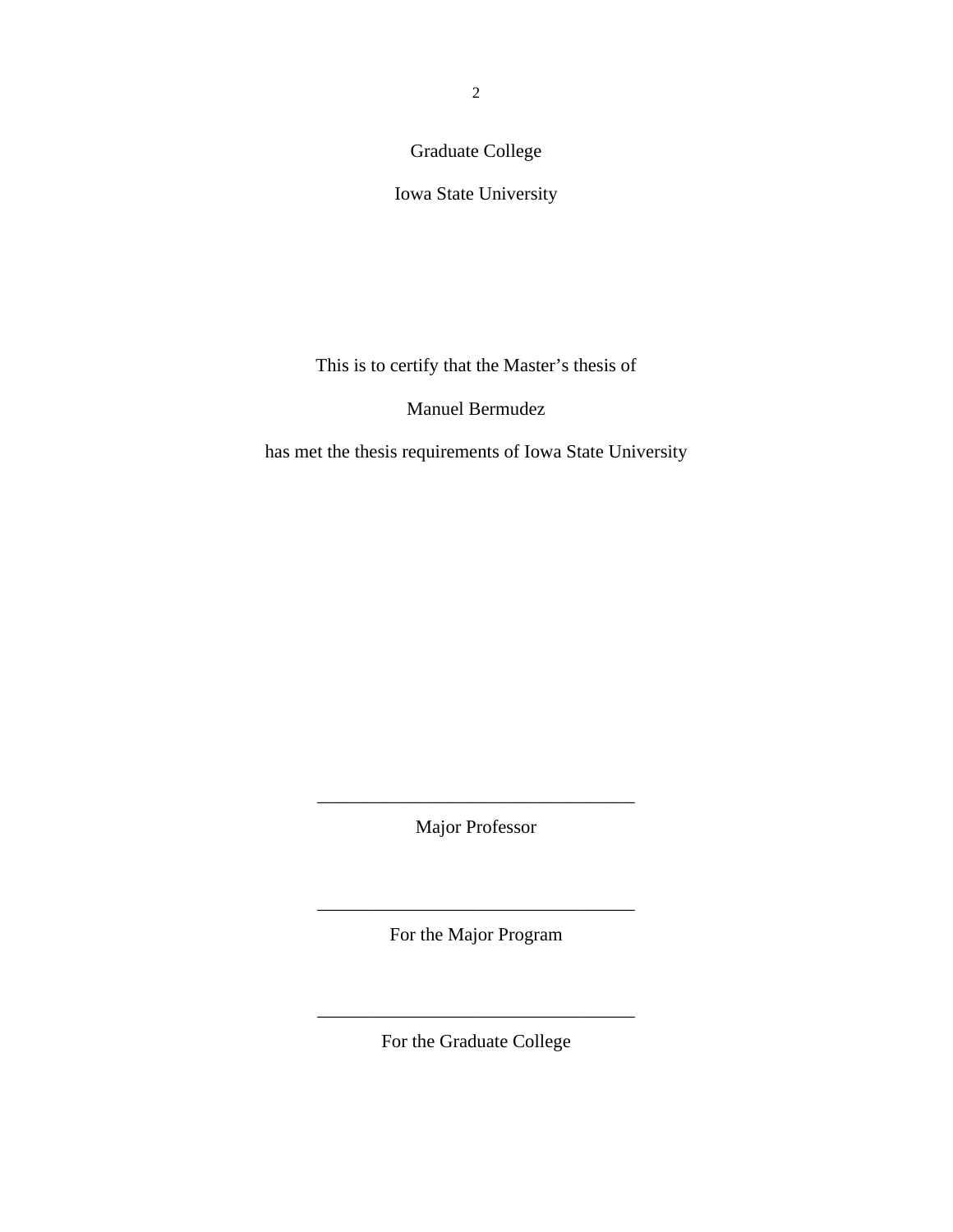**To:** 

## **Maria Paula and Ruben**

**Maria Felicitas and Peta** 

**Maria Cristina Iguiniz and Manuel R. Bermudez**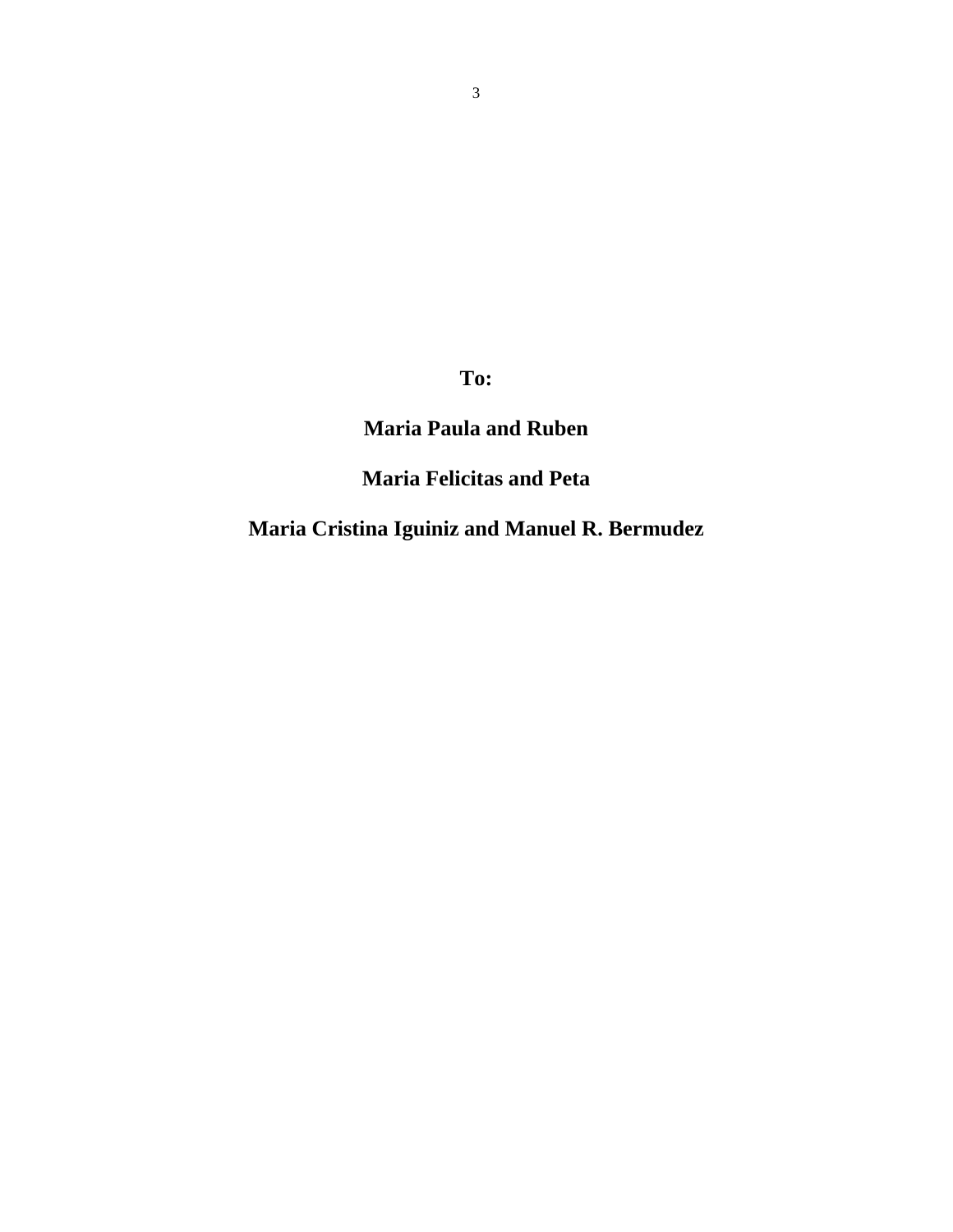# TABLE OF CONTENTS

Page

| <b>GENERAL INTRODUCTION</b>                                               | 5              |
|---------------------------------------------------------------------------|----------------|
| Thesis Organization                                                       | $\overline{7}$ |
| YIELD AND EARLY GROWTH RESPONSES TO STARTER FERTILIZER<br>IN NO-TILL CORN | 8              |
| Abstract                                                                  | 8              |
| Introduction                                                              | 9              |
| <b>Materials and Methods</b>                                              | 14             |
| <b>Results and Discussion</b>                                             | 20             |
| Conclusions                                                               | 27             |
| <b>References Cited</b>                                                   | 28             |
| <b>GENERAL CONCLUSIONS</b>                                                | 45             |
| <b>ACKNOWLEDGMENTS</b>                                                    | 48             |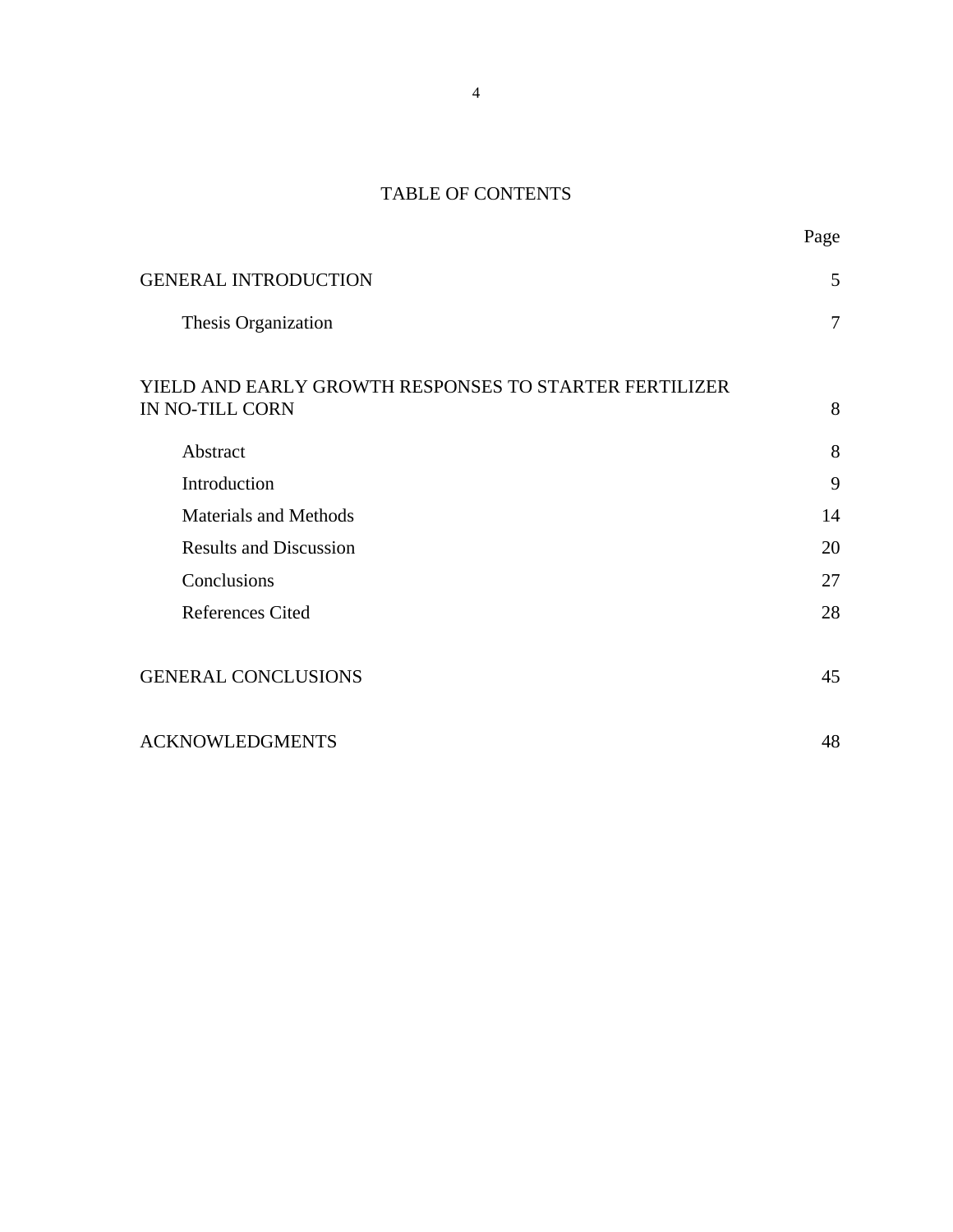#### GENERAL INTRODUCTION

Many farmers, agricultural scientists, and extension specialists have concern over severe problems associated with fertilization practices commonly used in conventional agriculture. For example, the use of excess N fertilizer or animal manure can result in ground water contamination. Phosphate in runoff water can enter neighboring lakes or streams and degrade water quality. Soil erosion associated with conventional tillage and the lack of crop rotation can also degrade the soils significantly. Many farmers need to change farming practices in order to improve the sustainability of crop production. Notill systems became popular among scientists because they have the potential to alleviate these problems. Particular advantages of no-tillage over conventional tillage are the increase of residue cover, the reduction of soil erosion, and the increase of crop water use efficiency. However, a pivotal disadvantage of no-tillage for spring planted crops is that it creates soil conditions that are cooler and wetter at planting time. Until the 1990's, there was an increase in the number of Iowa farmers adopting no-till systems. Presently this tendency has slowed or has reversed. The main reason for Iowa farmers to switch back from no-till to some kind of tillage management is the concern for low crop yields. Iowa research has showed slightly lower yields for no-till corn compared with corn managed with chisel-disk tillage.

From a soil fertility perspective, high residue cover can restrict early plant and root growth and development. Colder and wetter soils can reduce early nutrient uptake and early growth for major agricultural crops. Early season plant growth is often poorer than with conventional tillage systems, and this is often thought as part of the cause of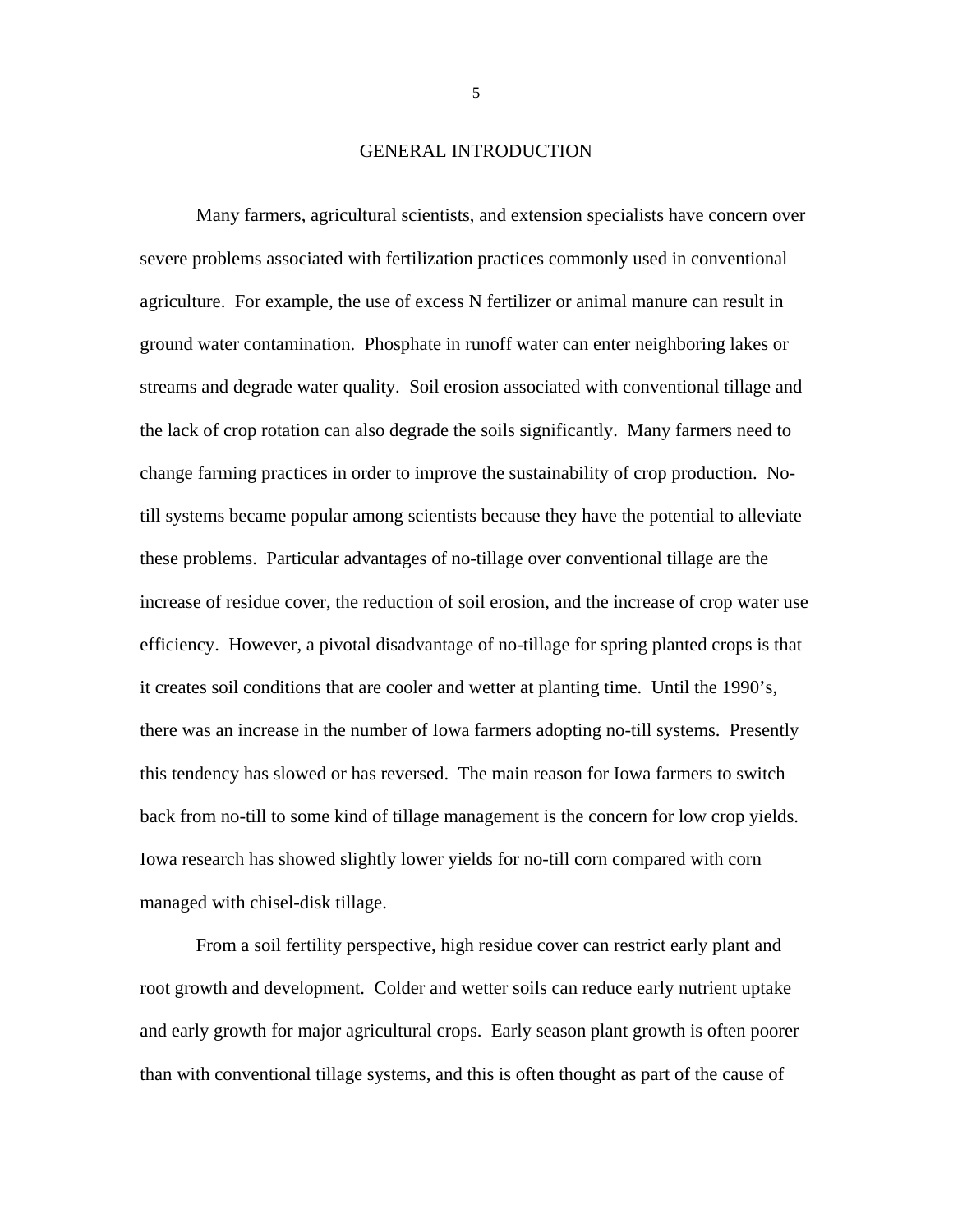some grain yield reduction. Starter fertilization is a common fertilizer practice used in some areas of the U.S. to improve nutrient uptake and early crop growth even in soils high in available nutrients. However, several questions have arisen about the use of this placement option with major concerns relating to the application method, the nutrient ratio, and the amount to use. From an environmental perspective, starter fertilization can help reduce the amount of fertilizer added (P and K) especially in soils with high fertility levels.

With the advent of precision agriculture technologies, such as differentially corrected global positioning systems (DGPS), yield monitors, geographic information systems (GIS), and grid sampling, more producers are able to generate yield maps capable of describing the yield variability over the landscape. GIS software can then be used to process this yield data for independent analyses of the different areas or be used in statistical procedures that account for spatial correlation.

This study reports the methodology used and the results of strip trials conducted in several farmer fields. The objectives were (1) to study crop yield and early growth responses to starter fertilization in no-till corn and (2) to evaluate the responses of starter fertilization over the landscape using precision agriculture technologies.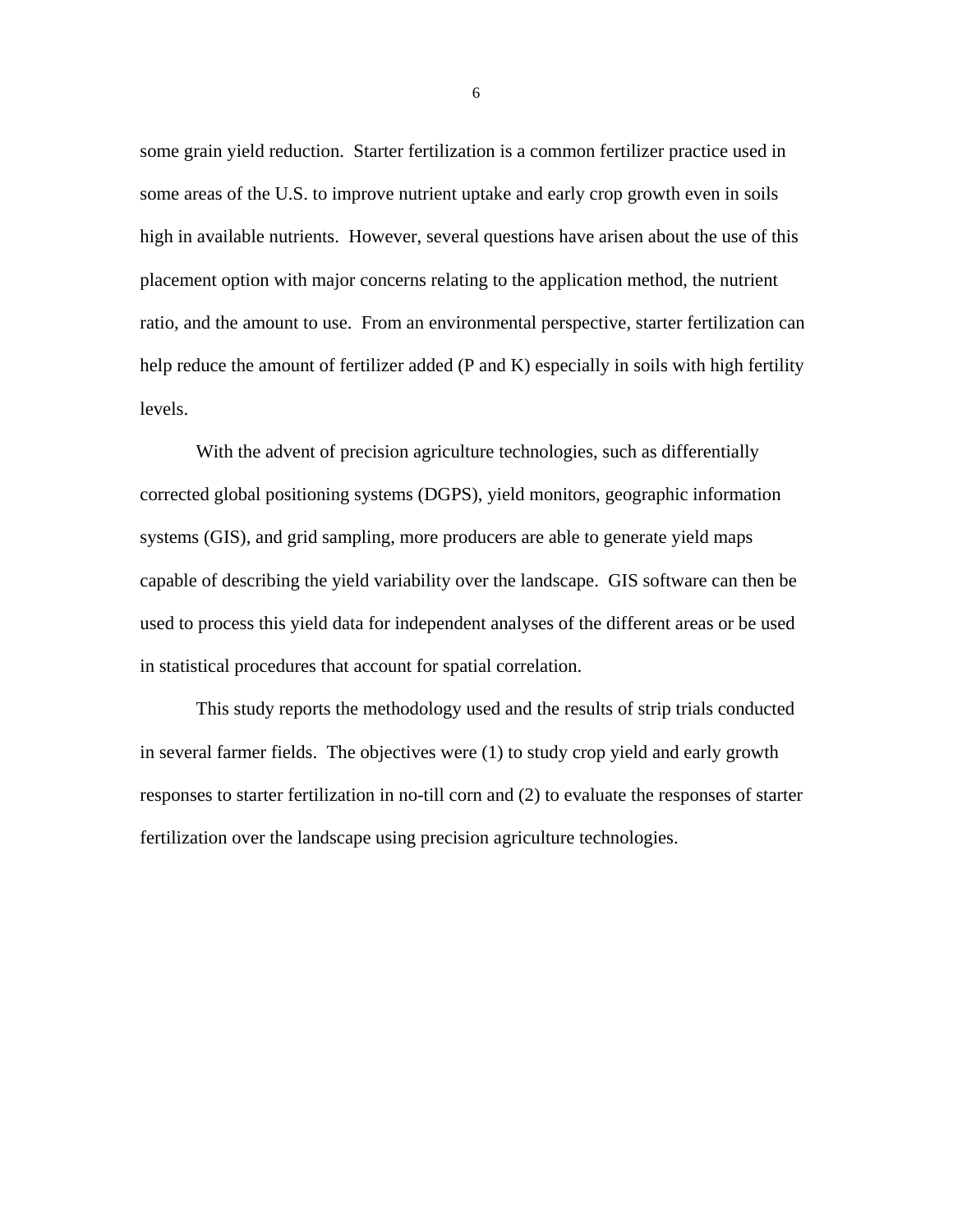## Thesis Organization

The thesis is presented as one paper suitable for publication in scientific journals of the American Society of Agronomy. The title of the paper is "Yield and early growth responses to starter fertilization in no-till corn". The paper is divided in sections that include an abstract, introduction, materials and methods, results and discussion, conclusions, reference list, and tables. The paper is preceded by a general introduction and followed by general conclusions.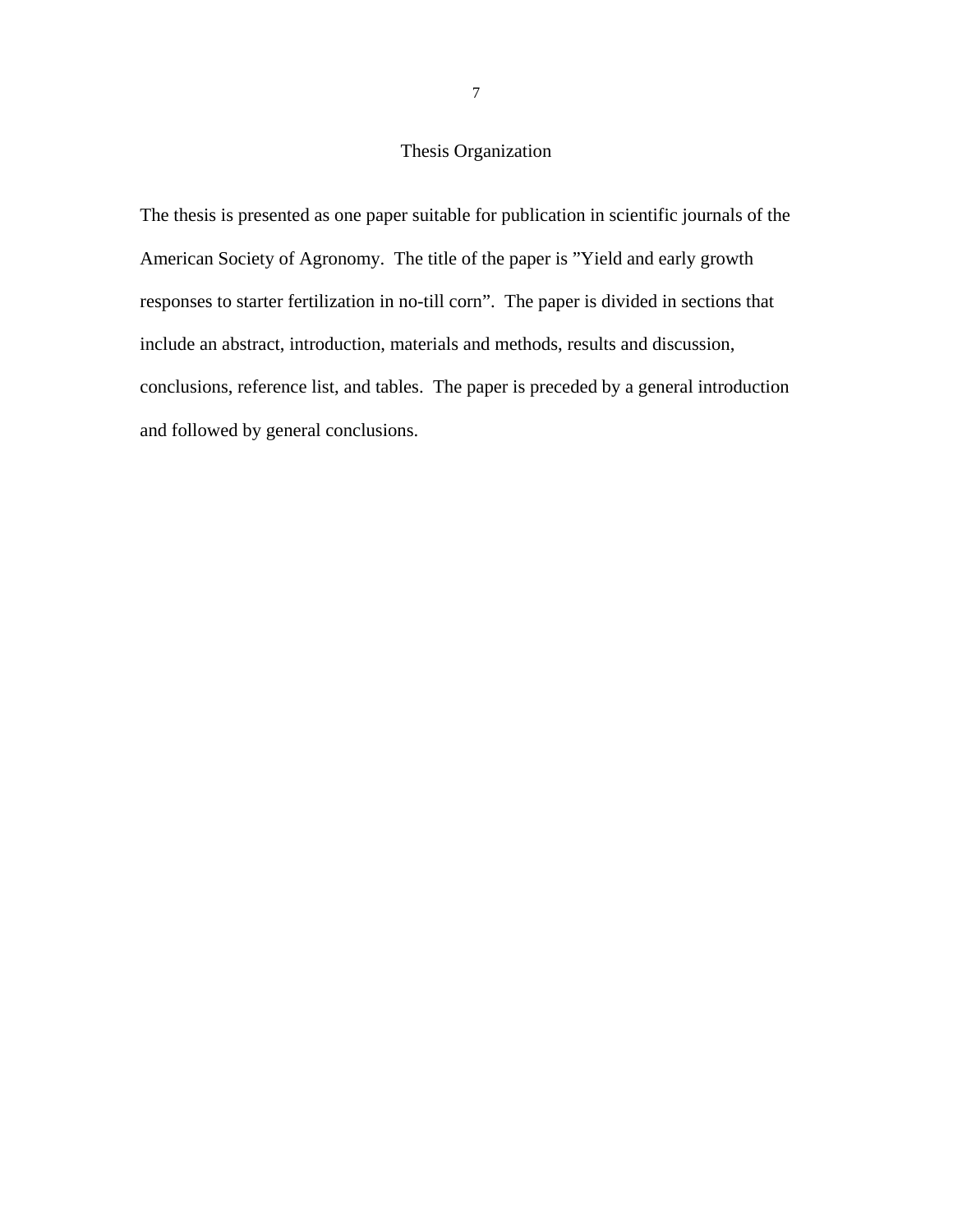## **YIELD AND EARLY GROWTH RESPONSES TO STARTER FERTILIZER IN NO-TILL CORN**

A paper to be submitted to the Journal of the America Society of Agronomy Manuel Bermudez and Antonio Mallarino

#### Abstract

Reduced yield of no-till corn (*Zea mays* L.) as compared to conventional tillage in humid regions is partly attributed to slower early growth. Starter fertilization often is recommended to increase early growth and grain yield. The objectives of this study were to evaluate yield and early growth responses to starter fertilization in no-till corn and to assess the variation in growth and grain yield responses over the landscape using precision agriculture technologies. Eight trials were conducted from 1995 through 1998 in farmers' fields which had received 8 to 14 years of no-till management. Treatments were liquid NPK starter and no starter. Rates and nutrient ratios varied among the fields. A strip trial methodology was used for all trials. Yield monitors, intensive soil sampling, differential global positioning systems with real-time differential correction (DGPS), and geographical information systems (GIS) were used to study yield and early growth (dry weight at the V5 to V6 developmental stages) responses. The response data were analyzed using conventional analysis of variance (ANOVA) and by accounting for spatial correlation of yields with nearest-neighbor analyses (NNA) in conjunction with ANOVA. Accounting for spatial correlation improved the evaluation of treatment effects. The methodology had no effect on the estimated treatment means but reduced the standard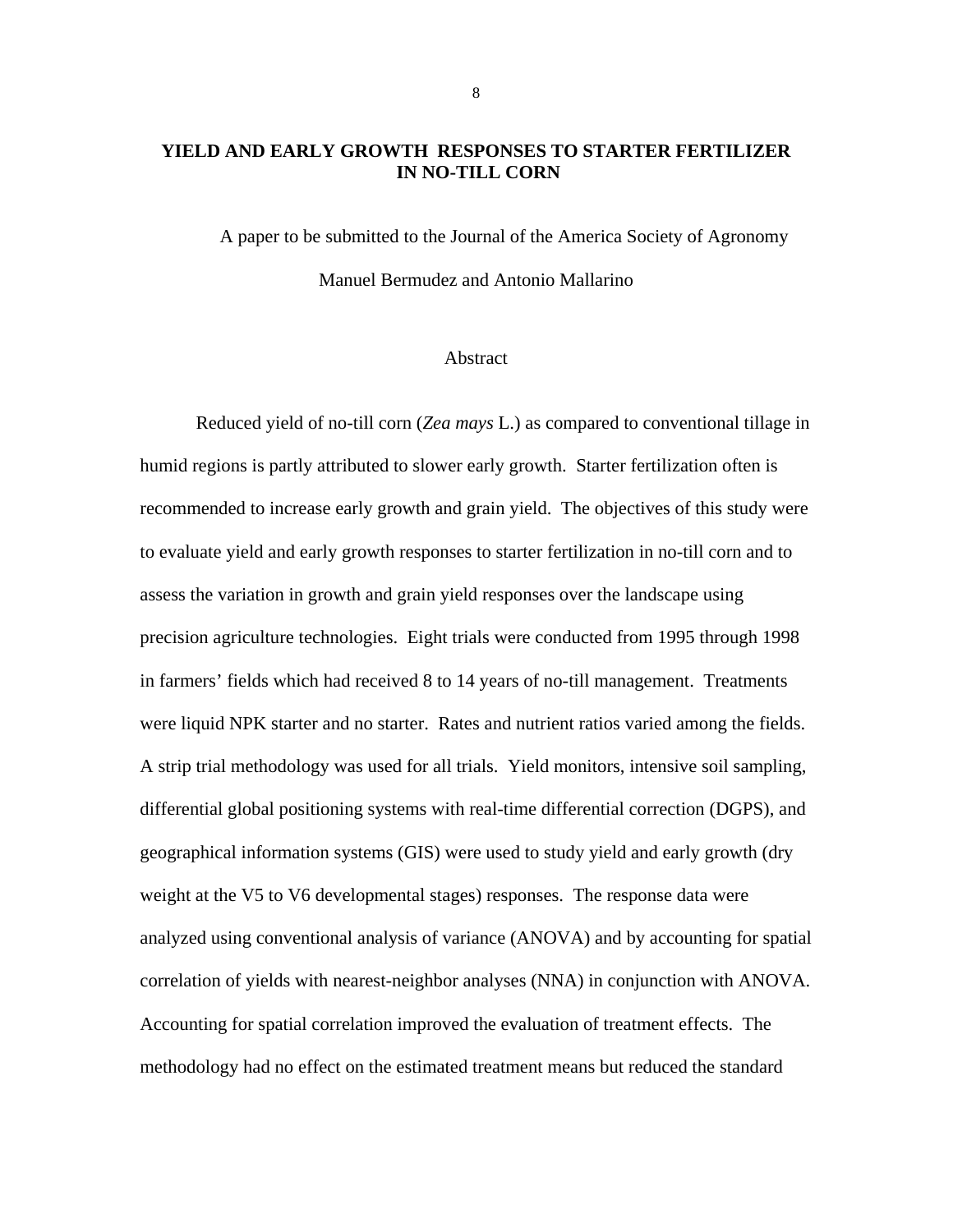errors of the estimation. In-the-furrow starter fertilization increased yield in most fields. The responses were larger (approximately 200 to 600 kg ha<sup>-1</sup>), when soil-test P (STP) was below optimum levels for corn and were not related with other soil tests, landscape position, or soil survey mapping units. Small responses observed in high-testing soils to applications in the furrow likely were produced by the small amount of N in the starter (9 kg N ha<sup>-1</sup> or less) because no preplant N was applied at any field except at Site 8. Nitrogen probably was responsible for the large response at the only site where the starter was applied at a higher rate and beside and below the seeds. The early growth responses to starter fertilization were large and occurred in most fields, were larger when soil test P was low, and also were significant when soil test P was very high. Across all sites, starter fertilization increased early growth by 29% and grain yield by 3.7%. The grain yield response was positively, but poorly, correlated with early growth response within and across sites. Overall, the study showed little economic justification for applying starter fertilizer in the furrow when available soil P is above optimum levels for corn grain production.

## Introduction

 Reduced tillage is a common agricultural practice used by farmers in Iowa. Reduced tillage minimizes soil erosion and increases crop water use efficiency by providing residue cover and soil conditions that are cooler and wetter than for conventional tillage systems (Blevins et al., 1971; Thomas et al., 1973; Jones et al., 1969). These conditions can reduce early nutrient uptake and early growth for spring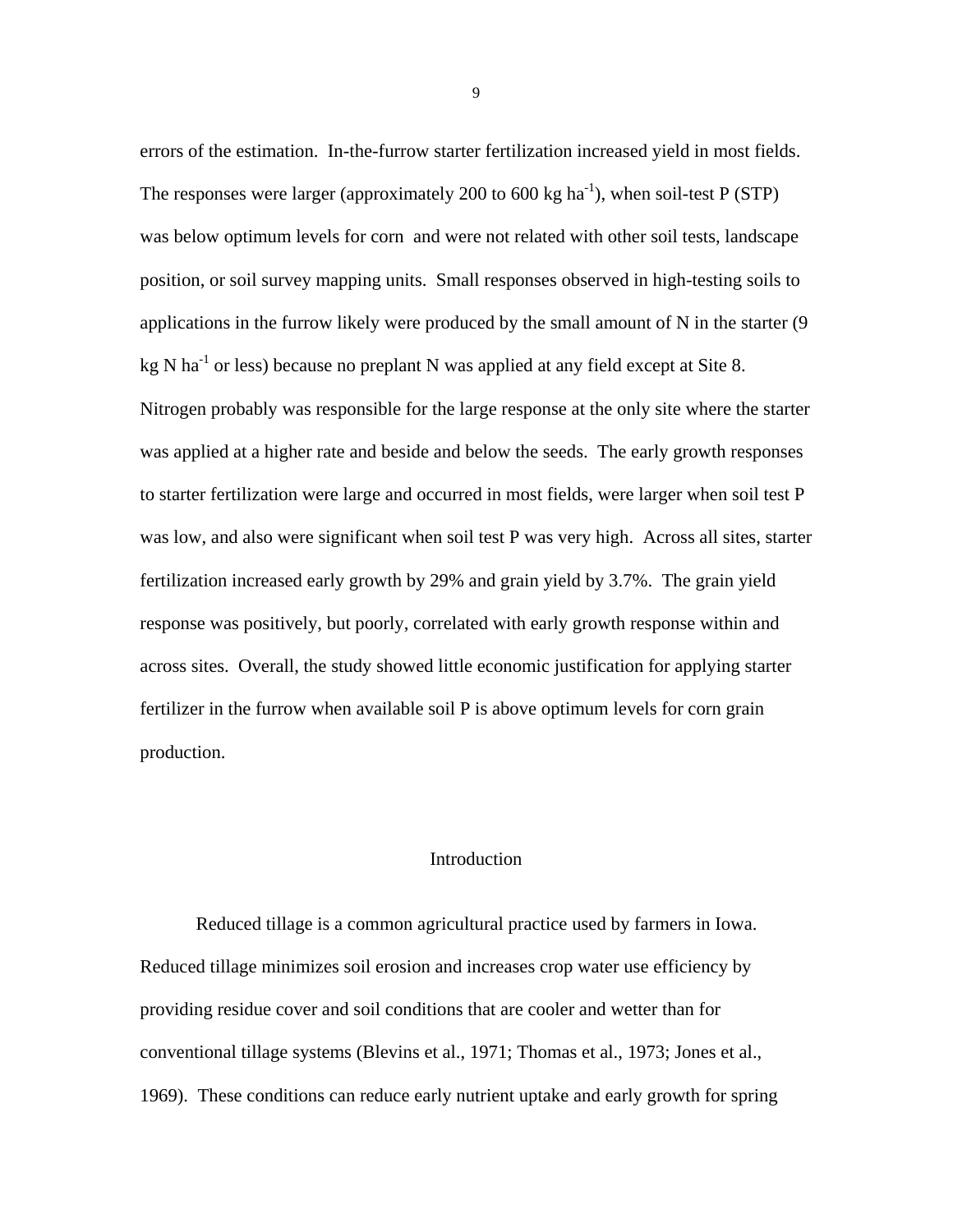seeded crops. Reduced yield of no-till corn as compared to conventional tillage in humid regions is partly attributed to slower early growth (Gordon et al., 1995). Similar conditions can increase both nutrient uptake and growth during summer periods with low rainfall or high moisture losses through evaporation or transpiration.

Several studies found that reduced soil temperatures affected root growth and nutrient uptake (Barber, 1971; Barber, 1978; Al-Darby and Lowery, 1987; Cox et al., 1990; Fortin, 1993). Colder temperatures tended to reduce plant growth and the diffusion of P and K to roots. Studies also have found that no-till and mulch-till reduced early growth of corn in the Northern Corn Belt, compared with conventional tillage, as a result of cooler soil temperatures (Griffith et al., 1973; Mock and Erbach, 1977; Al-Darby and Lowery, 1986; Carter and Barnet, 1987; Imholte and Carter, 1987; Swan et al., 1987; Kaspar et al., 1990; Fortin and Pierce, 1991). Reduced early growth could limit grain yield. Sometimes, however, delayed early growth and development under conservation tillage does not reduce grain yield because corn often attains physiological maturity before a killing freeze in the fall (Swan et al., 1987; Cox et al., 1990). In extreme cold years, no-till systems can produce uneven emergence or crop development in comparison to conventional tillage systems. Fortin (1993) found that residue removal along rows produced development rates similar to conventional tillage. He also found that crop yield was unaffected by residue removal despite considerable changes in soil temperature and water content and in crop development rate and height during vegetative stages.

Starter fertilization is a common fertilizer practice in some areas of the U.S.A. Starter fertilization usually refers to small fertilizer amounts applied at planting time in bands near the seeds (Penas and Hergert, 1990). The fertilizer is applied either in a band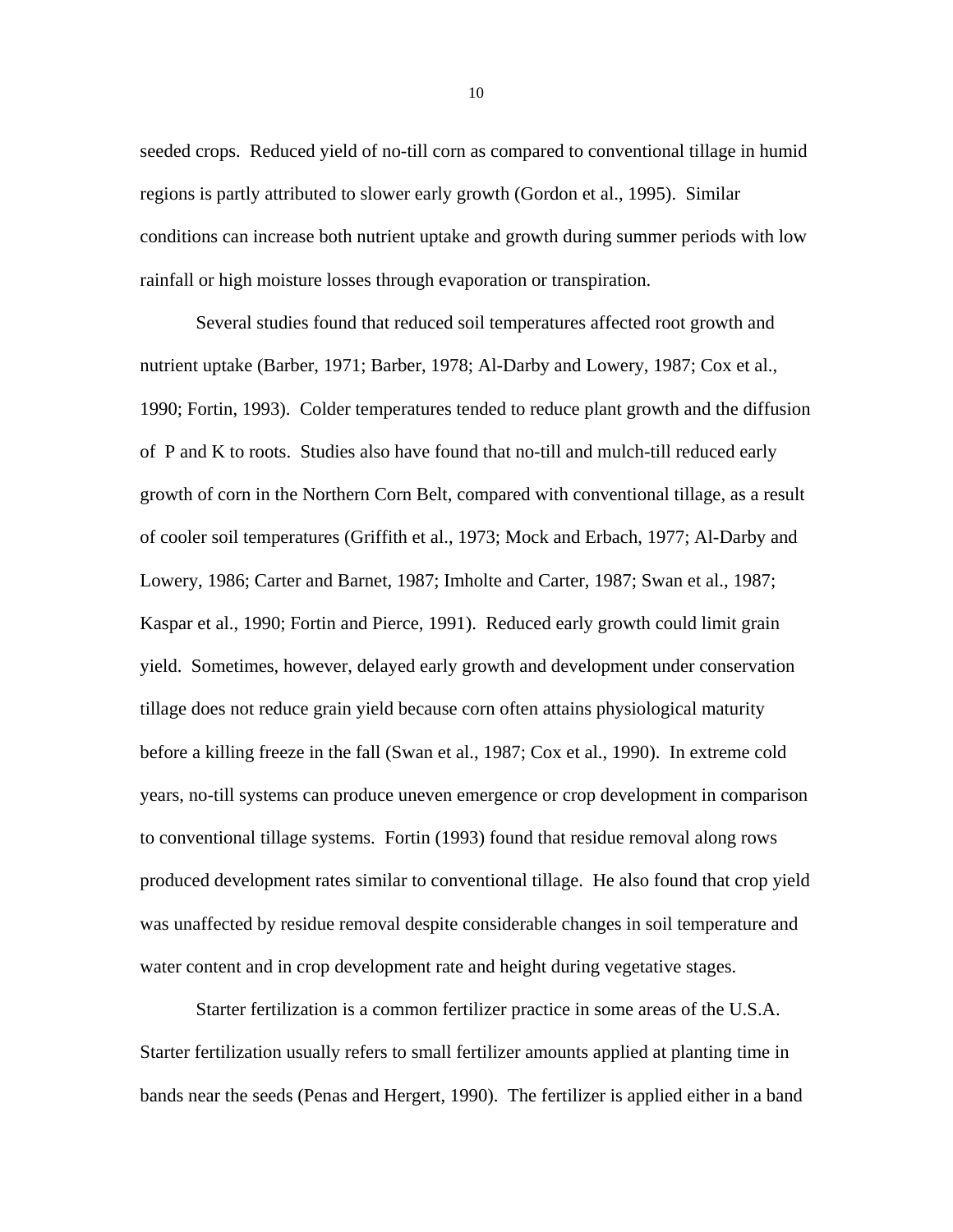beside and below the seeds or with the seed (normally called in-the-furrow or pop-up). Starter fertilization often is recommended to increase early growth and grain yield. In Iowa, for example, a complete NPK starter mixture is often recommended for corn when soil conditions are expected to be cooler and wetter than normal as such conditions tend to delay seed germination and emergence and early vegetative growth (Voss, 1985). Research suggests that the magnitudes of increased growth and yield due to starter fertilization increase when the starter is applied to soils with low soil-test P (Rehm et al., 1988; Welch et al., 1966), cool soils (Randall and Hoeft, 1988), or in reduced tillage (Howard and Tyler, 1987).

In the Midwest region of the U.S.A., starter fertilization often increases early growth to a larger extent than grain yield (Randall et al., 1988; Bullock et al., 1993). Mengel et al. (1992) found that starter fertilization increased corn yield in only one site under conventional tillage but in eight sites under no-till in Indiana, although no detailed information was provided in this publication about soil-test levels and preplant fertilization. Several authors have attributed the response to starter fertilizer to the P in the mixture (Randall et al., 1985; Randal and Hoeft, 1988; Black, 1993). These suggestions are consistent with the usually high P requirements for early plant growth and development (Black, 1993). In some situations, however, responses to N also occur (Ritchie et al., 1995). Most response studies with starter for no-till corn have been conducted with NPK mixtures, however, and little can be said of the importance of each nutrient in the crop response. Rehm et al. (1988) found significant responses to P and K starter fertilization during a cool and wet spring season despite high soil test values. Mengel et al. (1988) in southern Indiana soils observed that the use of seed applied N and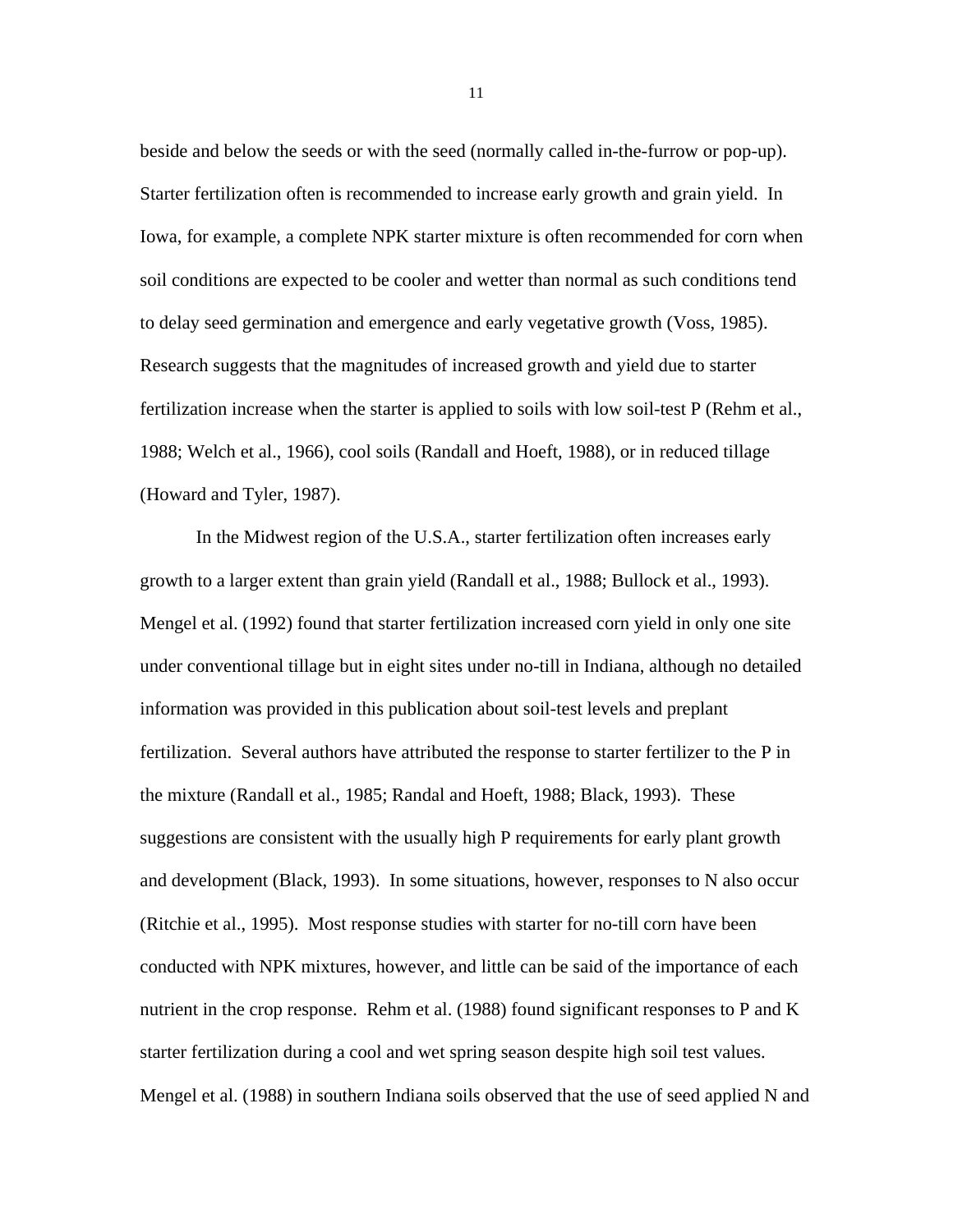P starter fertilizer enhanced early growth and increased corn yields in both plow and notill systems at low rates of P and K preplant fertilization. At higher preplant rates, starter fertilization enhanced early vegetative growth but had no significant effect on grain yield. The starter fertilizer increased grain yields in spite of very high soil test P levels but the starter yield response was confined to plots receiving the low preplant fertilizer rates. Therefore soil-test values, preplant fertilization, soil temperature, soil moisture, and tillage practice affect the response of corn to starter fertilization.

The placement of the starter either in bands beside and below the seeds or in the furrow (in contact with the seed) could generate different crop responses. These two placements seldom have been compared for corn in the same experimental settings. Extensive research with other crops such as cotton (*Gossypium hirsutum* L.) may not apply to corn. Mascagni and Boquet (1998) showed the potential injury of direct contact between fertilizer and corn seed. They also found that application of in-furrow starter N and P fertilizer at low rates increased corn yield, decreased harvest grain moisture, and advanced the silking date. The use of in-the-furrow (or "pop-up") starter placement is prefered by many corn producers, because it is more practical and less costly.

With the advent of precision farming technologies such as yield monitors, DGPS, and GIS in the Corn Belt, researchers and producers can generate yield maps capable of identifying and estimating the yield variability over the landscape. The within-field variability of soil nutrients has been well recognized. At the field scale, the main factors producing variability are soil type, topography, previous crop and soil management practices (Mallarino and Wittry, 1997). This variability is likely to cause field areas to differ in responses to added fertilizer. Current research has focused on predicting the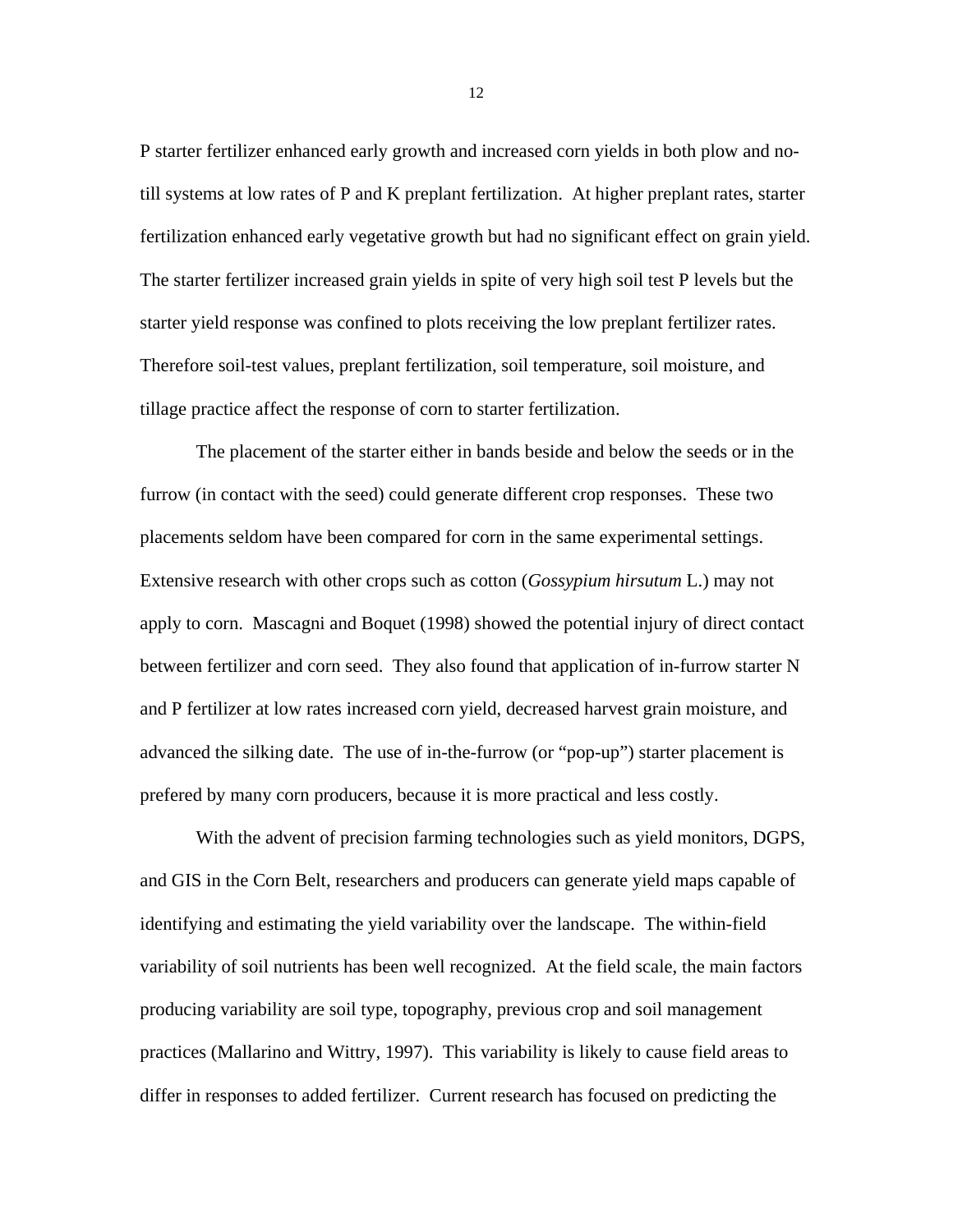relationships of yield variability with soil parameters and over the landscape utilizing different statistical methods (Clarke et al., 1996; Mallarino et al., 1996; Sudduth et al, 1996; Schneider et al., 1997; Thylen, 1997). The ability to accurately record geographical coordinates and data for specific locations within a field could greatly improve field-scale, on-farm research (Oyarzabal et al., 1996; Reetz, 1996). On-farm research on the basis of strip plots is an accepted methodology for complementing traditional small-plot research, for generating local recommendations, and for demonstrating management practices (Rzewnicki et al., 1988; Shapiro et al., 1989). Treatments are applied to narrow and long strips (usually of the length of the fields), and the grain is harvested with common combines and weighed using large capacity balances. Precision agriculture technologies were successfully adapted to these types of field trials (Oyarzabal et al., 1996; Mallarino and Wittry, 1997).

Research is needed to study the relationships between corn early growth and grain yield responses to small amounts of NPK starter fertilization applied in the furrow with the seeds across varied no-till production conditions. Furthermore, no research has assessed the within-field variation of starter responses over the landscape. This study reports the methodology used and the results of strip trials on several farmers' fields. The objectives were to evaluate yield and early growth responses to starter fertilization in notill corn and to assess the variation in growth and grain yield responses over the landscape using precision agriculture technologies.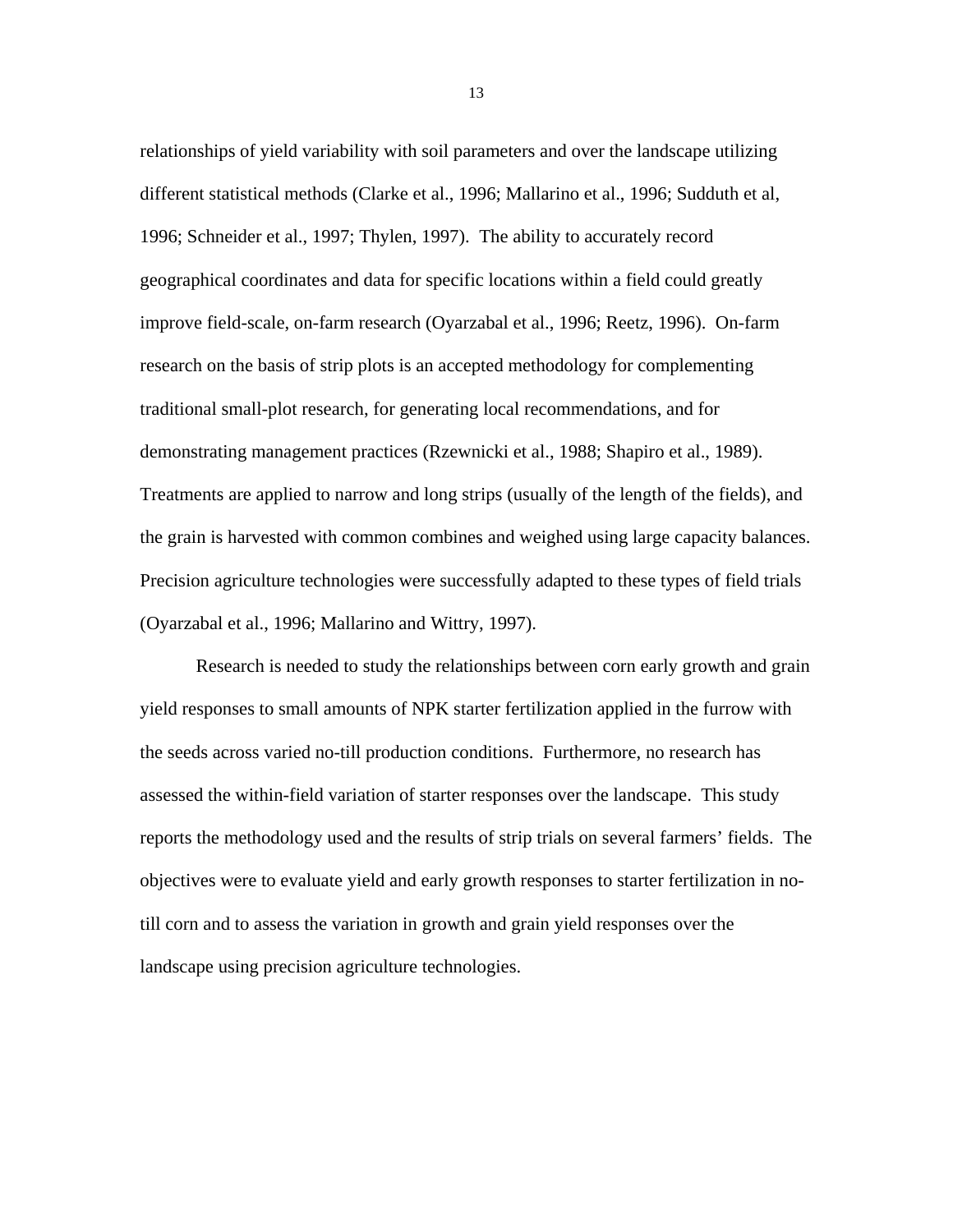#### Materials and Methods

Eight strip-trials were conducted from 1995 through 1998 to study corn yield and early growth responses to starter fertilizer in Iowa farmers' fields that had 8 to 14 years of no-till management. Table 1 shows summarized field information for the research sites and for the starter treatment applied at each field. Management practices were those used by each farmer and, thus, corn hybrids, seeding rates, planting dates, herbicide management, and planting equipment varied among fields. Concerning P and K fertilizer management other than the starter treatments, Sites 1, 2, 4, 5, and 7 received broadcast P and K fertilization in November of the previous year, which is the most common practice in Iowa. Previous Iowa research showed that subsurface preplant P fertilization often increased early growth and P content of corn but did not increase grain yield (Mallarino et al., 1999). Site 3 had received no P or K fertilization since fall 1994 and Site 8 had received no P and K since November 1996. Site 6 received preplant broadcast P and K fertilization three weeks before planting the corn. These rates of application were uniform within a field, and varied between fields from 35 to 50 kg P  $ha^{-1}$  and 90 to 120 kg K ha<sup>-1</sup>. The rates were decided by the farmers on the basis of approximately 80% of the estimated P and K removed in corn and soybean grain in a two-year period. Nitrogen fertilizer (28% urea-ammonium nitrate solution in Sites 1, 2, 4, 6 and 7 and anhydrous ammonia in other sites) also was applied across the fields at rates deemed adequate by each farmer (110 to 145 kg N ha<sup>-1</sup>). In all sites except Site 8, all the uniform N rates were applied at the V5 to V6 developmental stages. Thus, in these sites, the N in the starter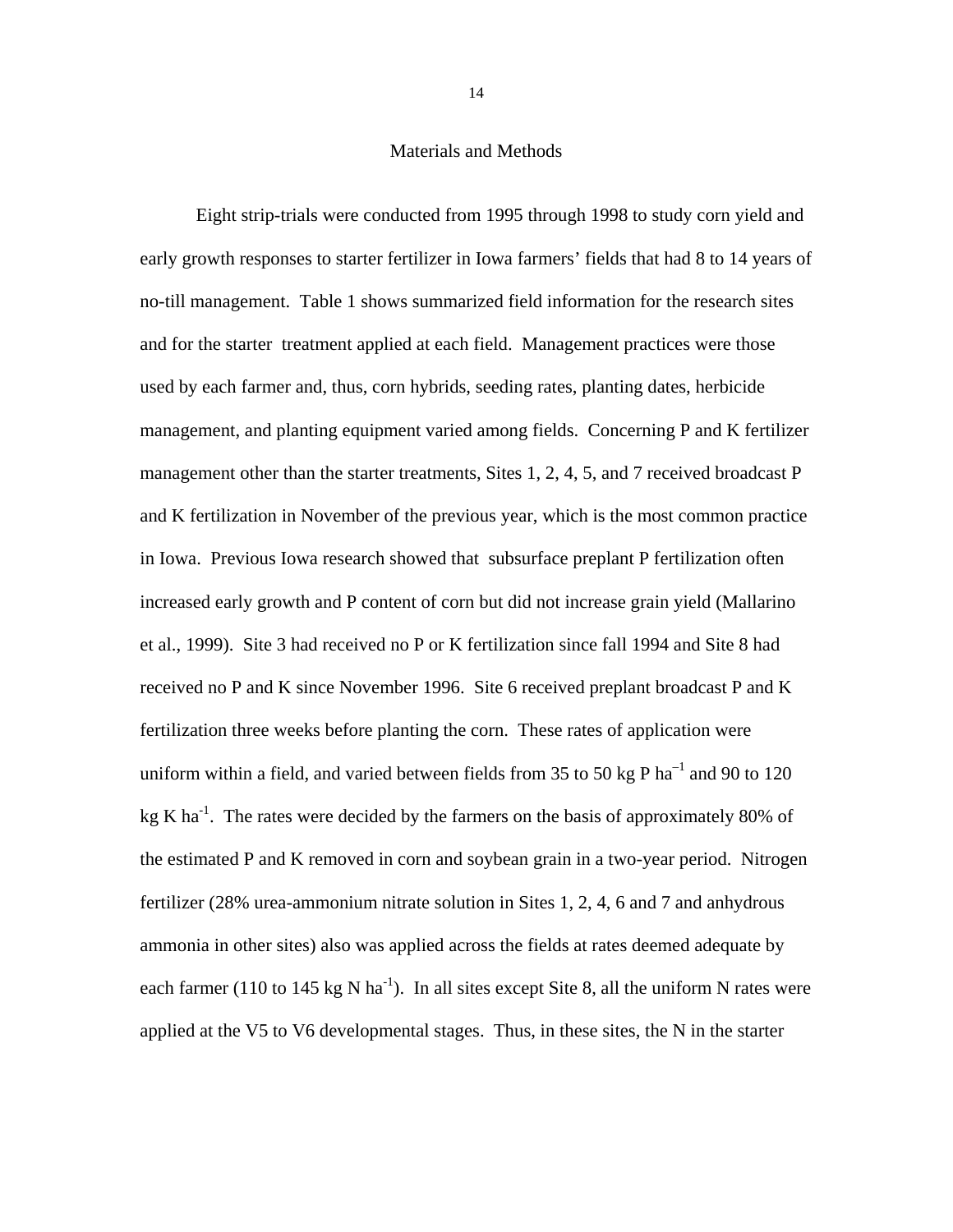was the only N applied at or before planting. At Site 8, a rate of  $114 \text{ kg N}$  ha<sup>-1</sup> as anhydrous ammonia was injected the previous fall.

A strip-trial methodology was used for all trials. Approximately 6 to 10 ha at each field located far from field borders were selected for the experiments. The width of each experimental area was divided across future corn rows into blocks that ranged from 24 to 48 m in width. These blocks corresponded to replications of the experimental design. Each block was further subdivided into two strips along the future corn rows to fit two treatments. There were one or more passes of the planter applying the same treatment on each strip. The strips were the experimental units that received the different treatments. The length of the strips varied from 270 to 600 m among fields, without considering approximately 40 m of border on each end, but was uniform within each field. Measurements were made with a measuring tape or wheel, and georeferences were recorded with a hand-held global positioning receiver with real-time differential correction.

The starter fertilizer was applied at planting time with the planter. A sixteen-row planter set for 76-cm row spacing was used for Sites 1 to 6 and 8. An eight-row planter set for a 96-cm row spacing was used for Site 7. Treatments in Sites 1 to 7 were liquid NPK starter in the furrow and no starter. Treatments in Site 8 were liquid NPK starter applied 5 cm beside and below the seeds and no starter. The number of replications varied across fields. There were eight replications in Site 1, five in Site 2, three in Sites 4 and 8, and four in the remaining sites. Liquid starter fertilizer rates and grade varied for each field (Table 1).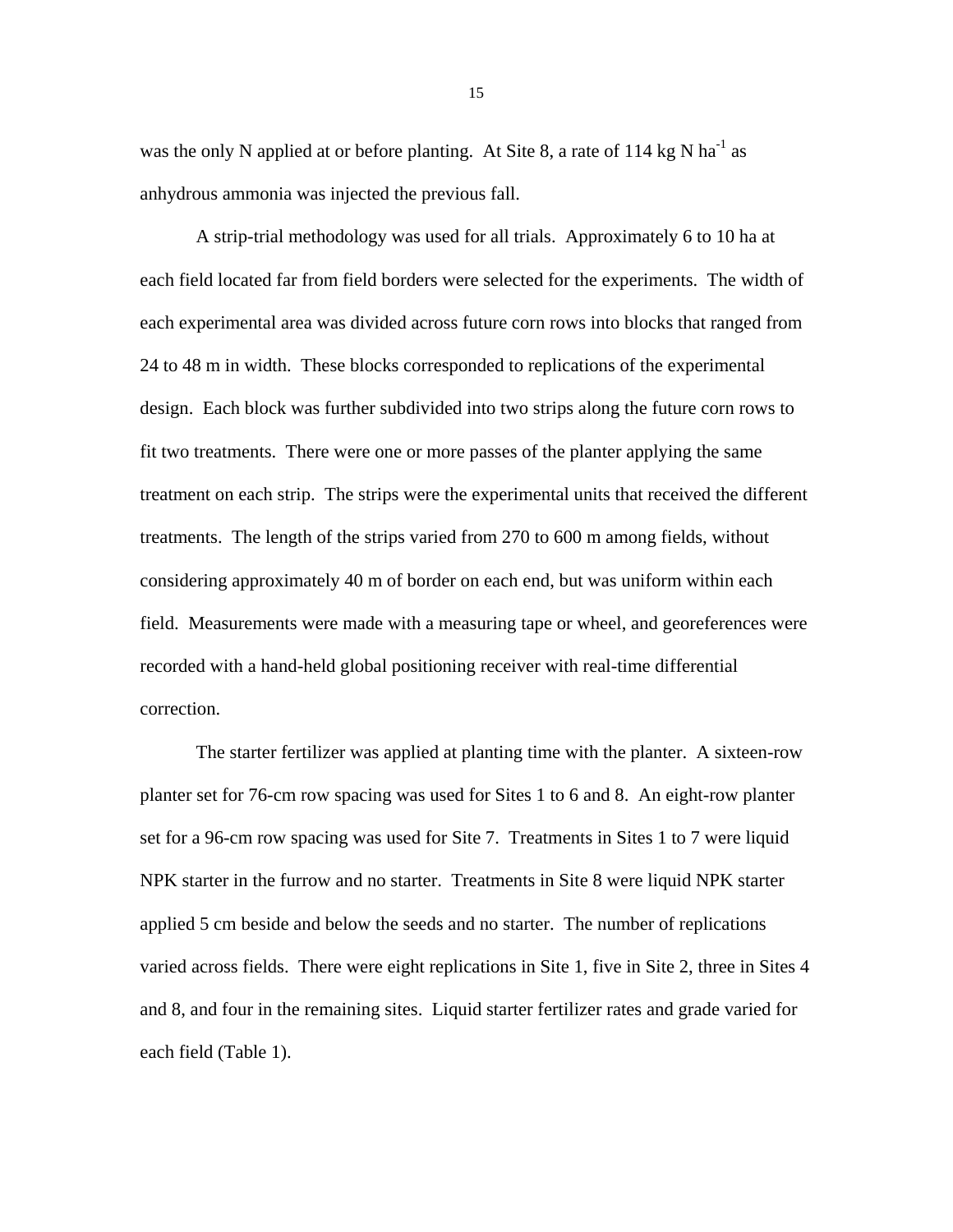Soil samples were collected near planting time following a systematic grid-point sampling scheme in which grid lines were spaced 60 to 90 m apart in the direction across the future corn rows and 24 to 36 m in the direction along crop rows. The width across rows coincided with the width of a replication. Composite samples (10 to 12 cores from a 15-cm depth) were collected from an area approximately 20  $m^2$  in size located at the center of each cell. Soil samples were analyzed for  $P(Bray-P<sub>1</sub> method)$ , K (ammonium acetate method), organic matter (Walkey-Black method), and pH (1:1 soil-water) following standard soil testing procedures recommended for the North Central Region (Brown, 1998). Table 2 shows descriptive statistics for selected soil test values. Iowa State University soil test interpretation classes for P and K in corn grain production will be used at times to classify soil test ranges in this report (Voss et al., 1996). Classes and values for soil test P are Very Low (0 to 8 mg kg<sup>-1</sup>), Low (9 to 15 mg kg<sup>-1</sup>), Optimum (16 to 20 mg kg<sup>-1</sup>), High (21 to 30 mg kg<sup>-1</sup>), and Very High ( $>$  31 mg kg<sup>-1</sup>). Classes and values for soil test K are Very Low (0 to 60 mg  $kg^{-1}$ ), Low (61 to 90 mg  $kg^{-1}$ ), Optimum (91 to 130 mg kg<sup>-1</sup>), High (131 to 170 mg kg<sup>-1</sup>), and Very High (> 171 mg kg<sup>-1</sup>). Whole corn plants were sampled when corn height to the center of the whorl averaged 15 to 25 cm across treatments and field areas (V5 to V6 developmental stages usually). Ten plants were cut at ground level from the center of each of the two treatment strips within each replication and each soil sampling cell along the crop rows. Thus, two plant samples (one that received starter and one without starter) correspond to one soil sample for all fields. Plant samples were dried at  $60^{\degree}$ C and weighed.

Grain yields were measured and recorded every second using combines equipped with yield monitors and real-time DGPS receivers. The yield monitors used were impact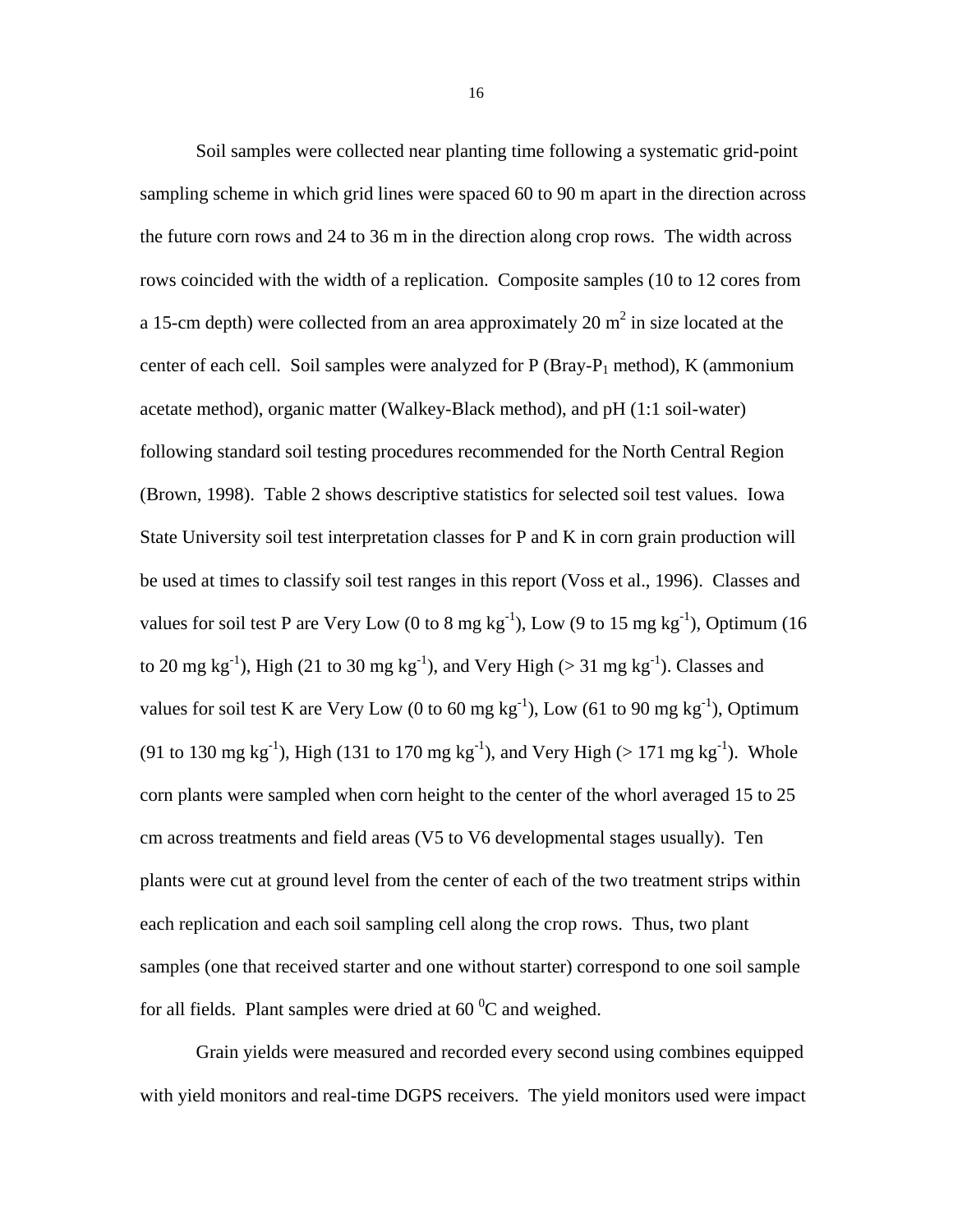flow-rate sensors (Ag Leader 2000, Ag Leader Technology, Ames, IA; Green Star, John Deere Inc., or Micro Trak). Differential corrections were obtained through the U.S. Coast Guard AM signal. The spatial accuracy was checked by georeferencing several positions in the field with a hand-held DGPS receiver. Yield data were unaffected by field borders due to the experimental plots being located at least 40 m from any border. While harvesting, each combine trip (a 4.5-m swath) was identified with a unique number that was recorded with the georeferenced yield data. The raw yield data recorded by the yield monitors were carefully analyzed for common errors. Such errors included incorrect geographic coordinates due to total or partial loss of good differential correction, the effects of waterways or grass strips, and incorrect settings in the time lag for the grain path through the combine (from the combine head to the yield monitor). The data were imported into spreadsheets and then exported to ArcView (ESRI, 1998) for GIS management and later to the SAS statistical package (SAS Institute, 1996) for statistical analyses. The maps in Figure 1 and 2 are ArcView layouts that show an example (for Site 3) of the strip trial methodology used and the type of maps generated. Figure 1 shows soil survey series and various soil test values. Figure 2 shows treatments, yield points, means of grain yield and early growth by strip, and grain yield differences by strip and soil sample cell.

The yield responses were analyzed by three procedures. Two procedures analyzed treatment effects on yield assuming a randomized complete block design (RCBD) without (Procedure 1) or with (Procedure 2) accounting for the spatial correlation of yield. The third procedure assessed treatment effects across the landscape within each field in relation to soil measurements made. In Procedure 1, the data input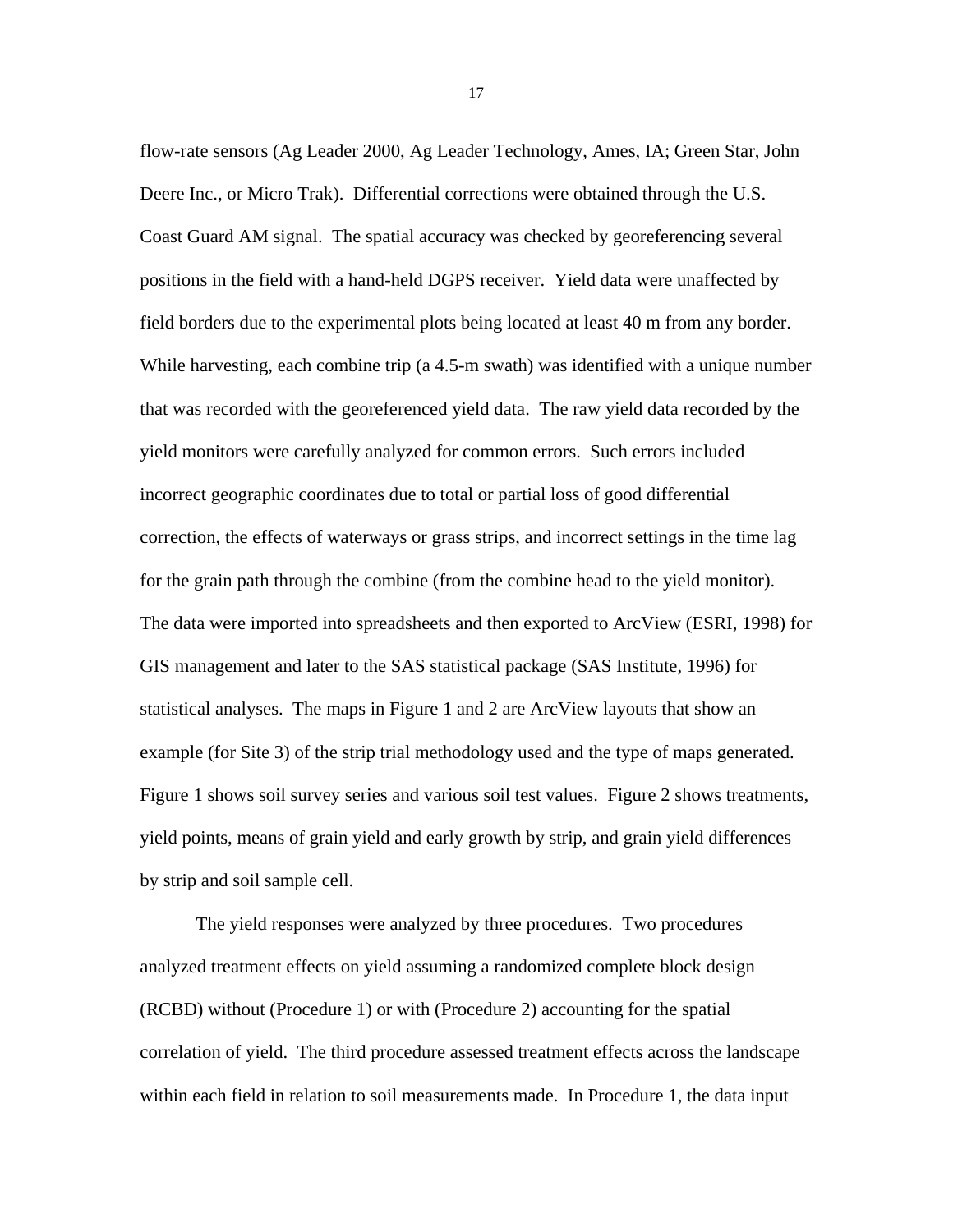were yield means for the strips (i. e., the experimental units receiving the treatments) and the conventional ANOVA for a RCBD was used. Procedure 2 accounted the spatial correlation of yields by using nearest neighbor analysis (NNA) in conjunction with the RCBD. Previous research has shown that accounting for spatial correlation with NNA or other techniques can reduce the experimental error and makes the analysis more sensitive in discerning treatment differences. Previous studies have shown the advantages of using NNA to adjust spatially correlated data in different ways (Hinz, 1987; Bhatti et al., 1991; Hinz and Lagus, 1991; Stroup et al., 1994, and Mallarino et al., 1998). The NNA was used to calculate values of a covariate which is included in a second step into the RCBD following a procedure used before (Hinz and Lagus, 1991, Mallarino et al., 1998). One covariate value is calculated to correspond to each number input for the RCBD analysis. The first step in the calculation is to obtain yield residuals for each site by removing treatment and block effects with a conventional ANOVA. Afterwards, the covariate values are calculated by subtracting each yield residual from the mean value of its residual neighbors. Four neighbors (one from each N, S, E, and W direction) were used for this study, because preliminary work in our research group (D. Dousa, P. Hinz, and A. P. Mallarino, personal communication) found that for this type of study, using four neighbors usually was more efficient in reducing experimental error than using six to 14 neighbors. The yield input data for this procedure were means of all yield monitor points recorded at 1 s intervals for small areas delineated by the width of the combine head (4.5 m) and the length of the soil sampling cell (24 to 36 m among fields) along the crop rows. The individual data recorded every 1 s interval by the yield monitors were not directly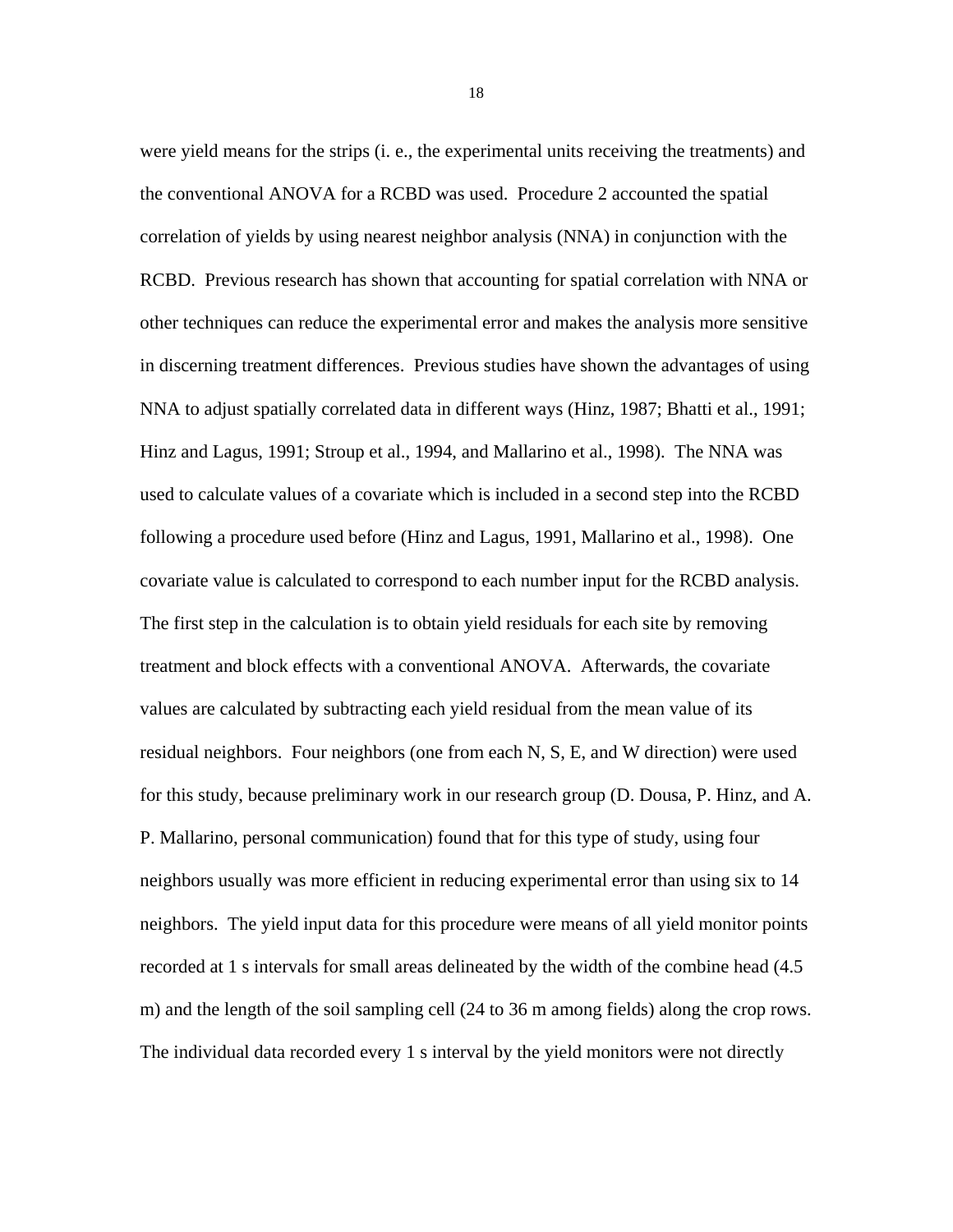considered because of the known lack of accuracy of yield monitors over distances shorter than 30 to 40 m (Lark et al., 1997; Colvin et al., 1995).

The third procedure assessed treatment effects separately for different parts of the experimental areas with different soil test values following a procedure described by Oyarzabal et al. (1996). The yield input data were means for areas defined by the width of each strip (20 m) and the separation distance of the soil sampling grid lines (24 to 36 m) in the direction along crop rows. The soil-test input data were the values for areas defined by the width of each replication (40 m) and the separation distance of the sampling grid lines in the direction along crop rows (24 to 36 m). Each yield value was classified according to the soil-test value interpretation class. Values were not considered for this analysis when there were less than 3 cells for a similar soil-test class within a field. In this case, the data for those cells were merged with a neighboring class. The ANOVA included estimates of soil-test class and interaction treatments by soil-test class effects. The soil-test classes are considered as repeated measures within the experimental units. A significant interaction between soil-test class by treatment (i. e., starter) suggests that treatment effects differed for areas of the field with different soil-test levels. When the interaction was significant, an additional ANOVA estimated the significance of treatment effects for each soil-test class. Treatment effects on plant dry weight were analyzed with the three procedures in the same manner as described using the yield data.

Simple correlation and regression analysis (CORR and GLM procedure of SAS) were used to study relationships between relative yield increases due to starter fertilization and soil test values for areas defined by each strip and soil sampling cell. Relative yield increases were used in an attempt to minimize differences in absolute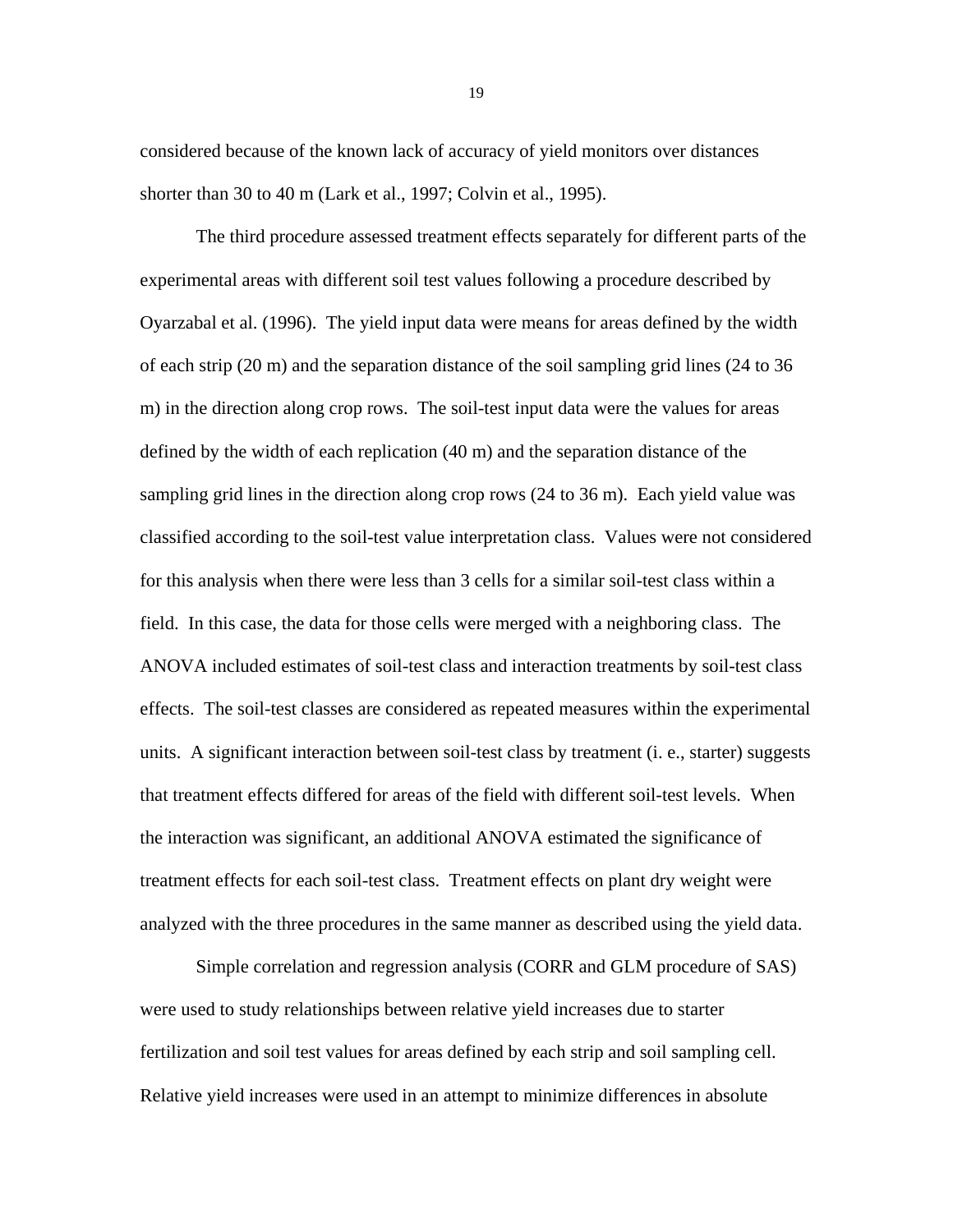yields between fields and areas within a field. The relative increases were calculated from treatment means (without starter and with starter for the area defined by a soil sampling cell) by subtracting the yield without starter from the yield with starter, dividing by the yield without starter, and multiplying by 100.

#### Results and Discussion

The trials encompassed widely different growing conditions, which were typical of corn production areas in Iowa. Results of soil tests and some weather measurements are of particular importance to interpret results of starter fertilization. Analyses of soil samples collected by intensive grid sampling showed large nutrient variability within and across fields. Table 2 shows descriptive statistics for selected soil variables. For STP, most trials encompassed at least four interpretation categories used by Iowa State University. With the exception of one trial, which tested very low in some areas, STP ranged mostly from low to very high. For soil-test K (STK), no trial showed soil samples in the very low or low ranges, which suggests that the fields had non-limiting levels of K according to current interpretations for corn. Table 3 shows mean monthly rainfall and air temperature for the months of April, May, and June. Data for these months are shown because of their potential impact on early growth and on the effect of starter fertilization on crop growth. There was high variation in precipitation across sites, and variation in air temperature was less pronounced. The data for some sites are especially noteworthy. Precipitation and air temperatures during April and May were markedly lower for Site 3, which was located in north central Iowa. Sites 1, 2, and 7 had the highest rainfall during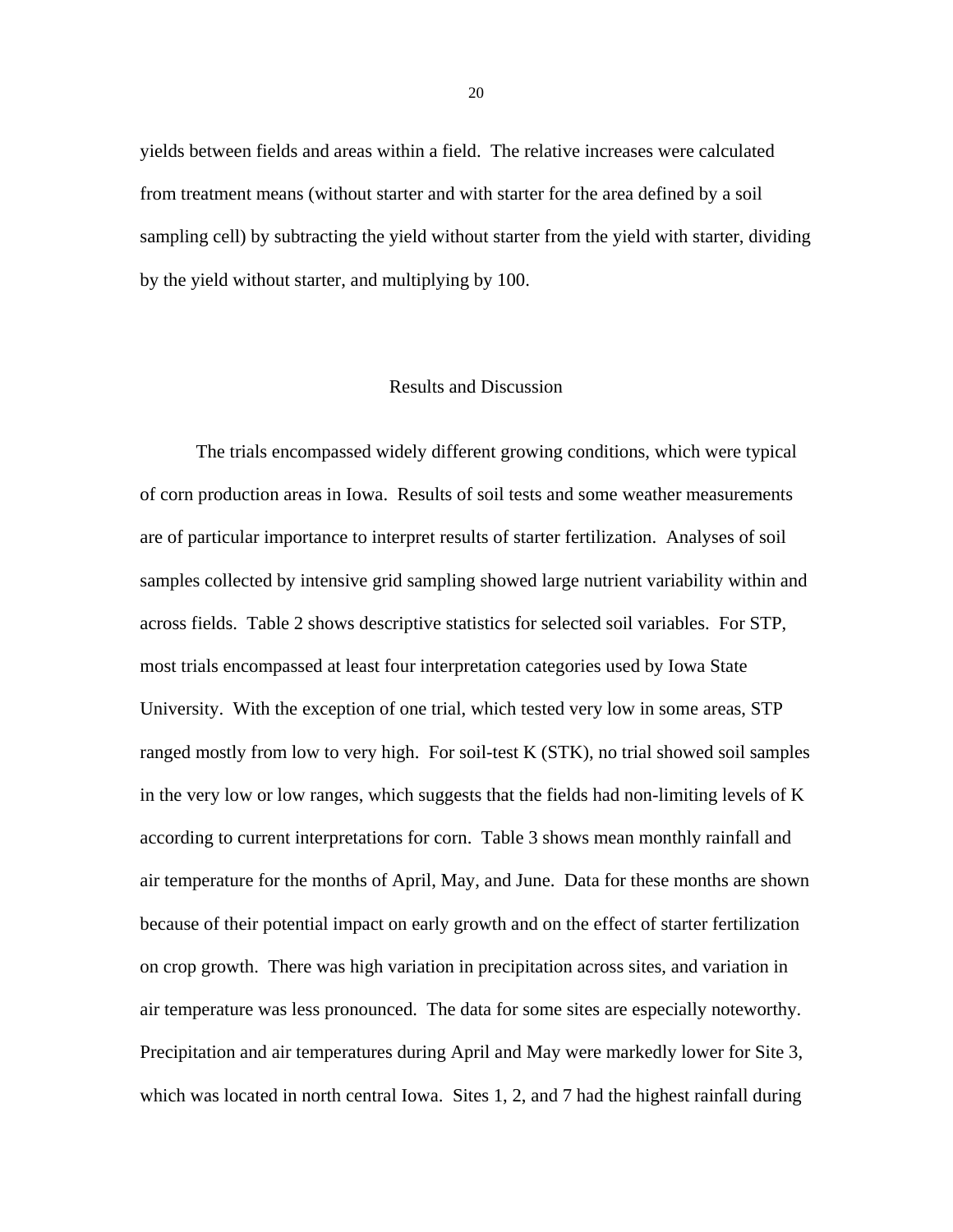April and May, but in June Site 7 also had high rainfall (this site had the highest rainfall during the 3-month period) whereas Sites 1 and 2 had the lowest rainfall among all sites.

Table 4 shows yield means for the two treatments and the eight trials. The table also shows statistical analyses performed with two methods, which include the standard errors and levels of significance for fertilizer effects. Results of performing the conventional RCBD showed that starter fertilization increased corn yields in three trials when a 5% probability was used (Sites 1, 3, and 7) and at two additional trials when a 10% probability levels was used (Sites 2 and 8). In these sites, yield increases were largest at Sites 3, 7, and 8 (276 to 627 kg ha<sup>-1</sup>). Yield increases were smaller at Sites 1 and 2 (126 to 194 kg ha<sup>-1</sup>). It is important to note, however, that the magnitudes of the latter small yield differences were similar to those observed in all other sites classified as nonresponsive by the RCBD (Sites 4, 5, and 6). It is possible that higher variation or experimental error was responsible for the lack of statistical significance in these other sites.

Use of the statistical procedure that improves the conventional RCBD by adjusting for spatial correlation of yields led to a different statistical interpretation of the response at some sites (Table 4). It must be remembered that this analysis was not applied to Sites 4 and 6 because yield monitor points were lost and only yield means along the entire length of the strips were recorded. The least square means obtained by adjusting the conventional RCBD for spatial correlation with the NNA were very similar to the observed, unadjusted treatment means. Adjusting for spatial correlation reduced standard errors and increased the levels of significance of treatment effects in most trials, however. Thus, the main advantage of adjusting for spatial correlation with NNA was to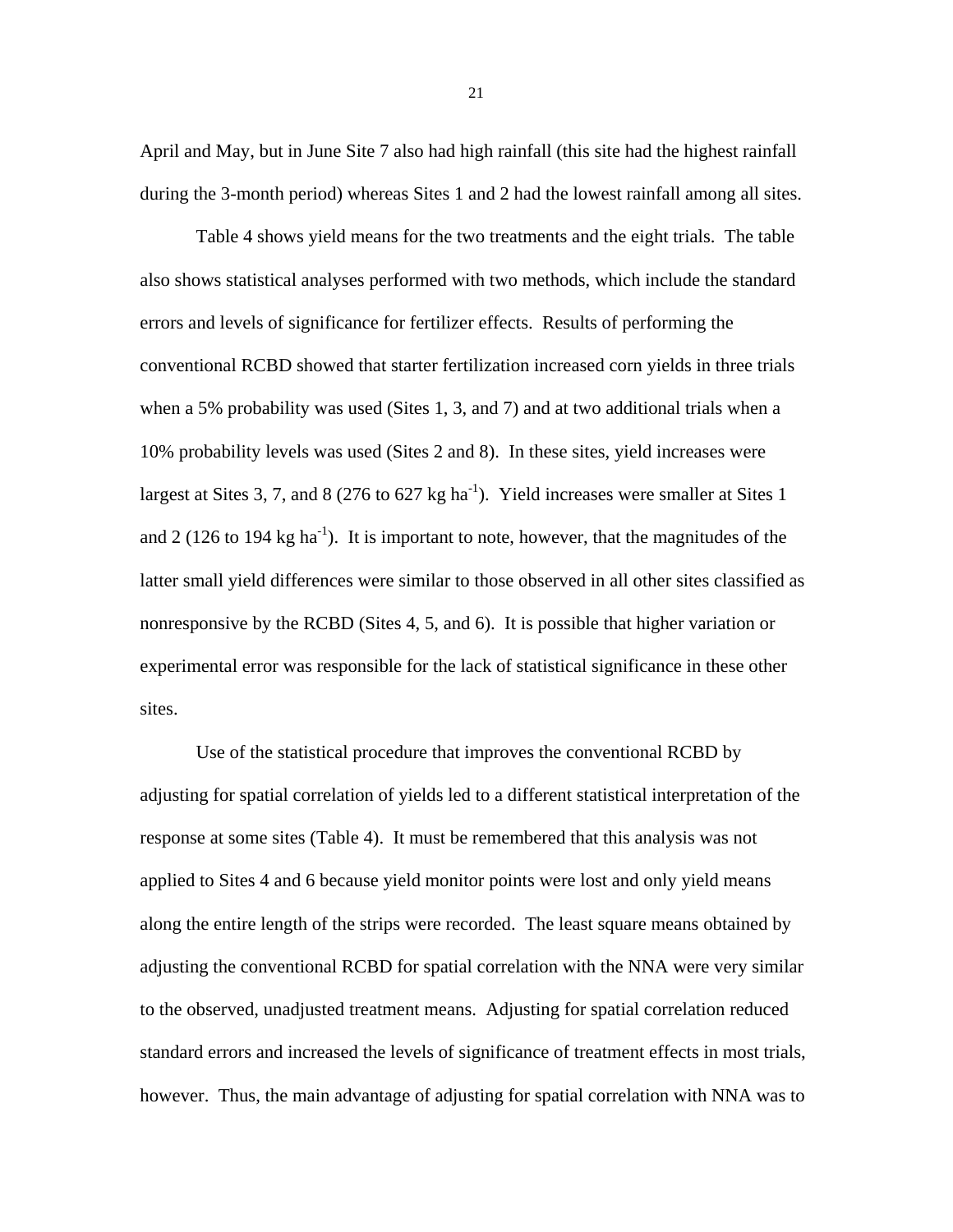reduce experimental error as opposed to adjusting the yield means. This result was also observed by Mallarino et al. (1998) using other fertilization treatments. The increased design efficiency by adjusting for spatial correlation leads to a different interpretation of the results in some trials but not in others. At a 5% probability level, the statistics for both procedures showed significant responses at Sites 1, 3, and 7. The RCBD-NNA increased the statistical significance at the responsive Sites 2 and 8, and changed from non significant to significant the small response at Site 5. Thus, the RCBD-NNA procedure showed that fertilization did influence yields statistically in Site 5, although the yield response was small  $(80 \text{ kg ha}^{-1})$ . The difference in the contribution of the NNA between fields could be explained by two reasons. One is that the spatial correlation of yield was less in some trials. The second reason could be that the NNA technique used does not always account for the spatial correlation appropriately.

Study of yield responses, independently of the statistical significance, showed large responses at Sites 3 and 8, intermediate at Site 7, and small at other sites. Sites 3 and 7 had STP levels in most areas of the field that were in the responsive range for corn. The larger response at Site 3 than at Site 7 could be attributed to the lower STP at Site 3 (the mean was in the Very Low category) than at Site 7 (the mean was in the Low category). However, other measured variables differed between these two sites. Perhaps the most important is that spring rainfall and air temperature for Site 3 were the lowest among all sites (Table 2). Site 7, in contrast, had the highest spring rainfall among all sites and air temperatures were among the highest observed, too. The large response at Site 8 cannot be obviously explained by STP (the mean was in the High category), rainfall, temperature, or other measurements. It must be noted that at this site the starter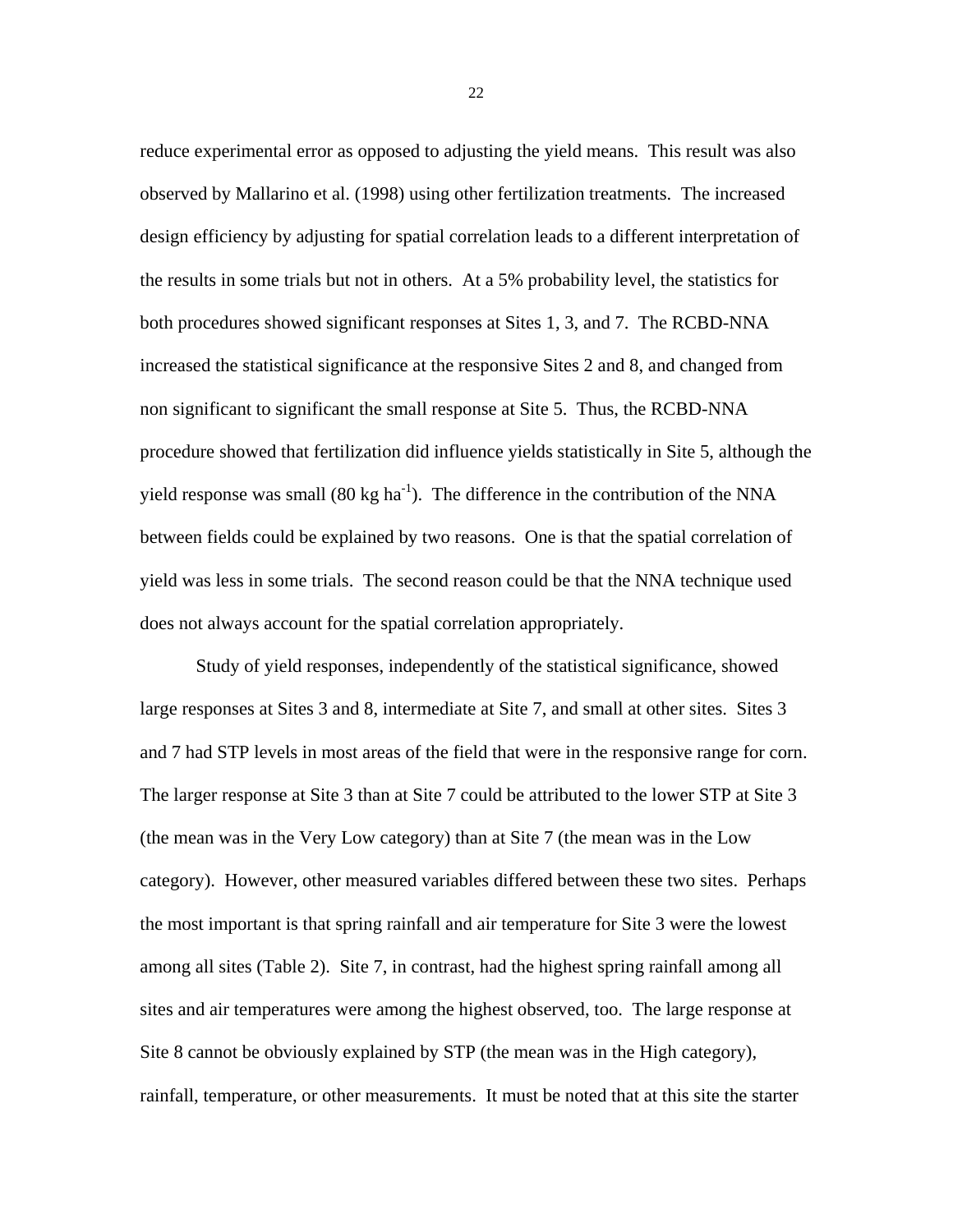was applied beside and below the seeds at a high rate  $(163 \text{ kg ha}^{-1})$ , whereas in the rest of the trials it was applied in the furrow at a lower rate  $(65 \text{ kg ha}^{-1})$ . Many other factors could have influenced the response to starter, which cannot be fully discussed or understood with the methods used in this study. One important factor could have been N availability. As a matter of fact, N could explain the small overall response to starter even in soils with high STP. Previous research has shown that responses to NPK starter usually are due to P, sometimes can be explained by the N in the starter (especially when it is applied beside and below the seeds), and seldom can be explained by K (Randall and Hoeft, 1988; Ritchie et al., 1995). No site received preplant N fertilization except Site 8, but even in this case it was applied 5 months before planting (in November of the previous year). Incidentally, the high N rate applied beside and below the seed at Site 8  $(16.3 \text{ kg N} \text{ ha}^{-1})$  is likely to explain the high response in Site 8 because soil P was in the high category. The smaller responses at other sites with soil P deemed optimum or higher for corn could be explained by the small amount of N (3.9 to 6.5 kg N ha<sup>-1</sup>) applied in the furrow.

Table 5 shows the influence of the starter fertilization on early growth of corn for the six trials where plants were sampled at the V4 to V5 developmental stage (plant samples were not collected for trials conducted in 1995). Similarly to procedures used for grain yield, the plant weight data were analyzed using two distinct statistical methods. Comparisons of observed treatment means and means adjusted for spatial correlation show little difference. Although there were some differences in actual values, the rankings of the treatments were similar for the two procedures. Observation of the treatment means reveals that starter fertilization increased plant dry weight at all sites,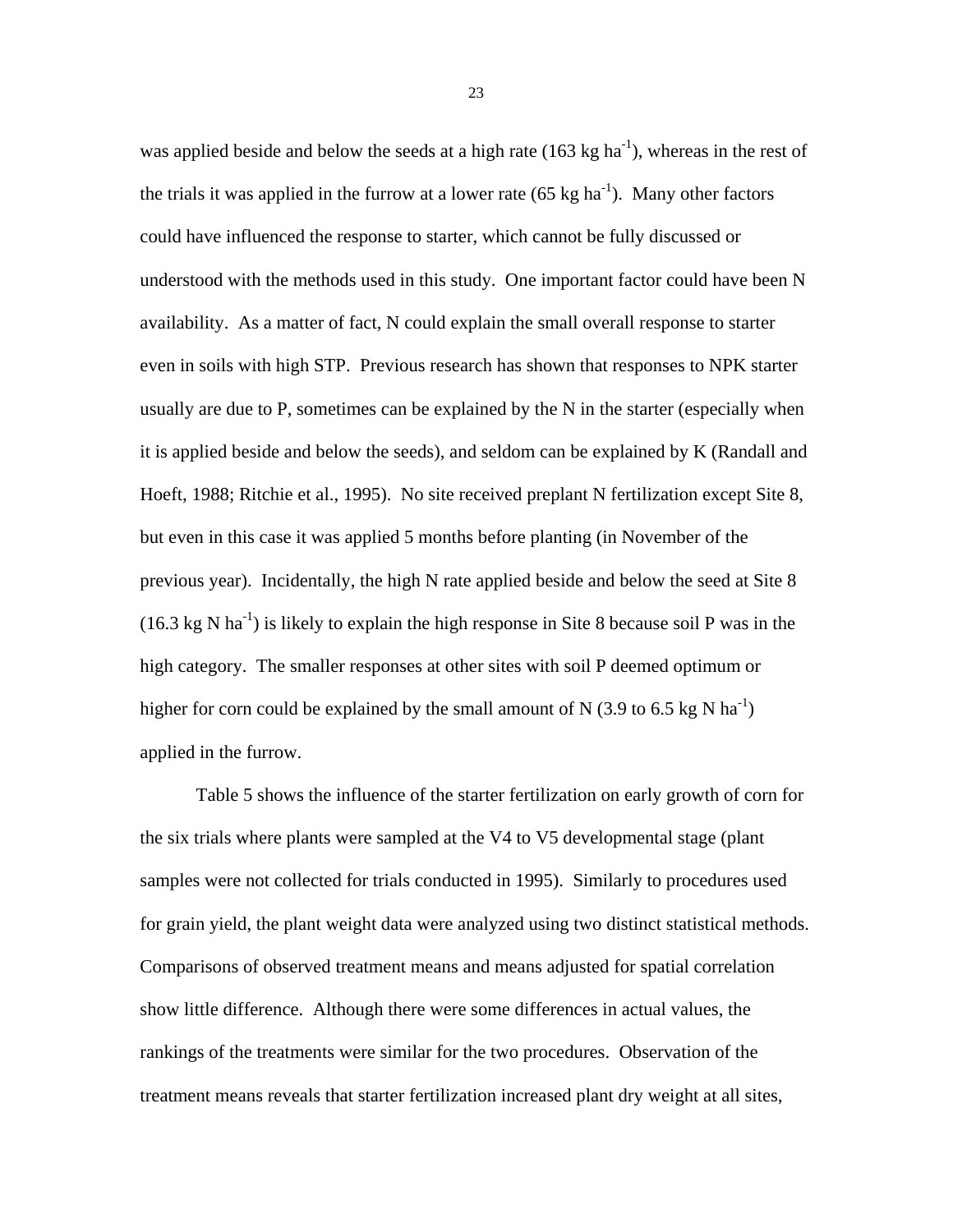although responses were not always statistically significant. These results were expected because other studies found that starter fertilization often enhances early growth independently of soil tests or weather conditions (Mengel et al., 1988; Randall and Hoeft., 1988; Bullock et al., 1993). The largest plant weight differences were found in Sites 3 and 7 where the STP classes were Very Low and Low, respectively. Both methods of analysis showed dry weight responses to starter fertilization in Sites 3, 6, and 7. At Site 3, however, the starter effect achieved statistical significance at the P< 0.5 level only with the RCBD-NNA procedure. Differences between methods were much less for early growth than for yield. The smallest differences were found at Sites 5 and 8. However, a large response in plant weight at Site 6 (a site with Very High STP) support previous evidence that starter fertilization normally increases early growth regardless of the STP level. An important result of this study is that the application of starter in the furrow at the rates used did not adversely affect seed emergence or corn stands at any site (plant population data not shown). None of the fertilizers applied in the furrow provided more than 9 kg ha<sup>-1</sup>of N plus K, which probably produced no excessive concentration of soluble salts near the seeds.

Use of statistical procedures designed to study differences in grain yield or early growth responses to starter fertilization for areas with different values of several measured variables showed meaningful results only for STP. Table 6 shows grain yield means and response statistics obtained for field areas with different STP levels. The results suggest that within-field variation in STP does influence the effect of starter fertilization and that the likelihood of response increases in soils with STP below Optimum. Statistically significant responses were not observed in all low P testing soils,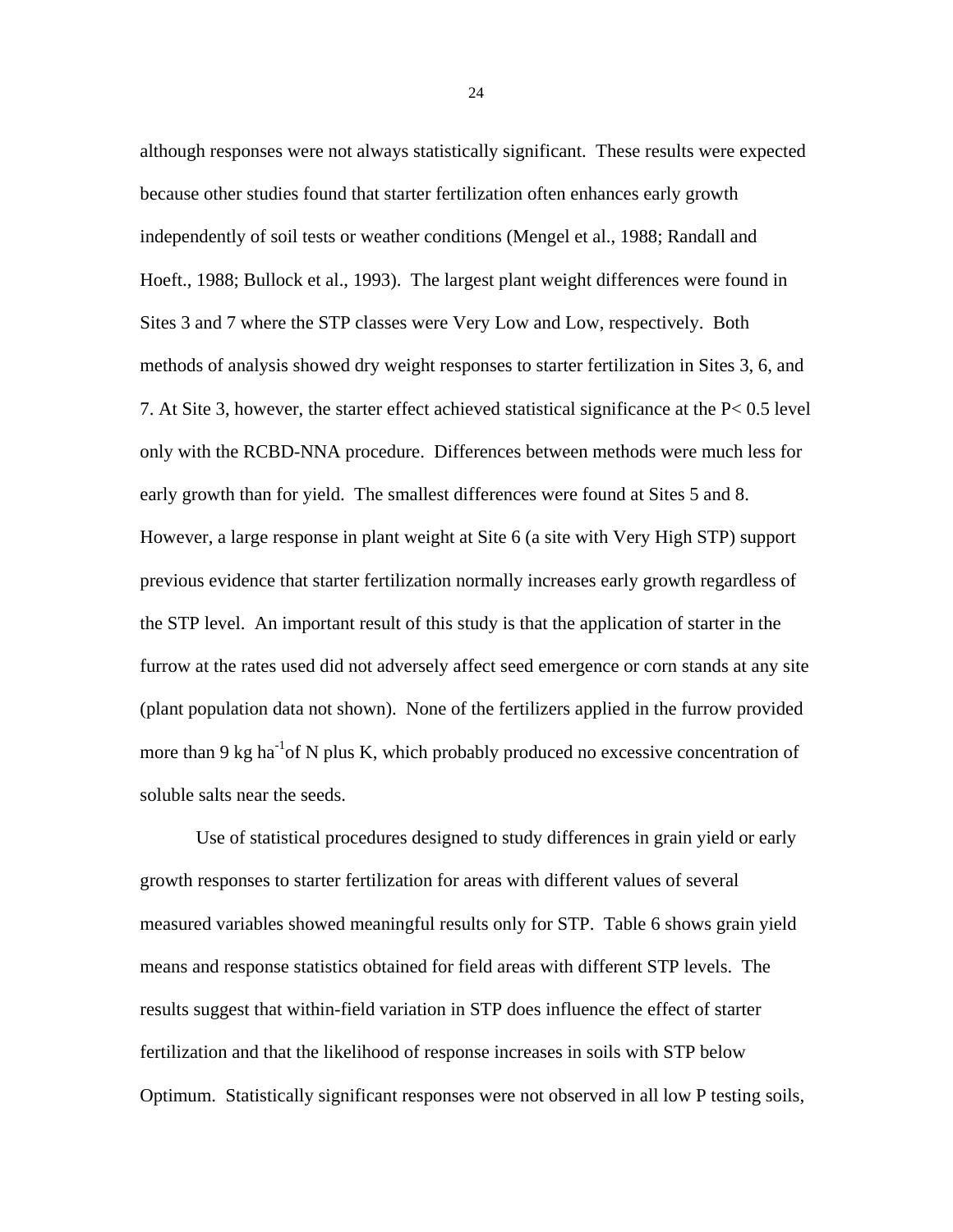however, and sometimes were observed in high P testing soils. For example, responses were significant for all STP classes at Site 1. On the other hand, responses never were statistically significant at Site 5, although the more powerful RCBD-NNA analysis detected an overall small response (Table 4). One possible reason for these discrepancies is that soil tests are not perfect estimates of soil P availability (due to the extraction or sampling error). Another possible reason is that the response could be due to nutrients other than P in the starter, most likely N in these studies because STK was above optimum in all fields and no N other than that in the starter was applied at or before planting with the exception of Site 8.

Table 7 shows early growth means and response statistics obtained for areas of Sites 3 to 8 with different STP (early growth was not measured in Sites 1 and 2). The results show no consistent differences in early growth response across the STP categories. These results suggest that early growth was responding to other nutrients than P in the starter or that increased P availability near the seeds always tended to increase early growth independently of the STP level. Although the methods used in this study do not allow for a supported conclusion, previous research with NPK starter (Welch et al., 1966; Randall and Hoeft, 1988, Rehm et al., 1988) and with granulated P starter applied beside and below the seeds in Iowa (Mallarino et al., 1999) suggests that the latter explanation is more likely.

Analyses of variance or regression analyses of grain yield and early growth responses for different ranges of STK, soil pH, soil organic matter, elevation, or for different soil types showed that responses were not related to values of any of those measurements and data are not shown. Responses could have been higher for field areas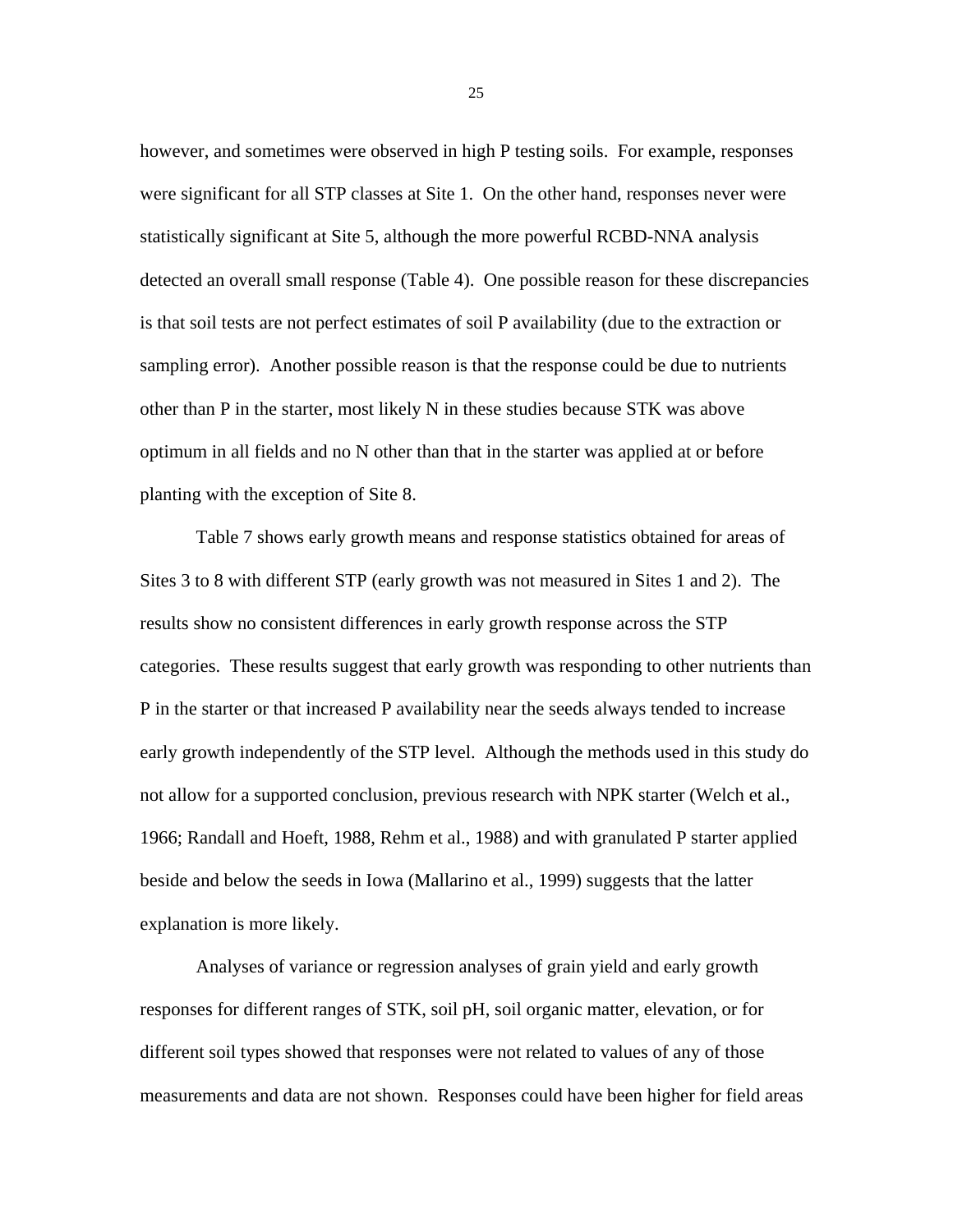with soil lower in organic matter (possibly with low N availability) or with wetter and poorly drained soils (possibly colder and with low nutrient availability in spring). Although much speculation is possible concerning reasons for these results, the methods used in this study allow only for few relevant comments. A lack of relationship between starter response and STK can be explained by STK levels that were optimum or higher according to current Iowa State University interpretations for corn, and to the fact that the starter used in Sites 3, 7, and 8 had no K. The lack of relationships between response and soil or landscape characteristics related to soil conditions during seedling emergence and early growth stages could be explained by various reasons. One reason, perhaps the most obvious and likely, is that many factors interact. For example, soils of higher landscape positions usually had lower soil organic matter but soil temperature likely (measurements were not collected) was higher because soils were better drained.

Grain moisture was recorded with the yield monitor and analyzed to check any possible difference in corn moisture at harvest time. Starter fertilization did not influence grain moisture significantly, and data are not shown. Corn grain tended to produce drier grain, but the difference across all sites was only 0.5 % moisture.

Study of both grain yield (Table 4) and early growth (Table 5) responses to starter fertilization across all sites showed a small (3.9%) mean increase in grain yield and a much larger (29%) increase in early growth. Correlation and regression analyses within and across sites in which early growth was measured showed a poor relationship between responses in early growth and grain yield. The analyses were performed for sites where early growth was measured and where records of yield monitor data points within a strip allowed for estimates of yield responses for different parts of the field. Thus, data are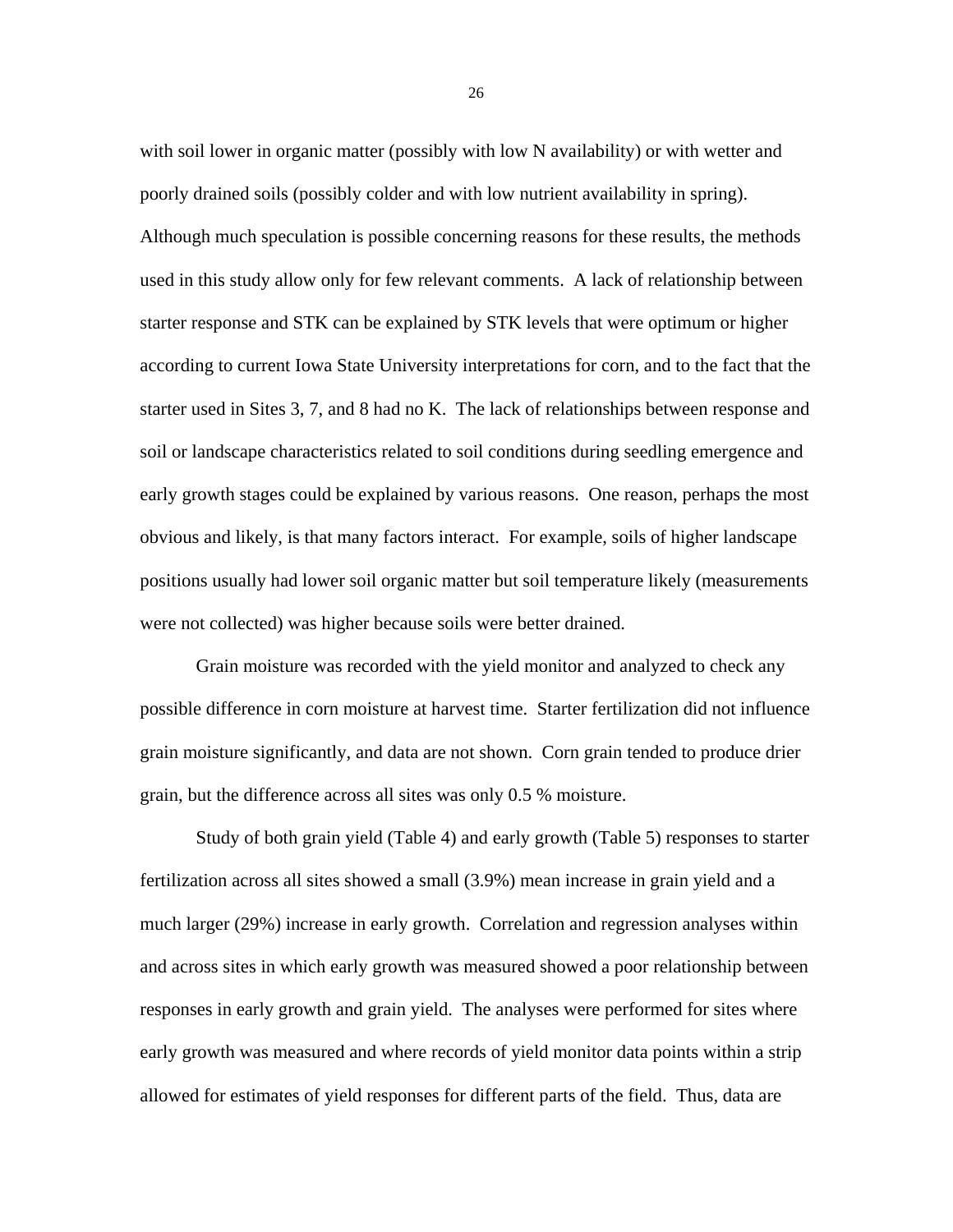presented for Sites 1 and 2 where early growth was not measured, and for Sites 4 and 6 where only strip yield averages are available. The responses in early growth and grain yield were linearly correlated ( $P < 0.05$ ) in Sites 3 ( $r = 0.40$ ), 5 ( $r = 0.21$ ), 7 ( $r = 0.24$ ) and  $8$  (r = 0.28). Figure 3 shows the correlation across all these sites. Relative yield and early growth increases (to minimize differences in absolute yield or early growth among sites) were positively but poorly correlated  $(r = 0.50)$ , even when four obvious outliers were not considered or plotted. These results support the idea that starter fertilization increases early growth more and more frequently than grain yield, and that a response in early growth is not always reflected in grain yield. Obviously, growth conditions during the rest of the season also influence yield and may render irrelevant any starter effect in increasing early growth.

#### **Conclusions**

The results showed that accounting for spatial correlation of yield in conjunction with conventional analysis of variance improved the evaluation of treatment effects by strip trials harvested with yield monitors and global positioning systems. This methodology had no effect on the estimated treatment means but significantly reduced the standard errors of the estimation.

In-the-furrow starter fertilization increased yields in several fields, although responses were large enough to offset the costs of application only in three fields. Responses across or within fields were larger (approximately 200 to 600 kg ha<sup>-1</sup>) when STP was below optimum levels for corn, and were not related with other soil tests,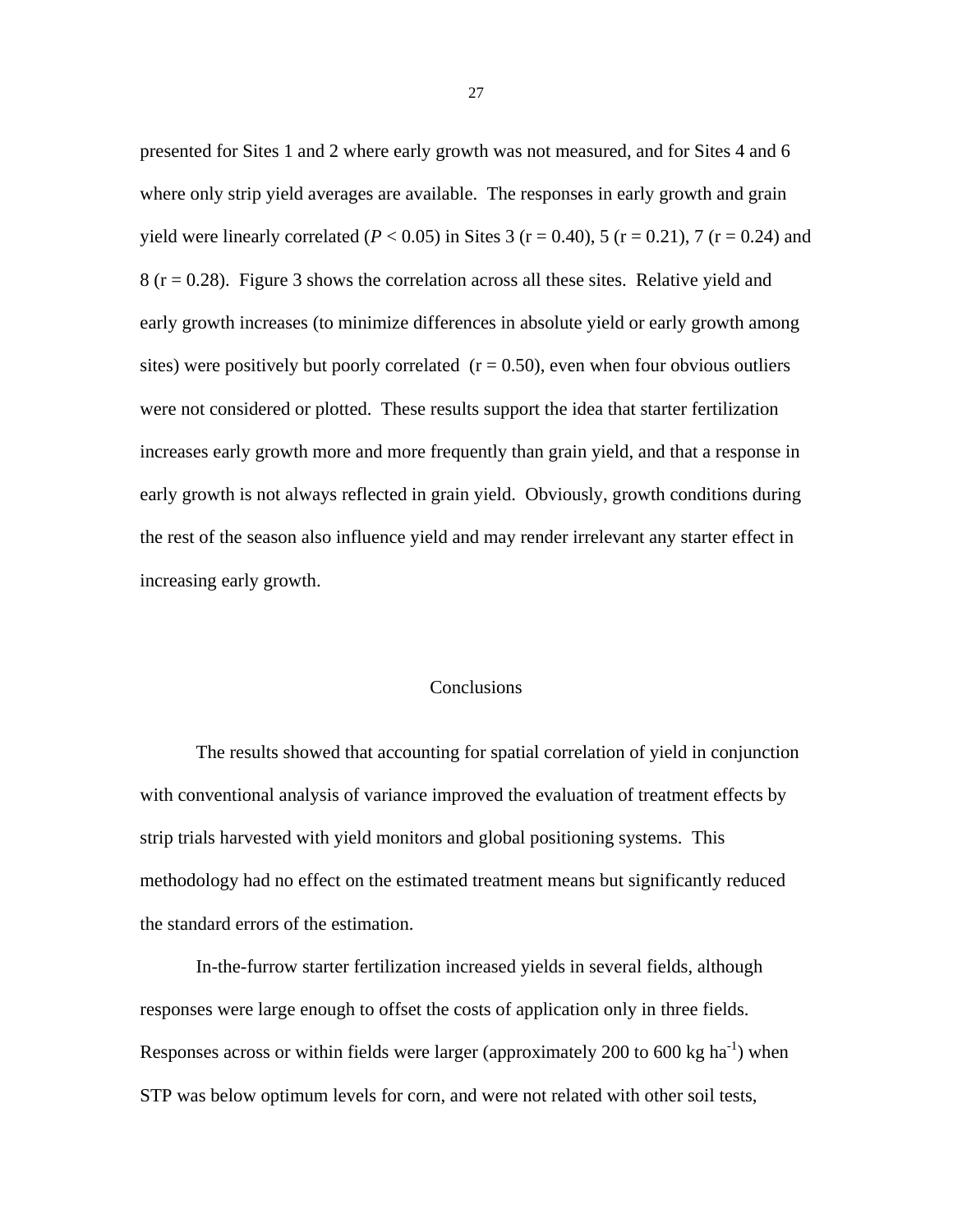landscape position, or soil survey mapping units. Small responses to starter applied in the furrow in high-testing soils likely were produced by the small amount of N in the starter because no preplant N was applied at any field except at Site 8. Nitrogen probably was responsible for the large response at the only site where the starter was applied at a higher rate and beside and below the seeds.

The early growth responses to starter fertilization were large and occurred in most fields, which was in contrast to grain yield responses. Early growth responses were larger when soil test P was low but also was significant when soil P was very high. Across all sites, starter fertilization increased early growth by 29% and grain yield only 3.7%. The grain yield response was positively but poorly correlated with early growth response within and across sites.

Overall, the study showed little economic justification for applying starter fertilizer in the furrow when available soil P is above optimum levels for corn grain production.

## References Cited

- Al-Darby, A.M. and B. Lowery. 1987. Seed zone soil temperature and early corn growth with three conservation tillage systems. Soil Sci. Soc. Am. J. 51:768-774.
- Al-Darby, A.M., and B. Lowery. 1986. Evaluation of corn growth and productivity with three conservation tillages. Agron. J. 78:901-907.
- Barber, S.A. 1971. Effect of tillage practice on corn (*Zea Mays L.*) root distribution and morphology. Agron. J. 63:724-726.
- Barber, S.A. 1978. Growth and nutrient uptake of soybean roots under field conditions. Agron. J. 70:457-461.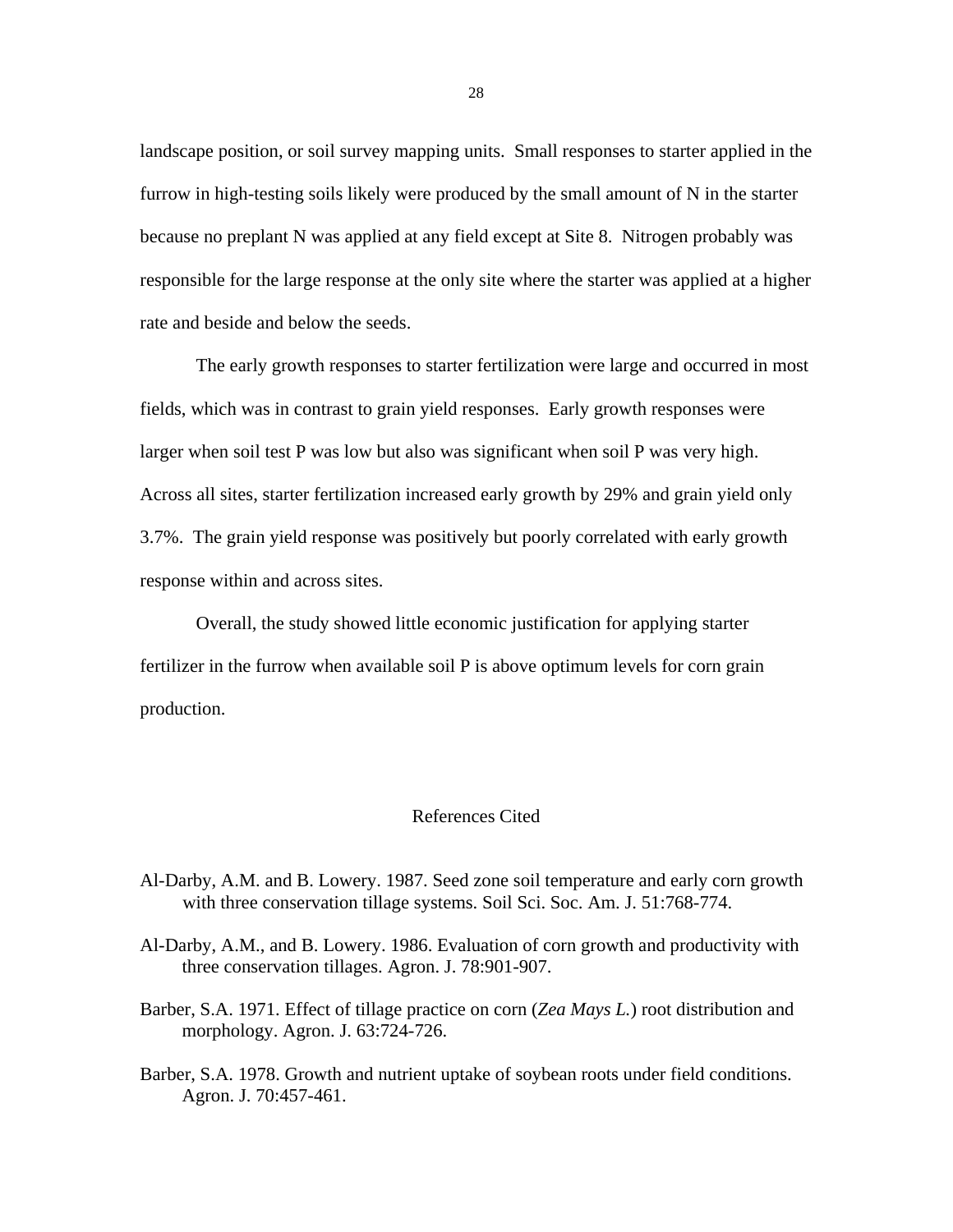- Bhatti, A.U., D.J. Mulla, F.E. Koehler, and A.H. Guarmani. 1991. Identifying and removing spatial correlation from yield experiments. Soil Sci. Soc. Am. J. 55:1523- 1528.
- Black, C.A. 1993. Fertilizer placement. P. 573-645. *In* Soil Fertility: Evaluation and control. Lewis Pub. Inc.
- Blevins, R.L., D. Cook, S.H. Phillips, and R.E. Phillips. 1971. Influence of no-tillage on soil moisture. Agron. J. 63:593-596.
- Brown, J.R. 1998. Recommended chemical soil test procedures for the North Central region. North Central Regional Publication No. 221 (Rev.).
- Bullock, D.G., F.W. Simmons, I.M. Chung, and G.I. Johnson. 1993. Growth analysis of corn growth with or without starter fertilizer. Crop Sci. 33:112-117.
- Carter, P.R., and K.H. Barnett. 1987. Corn-hybrid performance under conventional and no-tillage systems after thinning. Agron. J. 79:919-926.
- Clarke, J., M.A. Froment, J. Stafford and M. Lark. 1996. An Investigation into the relationship between yield maps, soil variation and crop development in the UK. P. 433-442. *In* P.C. Robert et al. (eds.) Proc. Of the Third International Conference on Precision Agriculture, Minneapolis, MN. 23-26 June 1996. ASA, CSSA, SSSA, Madison, WI.
- Colvin, T.S., D.L. Karlem, J.R. Ambuel, and F. Perez-Munoz. 1995. Yield monitoring for mapping. P 3-14. In P.C. Robert et al. (ed) Site-specific management for agricultural systems. SSSA Misc. Publ. ASA, CSSA, and SSSA, Madison, WI.
- Cox, J.W., R.W. Zobel, H.M. VanEs, and D.J. Otis. 1990. Tillage effects on some soil physical and corn physiological characteristics. Agron. J. 82:806-812.
- ESRI., Environmental Systems Research Institute, Inc. 1998. 380 New York Street, Redlands, CA 92373 USA.
- Fortin, M.C. 1993. Soil temperature, soil water, and no-till corn development following in-row residue removal. Agron. J. 85:571-576.
- Fortin, M.C., and F.J. Pierce. 1991. Timing and nature of mulch retardation of corn vegetative development. Agron. J. 83:258-263.
- Gordon, W.B., D.L. Fjell, and D.A. Withey. 1995. Starter fertilizer interactions with corn hybrids. P 102-108. *In* Proc. Twenty-five North Central Ext. Industry Soil Fertility Conference. Nov. 15-16. St. Louis, Missouri*. Edited by* Potash & Phosphate Institute, Manhattan, KS.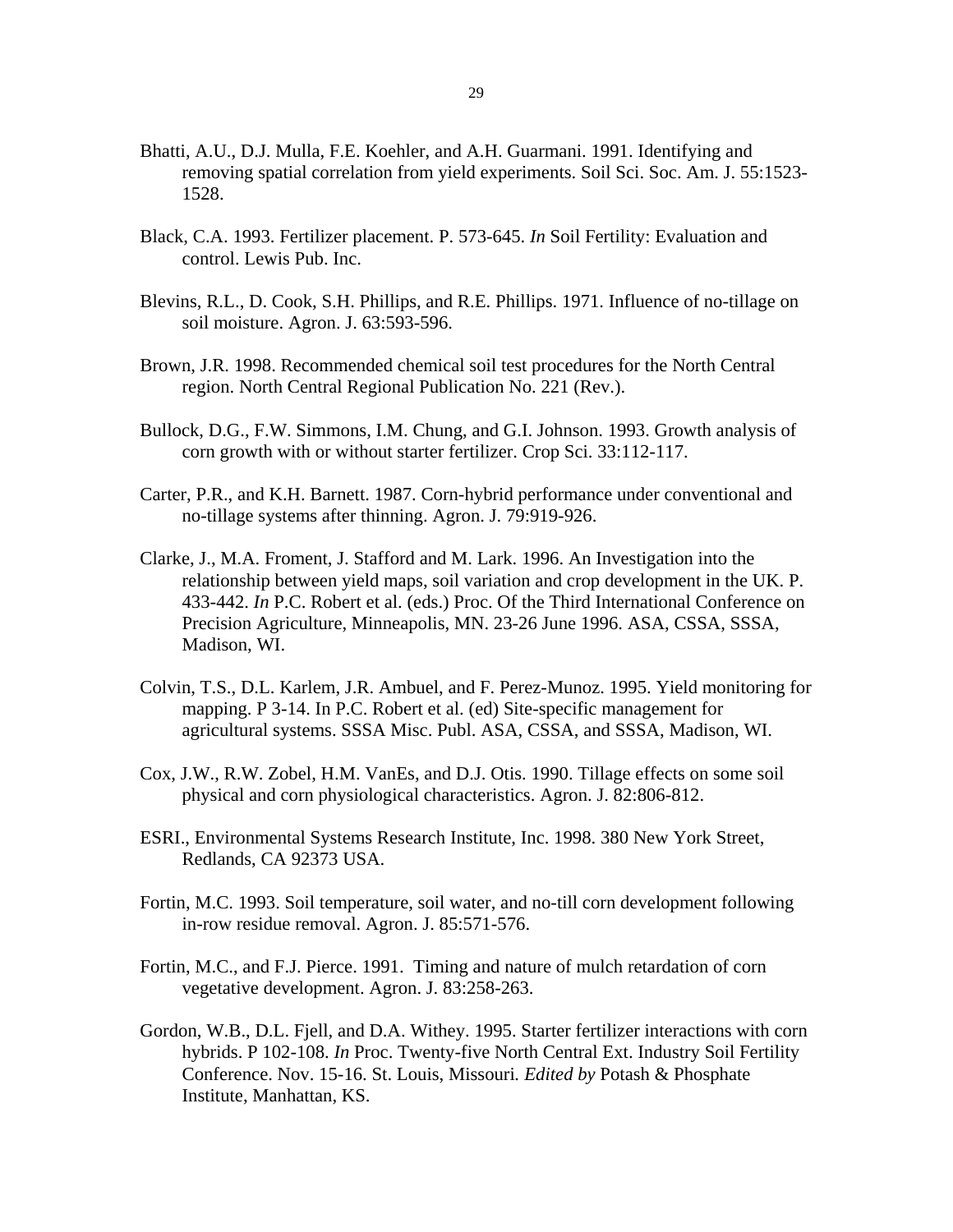- Griffith, D.R., J.V. Mannering, H.M. Galloway, S.D. Parsons, and C.B. Richey. 1973. Effect of eight tillage-planting systems on soil temperature, percent stand, plant growth, and yield of corn on five Indiana soils. Agron. J. 65:321-326.
- Hinz, P.N. 1987. Nearest neighbor analysis in practice. Iowa State Journal of Research 62:199-217.
- Hinz, P.N. and J.P. Lagus. 1991. Evaluation of four covariate types used for adjustment of spatial variability. P. 118-126. *In* Applied Statistics in Agriculture Conf. Kansas State Univ., Manhattan.
- Howard, D.D., and D.D. Tyler. 1987. Comparison of surface applied phosphorus and potassium rates and in-furrow fertilizer combinations for no-till corn. J. Fert. Issues 4:48-52.
- Imholte, A.A., and P.R. Carter. 1987. Planting date and tillage effects on corn following corn. Agron. J. 79:746-751.
- Jones, J.N., J.E. Moody and J.H. Lillard. 1969. Effects of tillage, no-tillage and mulch on soil water and plant growth. Agron. J. 61:719-721.
- Kaspar, T.C., D.C. Erbach, and R.M. Cruse. 1990. Corn response to seed-row residue removal. Soil Sci. Soc. Am. J. 54:1112-1117.
- Lark, R.M., J.V. Stafford, and H.C. Bolam. 1997. Limitations on the spatial resolution of yield mapping for combinable crops. J. Agric. Engng. Res. 66:183-193.
- Mallarino, A.P., J.M. Bordoli, and R. Borges. 1999. Phosphorus and potassium placement effect on early growth and nutrient uptake of no-till corn and relationship with grain yield. Agron. J. 91:37-45.
- Mallarino, A.P., D.J. Wittry, D. Dousa and P.N. Hinz. 1998. Variable-rate phosphorus fertilization: on-farm research methods and evaluation for corn and soybean. . *In* P. C. Robert et al. (eds.) Proc. Of the Third International Conference on Precision Agriculture, Minneapolis, MN. 23-26 June 1998. ASA, CSSA, SSSA, Madison, WI.
- Mallarino, A.P., and D.J. Wittry. 1997. Use of DGPS, yield monitors, soil testing, and variable rate technology to improve phosphorus and potassium management. *In:* The Integrated Crop Management Conference. Proceedings. Nov. 17-18, 1997. Iowa State University. Extension. Ames.
- Mallarino, A.P., P.N. Hinz and E.S. Oyarzabal. 1996. Multivariate analysis as a tool for interpreting relationship between site variable and crop yields. p. 151-158. *In* P. C. Robert et al. (eds.) Proc. Of the Third International Conference on Precision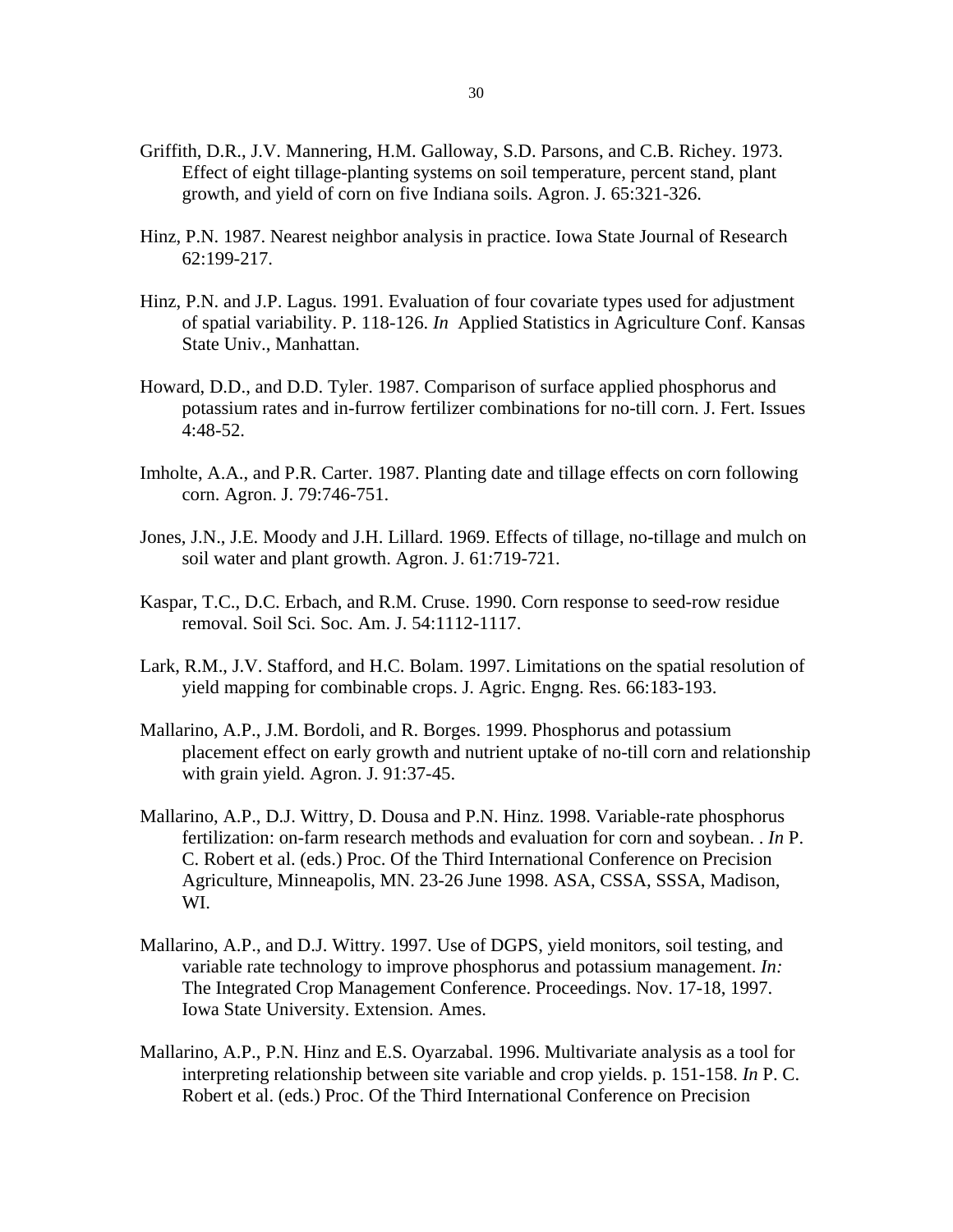Agriculture, Minneapolis, MN. 23-26 June 1996. ASA, CSSA, SSSA, Madison, WI.

- Mascagni, H.J. and D.J. Boquet. 1998. Starter Fertilizer and Planting Date Effects on Corn Rotated with Cotton. Agron. J. 88:975-982.
- Mengel, D.B., J.F. Moncrief, and E.E. Schulte. 1992. Fertilizer management. P.83-87. *In* Conservation Tillage Systems and Management. Midwest Plan Service, Iowa State University, Ames, Iowa.
- Mengel, D.B., S.E. Hawkins, and P. Walker. 1988. Phosphorus and potassium placement for no-till and spring plowed corn. J. Fert. Issues. 5:31-36.
- Mock, J.J., and D.C. Erbach. 1977. Influence of conservation tillage environments on growth and productivity of corn. Agron. J. 69:337-340.
- Oyarzabal, E.S., A.P. Mallarino, and P.N. Hinz. 1996. Using Precision Farming Technologies for Improving Applied On-Farm Research. *In* P.C. Robert et al. (ed.) Proceedings, 3<sup>rd</sup>. Int. Conf. On Site-Specific Management for Agricultural Systems. June 23-27, 1996 Minneapolis, MN. ASA, SSSA, CSSA. Madison, WI.
- Penas, E.J. and G.W. Hergert. 1990. Using starter fertilizers for corn, grain sorghum, and soybeans. Published by cooperative extension, University of Nebraska-Lincoln. G77-361-A.
- Randall, G.W., and R.G. Hoeft. 1988. Placement methods for improved efficiency of P and K fertilizers: A review. J. Prod. Agric. 1:70-79.
- Randall, G.W., K.L. Wells, and J.J. Hanway. 1985. Modern Techniques in fertilizer application. P. 521-560. *In* Fertilizer Technology and Use (Third edition). Edited by O.P. Engelstad. Soil Sci. Soc. Am., Inc., Madison, WI.
- Reetz, H.F. 1996. On-Farm research opportunities through site-specific management. P. 1173-1176. In P.C. Robert et al (eds) Proc. Of the Third International Conference on Precision Agriculture, Minneapolis, MN. 23-26 June 1996. ASA, CSSA, SSSA, Madison, WI.
- Rehm, G.W., S.D. Evans, W.W. Nelson, and G.W. Randall. 1988. Influence of placement of phosphorus and potassium on yield of corn and soybeans. J. Fert. Issues 5:6-13.
- Ritchie, K.B., R.G. Hoeft, E.D. Nafziger, L.C. Gonzini, and J.J. Warren. 1995. Nutrient management and starter fertilizer for no-till corn. P. 54-80. *In* G. Rehm (ed) North Central Extension-Industry Soil Fertility Conference. Proceedings. Vol. 11. St. Louis, MO. Potash and Phosphate Institute, Manhattan, KS.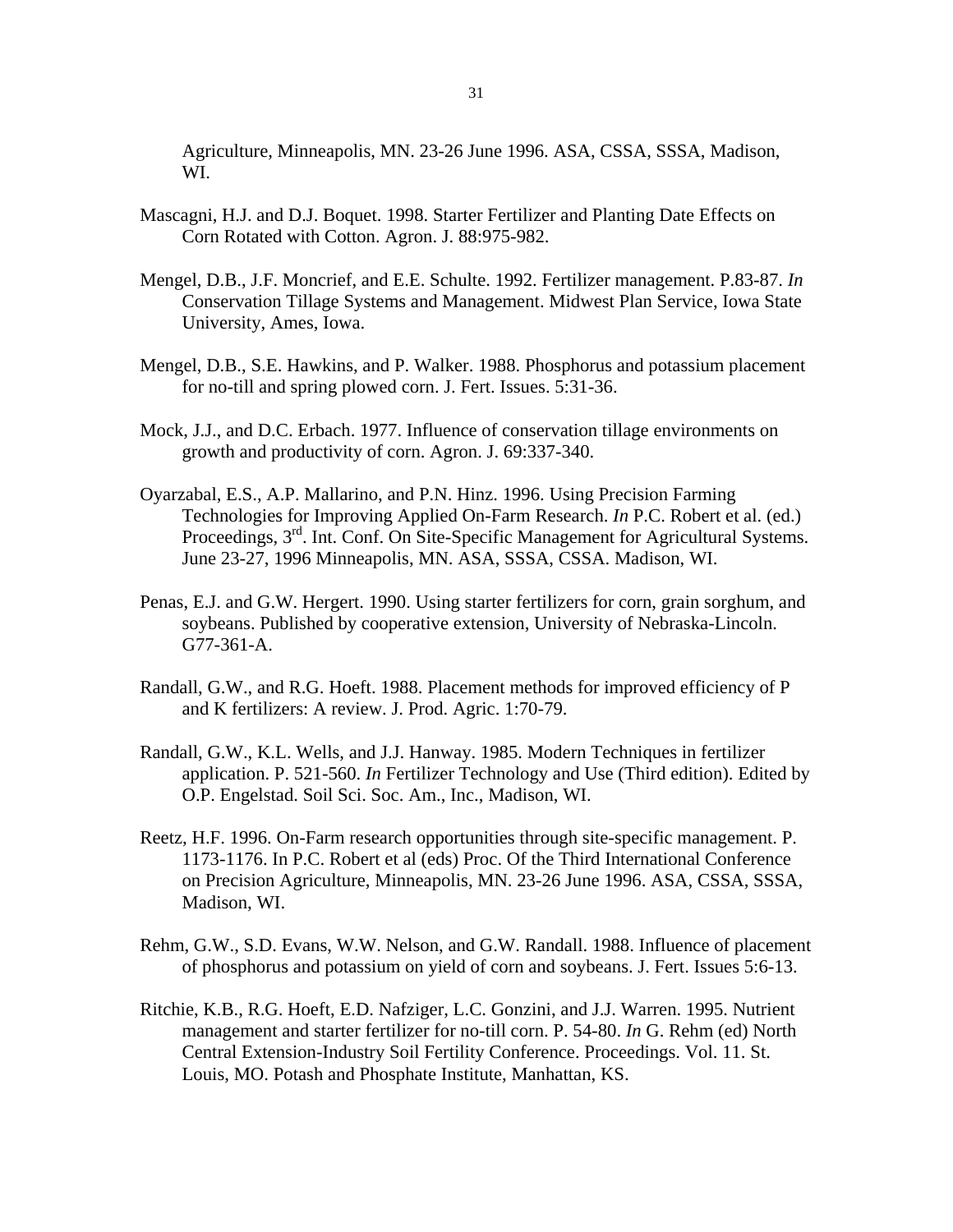- Rzewnicki, P.E., R. Thompson, G.W. Lesoing, R.W. Elmore, C.A. Francis, A.M. Parkhurst, and R.S. Moonmaw. 1988. On-Farm experiment designs and implications for locating research sites. Am J. Alt. Agric. 3:168-173.
- SAS Institute. 1996. SAS/STAT User's Guide, Release 6.11 Edition. SAS Institute, Cary, NC.
- Schneider, S.M., R.A. Boydston, S. Han, R.G. Evans and R.H. Campbell. 1997. Mapping of potato yield and quality. P. 253-261. *In* J.V. Stafford (ed) European Conference on Precision Agriculture. Warwick Univ. Conf. Centre, U.K. 7-10 Sept. 1997. BIOS Scientific Pub., Oxford.
- Shapiro, C.A., W.L. Krans, and A.M. Parkhurst. 1989. Comparison of harvest techniques for corn field demonstrations. Am. J. of Alt. Agric. 4:59-64.
- Stroup, W.W., P.S. Baenziger, and K.D. Mulitze. 1994. Removing spatial variation from wheat yield trials: A Comparison of methods. Crop Sci. 34:62-66.
- Sudduth, K.A., S.T. Drummond, S.J. Birrell, and N.R. Kitchen. 1996. Spatial Analysis of Yield-Limiting Factors. p. 50-59. *In* The 26<sup>th</sup> North Central Extension-Industry Soil Fertility Conference, November 20-21, 1996, St. Louis, MO.
- Swan, J.F., E.C. Schneider, J.F. Moncrief, W.H. Paulson, and A.E. Peterson. 1987. Estimating corn growth, yield, and grain moisture from air growing degree days and residue cover. Agron. J. 79:53-60.
- Thylen, L. 1997. Consistency in yield variation and optimal nitrogen rate.p. 345-350. *In* J.V. Stafford (ed) European Conference on Precision Agriculture. Warwick Univ. Conf. Centre, U.K. 7-10 Sept. 1997. BIOS Scientific Pub., Oxford.
- Thomas, G.W., R.L. Blevins, and P.L. Cornelius. 1973. Changes in soil properties after five years of no tillage and conventionally tilled corn. P. 159. *In* Agron. Abstr. Am. Soc. Agron. Madison, WI.
- Voss, R.D., A.P. Mallarino, and R. Killorn. 1996. General Guide for crop nutrient recommendation in Iowa. Iowa State University Extension publication Pm-1688. Iowa State University, Ames, Iowa.
- Voss, R.D. 1985. Fertilizer placement and tillage. In *Proc.* Of the 37nd. Annual Fertilizer and Agric. Chemical Dealers Conf., Des Moines, IA. 8-9 Jan. Iowa State University, Ames
- Welch, L.F., D.L. Mulvaney, L.V. Boone, G.E. McKibben, and J.W. Pendleton. 1966. Relative efficiency of broadcast versus banded phosphorus for corn. Agron. J. 58283-287.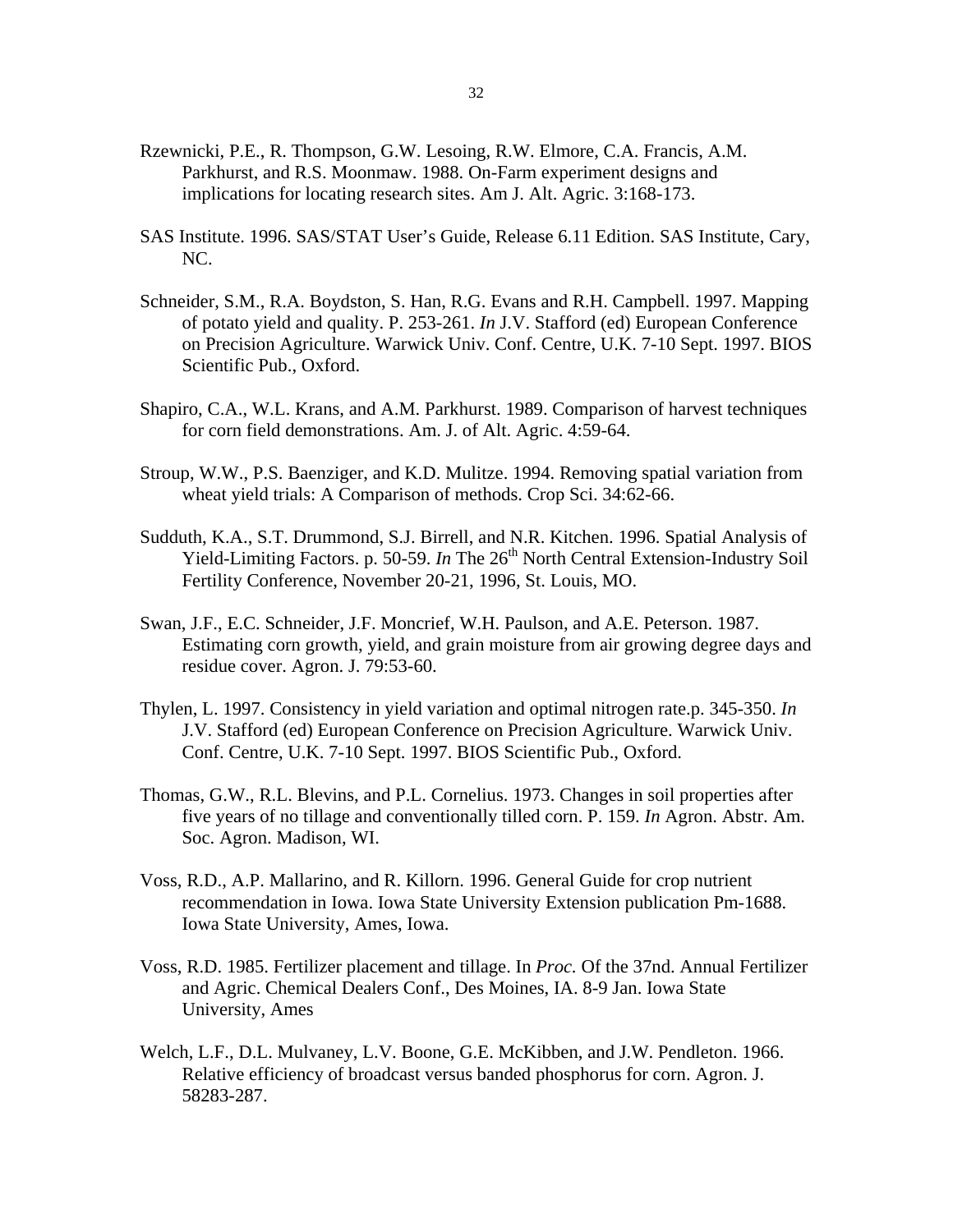|                |         |      |                  | Planting |                          | <b>Starter</b> | <b>Starter Rate</b> |                 |              |                |
|----------------|---------|------|------------------|----------|--------------------------|----------------|---------------------|-----------------|--------------|----------------|
| Site           | County  | Year | Hybrid           | Date     | Population               |                | Product             | N               | $\mathbf{P}$ | $\bf K$        |
|                |         |      |                  |          | --Seed/ha--<br>$-kg/ha-$ |                |                     | --------kg/ha-- |              |                |
| $\mathbf{1}$   | Benton  | 1995 | <b>CIBA-4494</b> | 05/02    | 71600                    | $7 - 21 - 7$   | 65                  | 4.5             | 5.9          | 1.9            |
| 2              | Linn    | 1995 | <b>CIBA-4494</b> | 05/06    | 72100                    | $6 - 24 - 24$  | 65                  | 3.9             | 6.8          | 6.5            |
| 3              | Grundy  | 1997 | DK-566           | 04/29    | 74100                    | $10-34-0$      | 65                  | 6.5             | 9.6          | $\overline{0}$ |
| $\overline{4}$ | Benton  | 1997 | DK-586           | 05/03    | 71600                    | $7 - 21 - 7$   | 65                  | 4.5             | 5.9          | 1.9            |
| 5              | Grundy  | 1998 | $A-601$          | 05/11    | 76100                    | $7 - 18 - 5$   | 65                  | 4.5             | 5.2          | 1.3            |
| 6              | Benton  | 1998 | DK-586           | 04/29    | 71600                    | $6 - 18 - 6$   | 65                  | 3.9             | 5.2          | 1.6            |
| $\tau$         | Carroll | 1998 | <b>DK-580RR</b>  | 04/25    | 62500                    | $10-34-0$      | 91                  | 9.1             | 13.5         | $\overline{0}$ |
| 8              | Linn    | 1998 | GH-H2390         | 05/14    | 76100                    | $10-34-0$      | 163                 | 16.3            | 24.2         | $\overline{0}$ |

Table 1. Information on location, hybrid, planting date, population, type of starter, and amount used.

 $\dagger$  Comercial name (N, P<sub>2</sub>O<sub>5</sub>, K<sub>2</sub>O).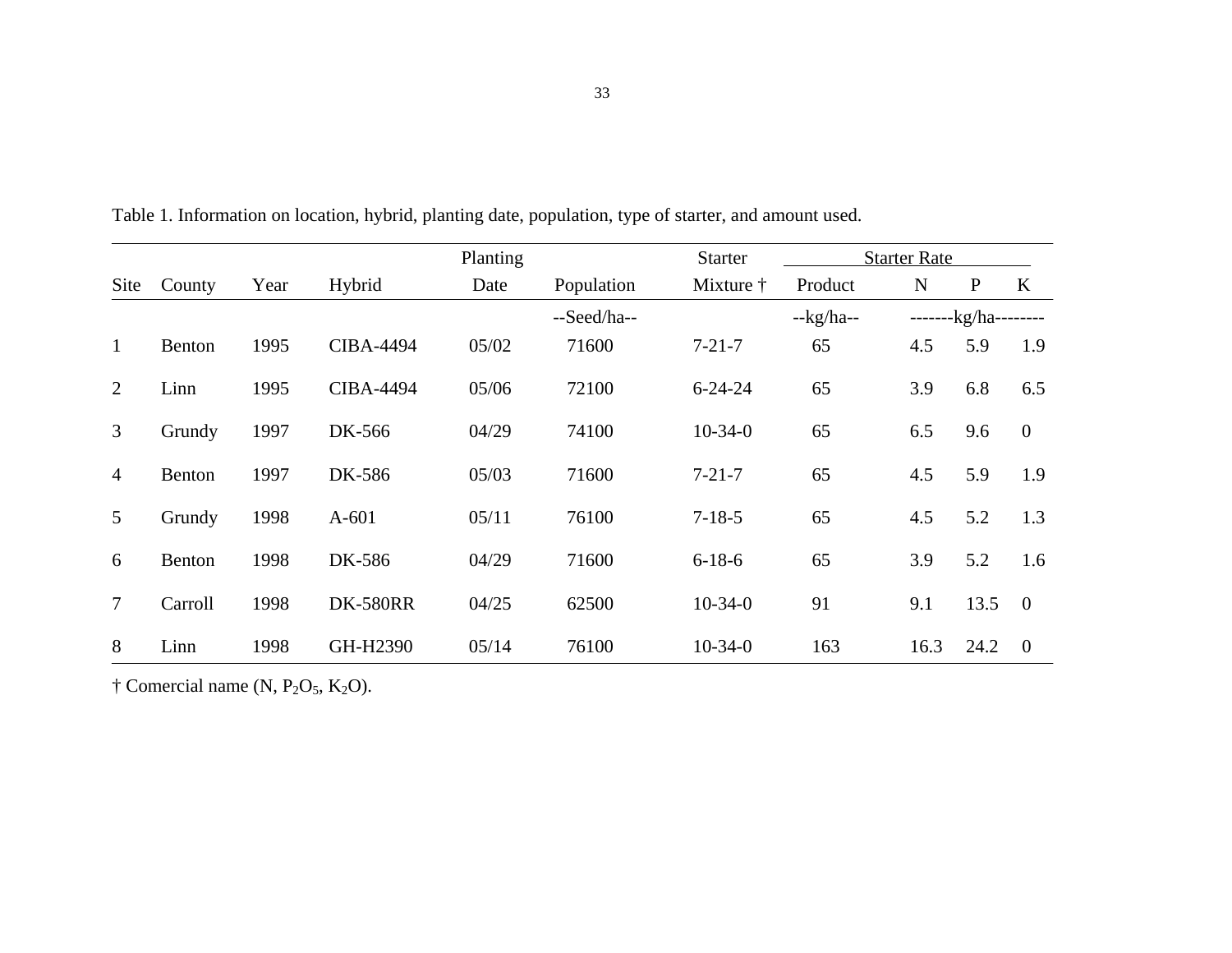| Site           | Soil test                                                                        | Mean                        | Minimum                                               | Maximum                 | <b>SD</b>                        |
|----------------|----------------------------------------------------------------------------------|-----------------------------|-------------------------------------------------------|-------------------------|----------------------------------|
| $\mathbf{1}$   | P(mg/kg)                                                                         | 30                          | $\boldsymbol{7}$                                      | 62                      | 12                               |
|                | $K$ (mg/kg)                                                                      | 136                         | 84                                                    | 239                     | 32                               |
|                | NO <sub>3</sub> (mg/kg)                                                          | 11                          | 5                                                     | 20                      | $\overline{3}$                   |
|                | pH                                                                               | 6.5                         | 5.8                                                   | 7.2                     | 0.3                              |
|                | Org. Matter (g/kg)                                                               | 44                          | 30                                                    | 78                      | 6                                |
| $\overline{2}$ | P(mg/kg)                                                                         | 35                          | 13                                                    | 85                      | 14                               |
|                | $K$ (mg/kg)                                                                      | 153                         | 73                                                    | 272                     | 31                               |
|                | NO <sub>3</sub> (mg/kg)                                                          | $\overline{2}$              | $\mathbf{1}$                                          | 6                       | $\mathbf{1}$                     |
|                | pH                                                                               | 6.8                         | 6.1                                                   | 7.4                     | 0.3                              |
|                | Org. Matter $(g/kg)$                                                             | 46                          | 15                                                    | 82                      | 14                               |
| 3              | P(mg/kg)<br>$K$ (mg/kg)<br>NO <sub>3</sub> (mg/kg)<br>pH<br>Org. Matter $(g/kg)$ | 7<br>138<br>6.5<br>44       | 3<br>93<br>5.8<br>35                                  | 23<br>190<br>7.3<br>58  | $\overline{4}$<br>25<br>0.3<br>5 |
| $\overline{4}$ | P(mg/kg)<br>$K$ (mg/kg)<br>NO <sub>3</sub> (mg/kg)<br>pH<br>Org. Matter (g/kg)   | 29<br>212<br>-<br>6.0<br>38 | $8\,$<br>113<br>$\overline{\phantom{0}}$<br>5.0<br>29 | 127<br>564<br>7.0<br>50 | 19<br>106<br>0.5<br>5            |
| 5              | P(mg/kg)                                                                         | 23                          | 10                                                    | 96                      | 10                               |
|                | $K$ (mg/kg)                                                                      | 143                         | 76                                                    | 215                     | 24                               |
|                | NO <sub>3</sub> (mg/kg)                                                          | 9                           | 6                                                     | 14                      | $\overline{2}$                   |
|                | pH                                                                               | 6.3                         | 5.7                                                   | 7.0                     | 0.3                              |
|                | Org. Matter (g/kg)                                                               | 35                          | 5                                                     | 50                      | $\tau$                           |
| 6              | P(mg/kg)                                                                         | 47                          | 21                                                    | 99                      | 16                               |
|                | $K$ (mg/kg)                                                                      | 157                         | 95                                                    | 258                     | 35                               |
|                | $NO3$ (mg/kg)                                                                    | 19                          | 11                                                    | 20                      | $\overline{4}$                   |
|                | pH                                                                               | 6.1                         | 5.5                                                   | 6.9                     | 0.4                              |
|                | Org.Matter (g/kg)                                                                | 47                          | 36                                                    | 61                      | 6                                |

Table 2. Descriptive statistics for selected soil tests for eight strip trials.

Continues in next page.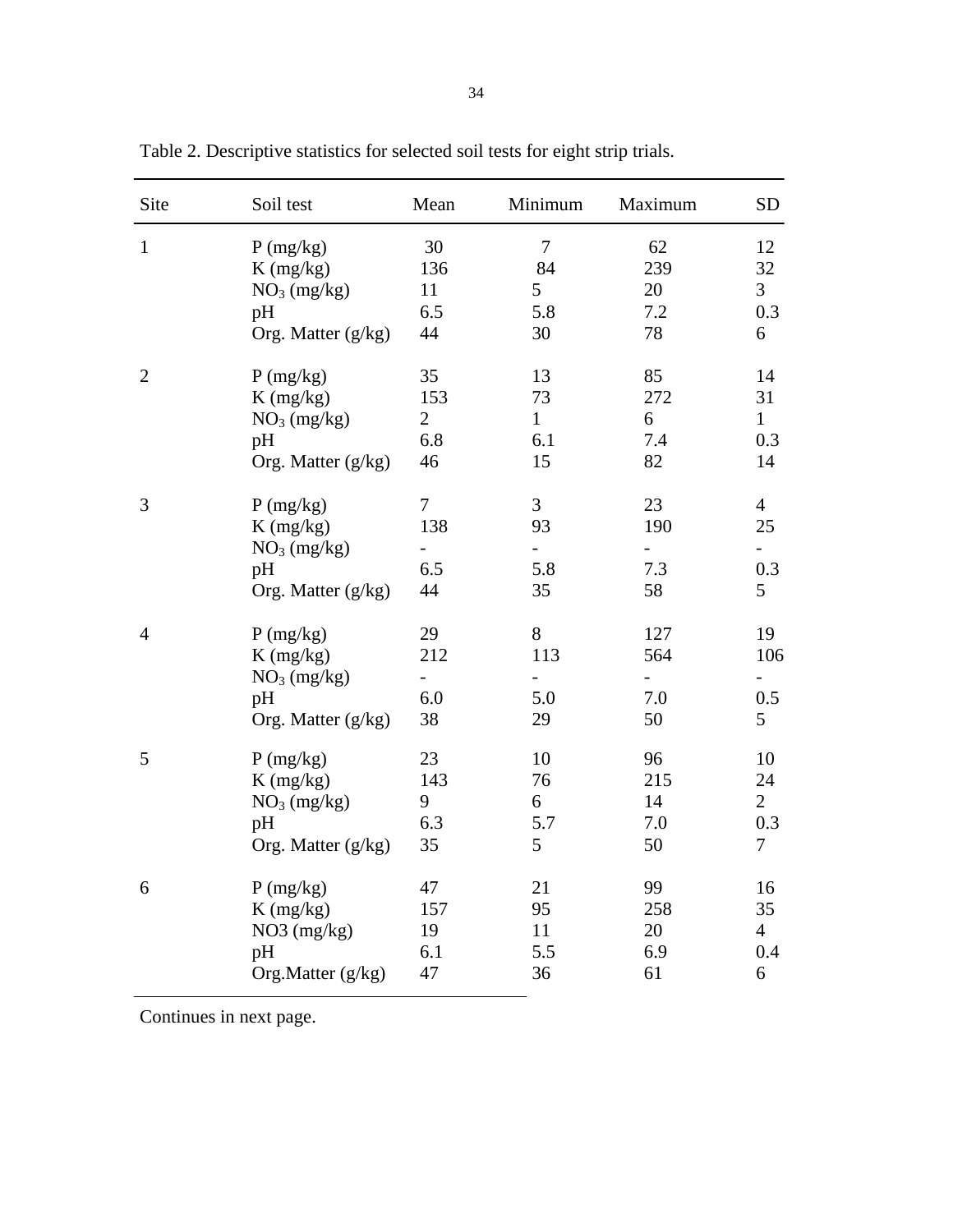Table 2. (continued)

| Site | Soil test                                                                        | Mean                                               | Minimum                     | Maximum                       | <b>SD</b>                  |
|------|----------------------------------------------------------------------------------|----------------------------------------------------|-----------------------------|-------------------------------|----------------------------|
|      | P(mg/kg)<br>$K$ (mg/kg)<br>NO <sub>3</sub> (mg/kg)<br>pH<br>Org. Matter $(g/kg)$ | 15<br>189<br>$\overline{\phantom{a}}$<br>6.3<br>38 | 10<br>131<br>-<br>6.0<br>25 | 23<br>247<br>-<br>6.8<br>44   | 4<br>25<br>0.2<br>4        |
| 8    | P(mg/kg)<br>$K$ (mg/kg)<br>NO <sub>3</sub> (mg/kg)<br>pH<br>Org. Matter $(g/kg)$ | 37<br>137<br>35<br>5.5<br>35                       | 14<br>89<br>9<br>5.0<br>20  | 79<br>226<br>123<br>6.0<br>44 | 14<br>32<br>32<br>0.3<br>5 |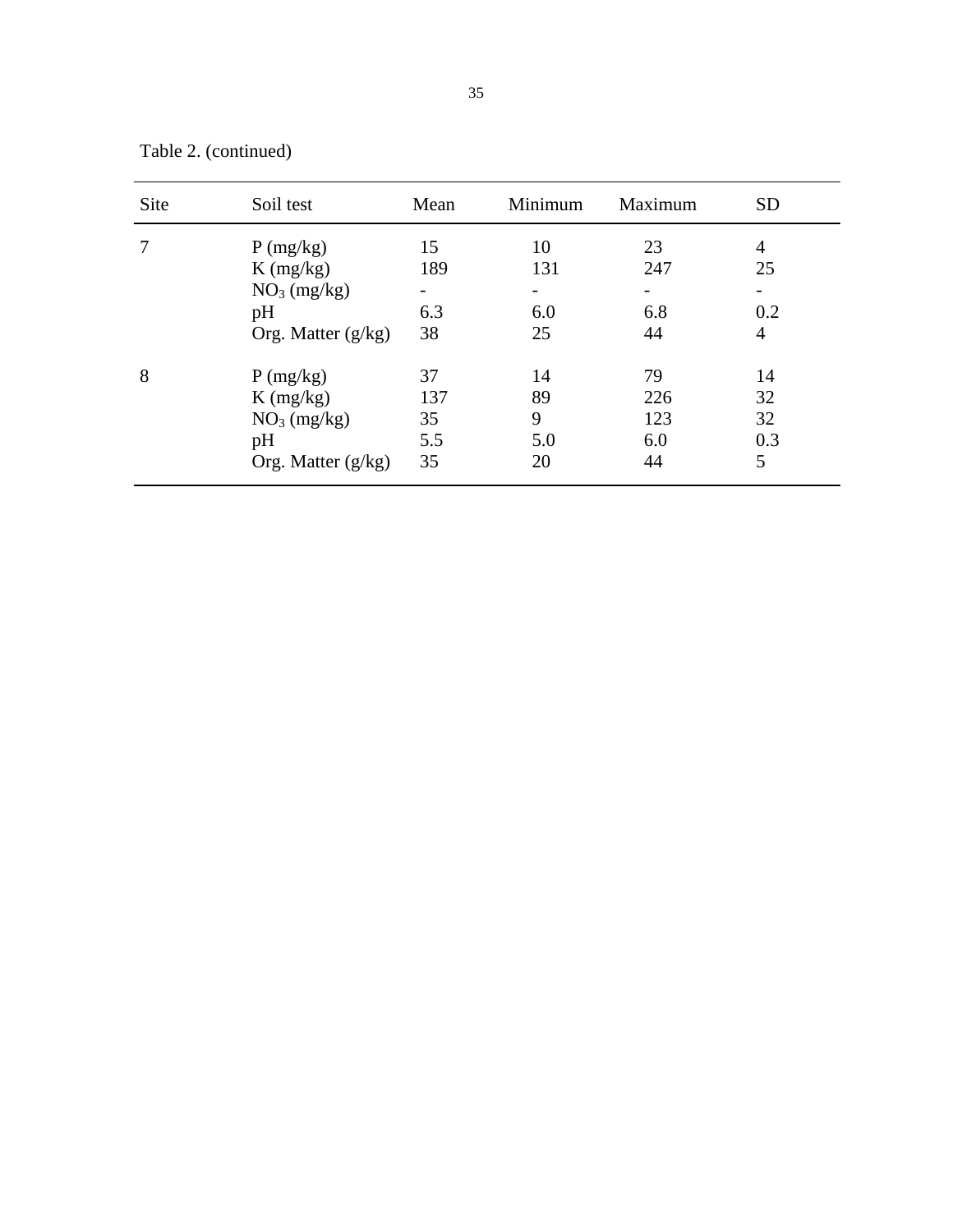|                |         |      |                     | April         |      | May           | June |               |  |
|----------------|---------|------|---------------------|---------------|------|---------------|------|---------------|--|
| Site           | County  | Year | Rain<br>Temperature |               | Rain | Temperature   | Rain | Temperature   |  |
|                |         |      | mm                  | $\mathcal{C}$ | mm   | $\mathcal{C}$ | mm   | $\mathcal{C}$ |  |
| $\mathbf{1}$   | Benton  | 1995 | 150                 | 8.4           | 157  | 15.1          | 66   | 22.3          |  |
| 2              | Linn    | 1995 | 147                 | 8.6           | 188  | 14.9          | 96   | 21.7          |  |
| 3              | Grundy  | 1997 | 33                  | 6.1           | 99   | 11.4          | 124  | 21.3          |  |
| $\overline{4}$ | Benton  | 1997 | 63.5                | 8.1           | 137  | 13.2          | 124  | 21.5          |  |
| 5              | Grundy  | 1998 | 76                  | 9.3           | 137  | 18.1          | 240  | 19.4          |  |
| 6              | Benton  | 1998 | 81                  | 10.8          | 119  | 19.4          | 210  | 20.4          |  |
| $\overline{7}$ | Carroll | 1998 | 135                 | 9.4           | 135  | 18.2          | 205  | 19.2          |  |
| 8              | Linn    | 1998 | 81                  | 10.8          | 119  | 19.4          | 210  | 20.4          |  |

Table 3. Information on location, rain, and air temperature for April, May, and June.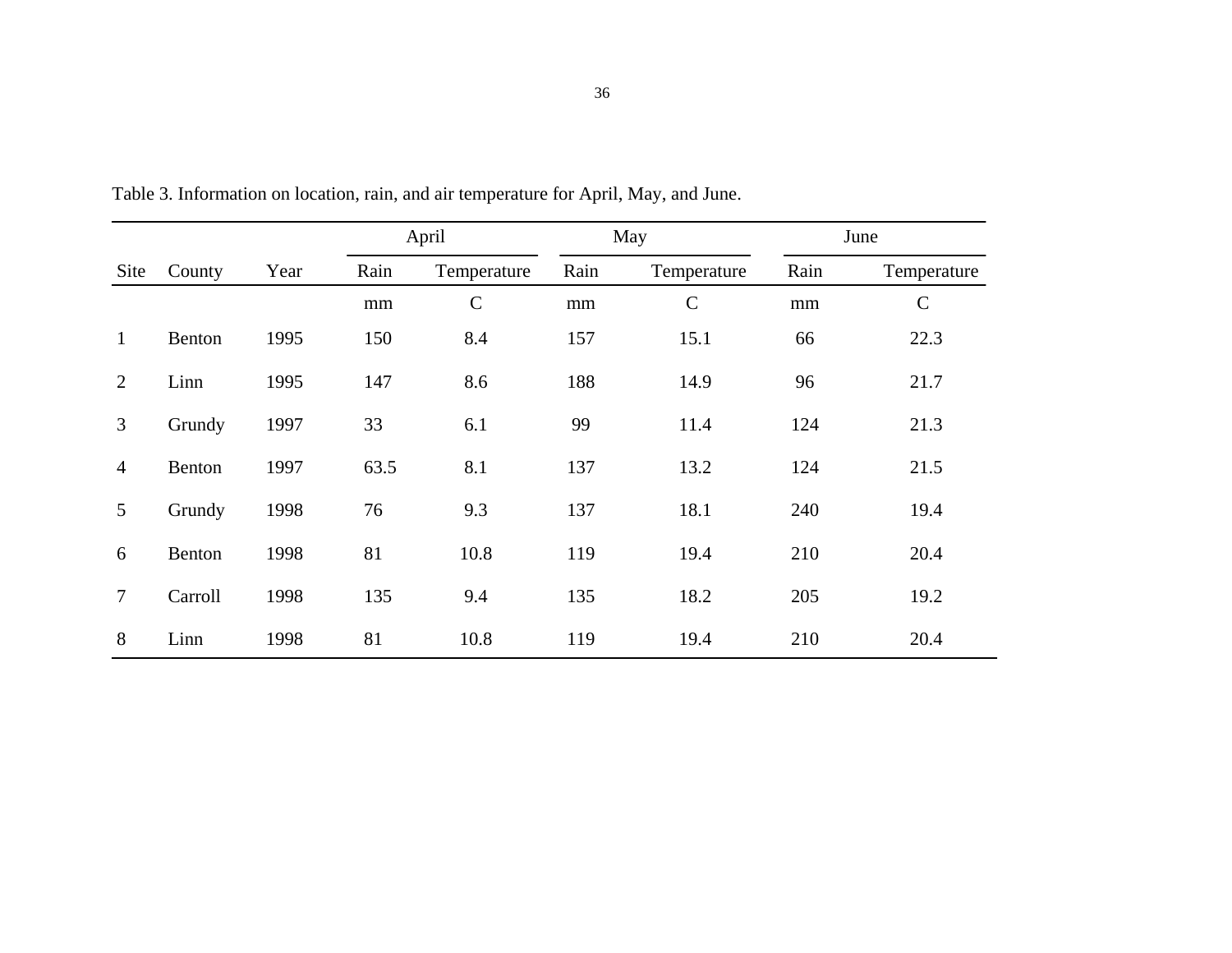| Site           | Treatment                   | Method of Analysis <sup>†</sup> |                    |
|----------------|-----------------------------|---------------------------------|--------------------|
|                | and statistics <sup>‡</sup> | <b>RCBD</b>                     | <b>NNA</b>         |
|                |                             | -------                         | kg/ha ------------ |
| $\mathbf{1}$   | Starter                     | 7299                            | 7312               |
|                | No starter                  | 7105                            | 7124               |
|                | $\rm SE$                    | 37.0                            | 14.3               |
|                | P>F                         | 0.009                           | 0.001              |
| $\mathbf{2}$   | <b>Starter</b>              | 11683                           | 11673              |
|                | No starter                  | 11557                           | 11564              |
|                | $\rm SE$                    | 38.7                            | 11.1               |
|                | P>F                         | 0.105                           | 0.006              |
| $\mathfrak{Z}$ | <b>Starter</b>              | 8246                            | 8265               |
|                | No starter                  | 7619                            | 7607               |
|                | $\rm SE$                    | 93.4                            | 19.4               |
|                | P>F                         | 0.018                           | 0.001              |
| $\overline{4}$ | Starter                     | 9582                            |                    |
|                | No starter                  | 9350                            |                    |
|                | $\rm SE$                    | 66.5                            |                    |
|                | P>F                         | 0.131                           |                    |
| 5              | <b>Starter</b>              | 9701                            | 9735               |
|                | No starter                  | 9621                            | 9587               |
|                | $\rm SE$                    | 93.2                            | 26.2               |
|                | P>F                         | 0.565                           | 0.003              |
| 6              | <b>Starter</b>              | 9294                            |                    |
|                | No starter                  | 9005                            |                    |
|                | $\rm SE$                    | 99.7                            |                    |
|                | P>F                         | 0.136                           |                    |

| Table 4. Effect of starter fertilization on corn grain yields as evaluated by two methods of |  |  |
|----------------------------------------------------------------------------------------------|--|--|
| analysis for eight strip trials.                                                             |  |  |

Continues in next page.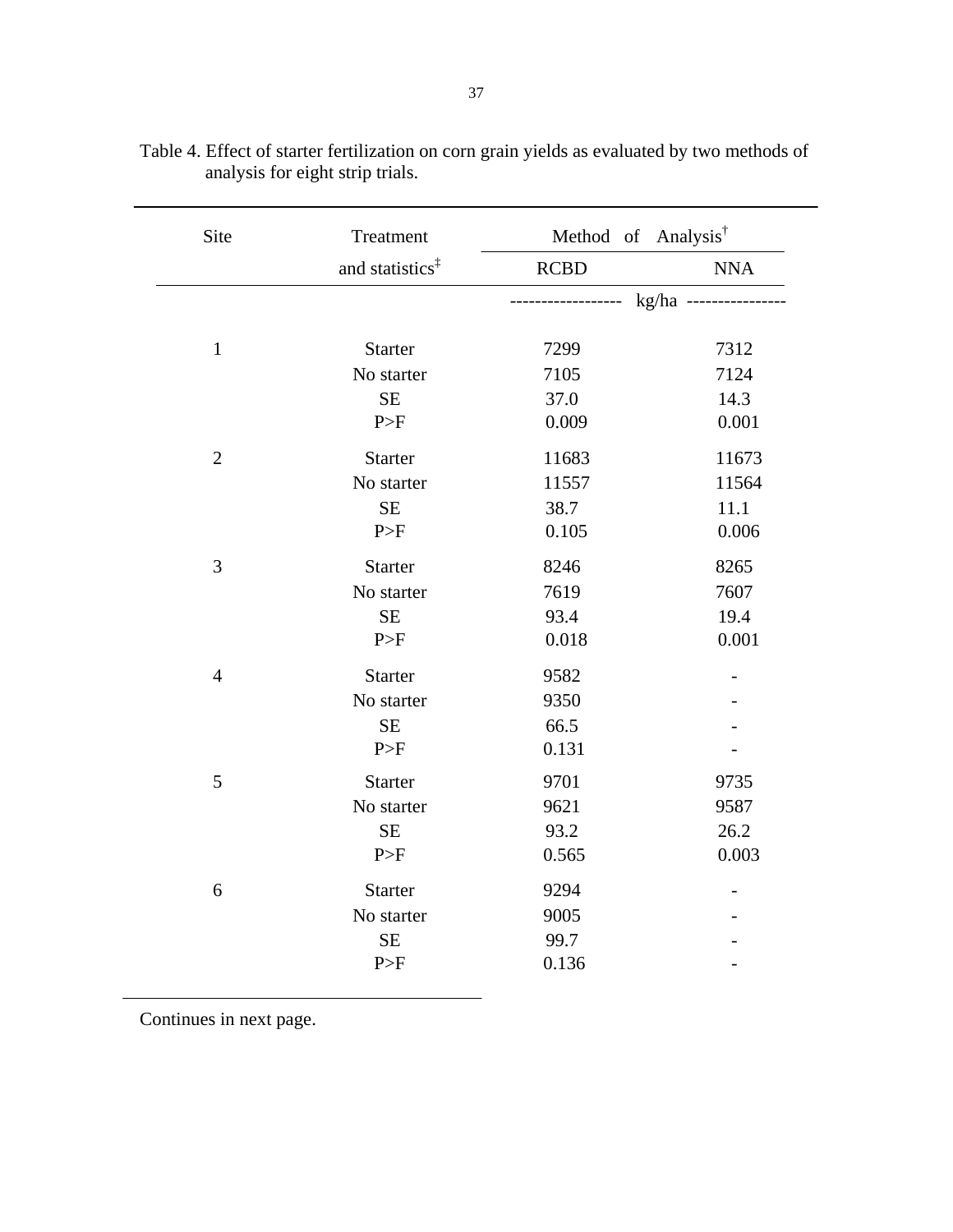Table 4. (continued)

| <b>Site</b> | Treatment                   | Method of Analysis <sup>†</sup> |            |  |  |  |  |
|-------------|-----------------------------|---------------------------------|------------|--|--|--|--|
|             | and statistics <sup>‡</sup> | <b>RCBD</b>                     | <b>NNA</b> |  |  |  |  |
|             |                             |                                 | kg/ha      |  |  |  |  |
| 7           | <b>Starter</b>              | 9601                            | 9557       |  |  |  |  |
|             | No starter                  | 9325                            | 9369       |  |  |  |  |
|             | <b>SE</b>                   | 82.0                            | 73.3       |  |  |  |  |
|             | P>F                         | 0.053                           | 0.048      |  |  |  |  |
| 8           | <b>Starter</b>              | 10542                           | 10542      |  |  |  |  |
|             | No starter                  | 10077                           | 10071      |  |  |  |  |
|             | <b>SE</b>                   | 141.0                           | 54.5       |  |  |  |  |
|             | P>F                         | 0.082                           | 0.005      |  |  |  |  |

† RCBD = observed means and statistics for the randomized complete block design, NNA = Least square means and statistics from RCBD analysis combined with nearest neighbor analysis.

 $\ddagger$  SE = standard error of a mean.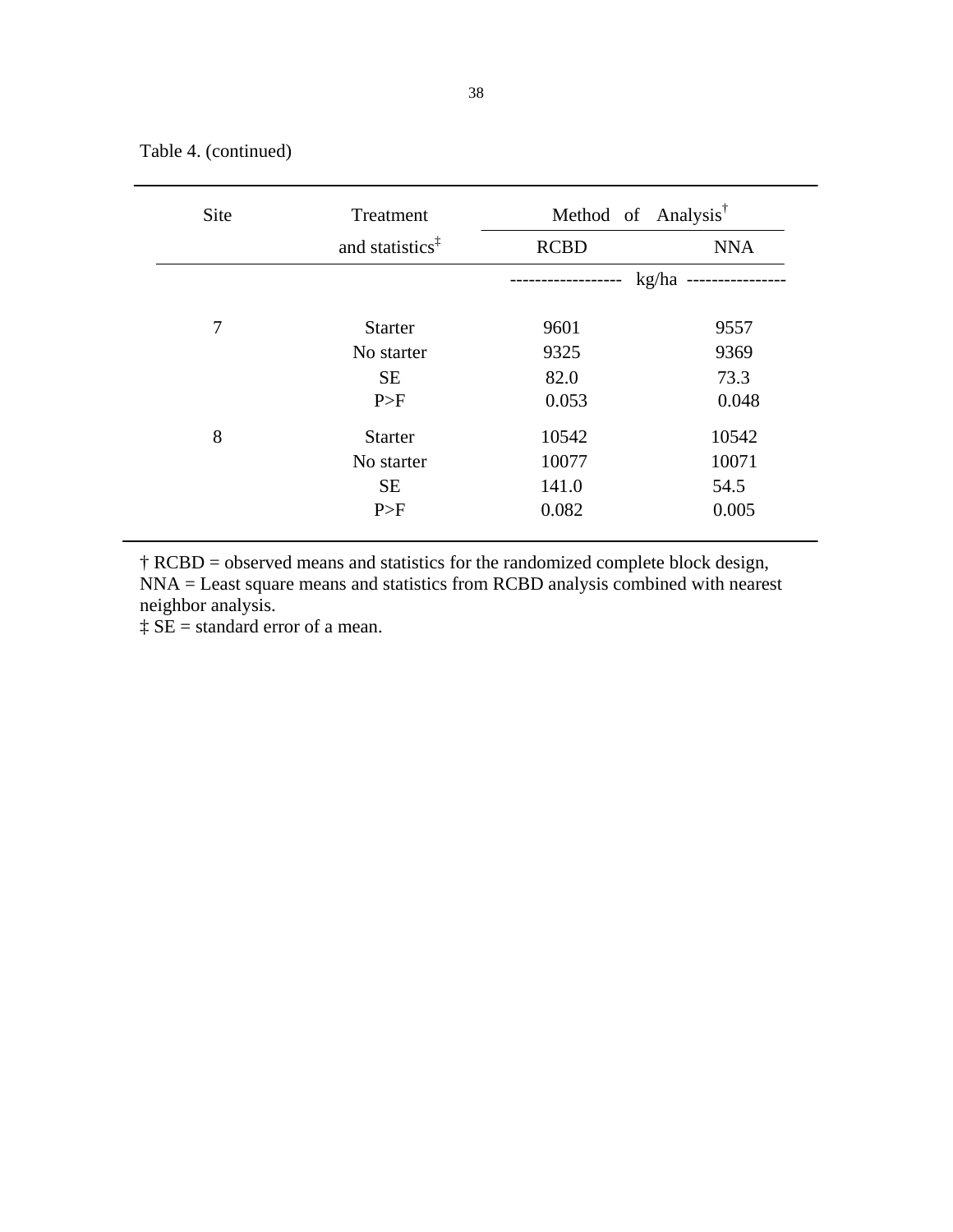| Site           | Treatment                   | Method of Analysis <sup>†</sup> |            |  |  |
|----------------|-----------------------------|---------------------------------|------------|--|--|
|                | and statistics <sup>‡</sup> | <b>RCBD</b>                     | <b>NNA</b> |  |  |
|                |                             |                                 |            |  |  |
| 3              | <b>Starter</b>              | 2.48                            | 2.50       |  |  |
|                | No starter                  | 1.57                            | 1.55       |  |  |
|                | <b>SE</b>                   | 0.20                            | 0.15       |  |  |
|                | P>F                         | 0.052                           | 0.023      |  |  |
| $\overline{4}$ | <b>Starter</b>              | 2.65                            | 2.62       |  |  |
|                | No starter                  | 1.90                            | 1.91       |  |  |
|                | <b>SE</b>                   | 0.47                            | 0.33       |  |  |
|                | P>F                         | 0.375                           | 0.281      |  |  |
| 5              | <b>Starter</b>              | 1.99                            | 1.99       |  |  |
|                | No starter                  | 1.88                            | 1.88       |  |  |
|                | <b>SE</b>                   | 0.11                            | 0.11       |  |  |
|                | P>F                         | 0.554                           | 0.540      |  |  |
| 6              | <b>Starter</b>              | 2.44                            | 2.45       |  |  |
|                | No starter                  | 1.86                            | 1.85       |  |  |
|                | <b>SE</b>                   | 0.14                            | 0.12       |  |  |
|                | P>F                         | 0.043                           | 0.039      |  |  |
| $\overline{7}$ | <b>Starter</b>              | 3.23                            | 3.24       |  |  |
|                | No starter                  | 2.28                            | 2.27       |  |  |
|                | $\rm SE$                    | 0.08                            | 0.08       |  |  |
|                | P>F                         | 0.003                           | 0.003      |  |  |
| 8              | <b>Starter</b>              | 2.83                            | 2.83       |  |  |
|                | No starter                  | 2.55                            | 2.54       |  |  |
|                | <b>SE</b>                   | 0.09                            | 0.09       |  |  |
|                | P>F                         | 0.167                           | 0.166      |  |  |

|               |  | Table 5. Effect of starter fertilization and the analyses method on corn dry weight for six |
|---------------|--|---------------------------------------------------------------------------------------------|
| strip trials. |  |                                                                                             |

† RCBD = observed means and statistics for the randomized complete block design, NNA= Least square means and statistics from RCBD analyses combined with nearestneighbor analyses.

 $\ddagger$  SE = standard error of a mean.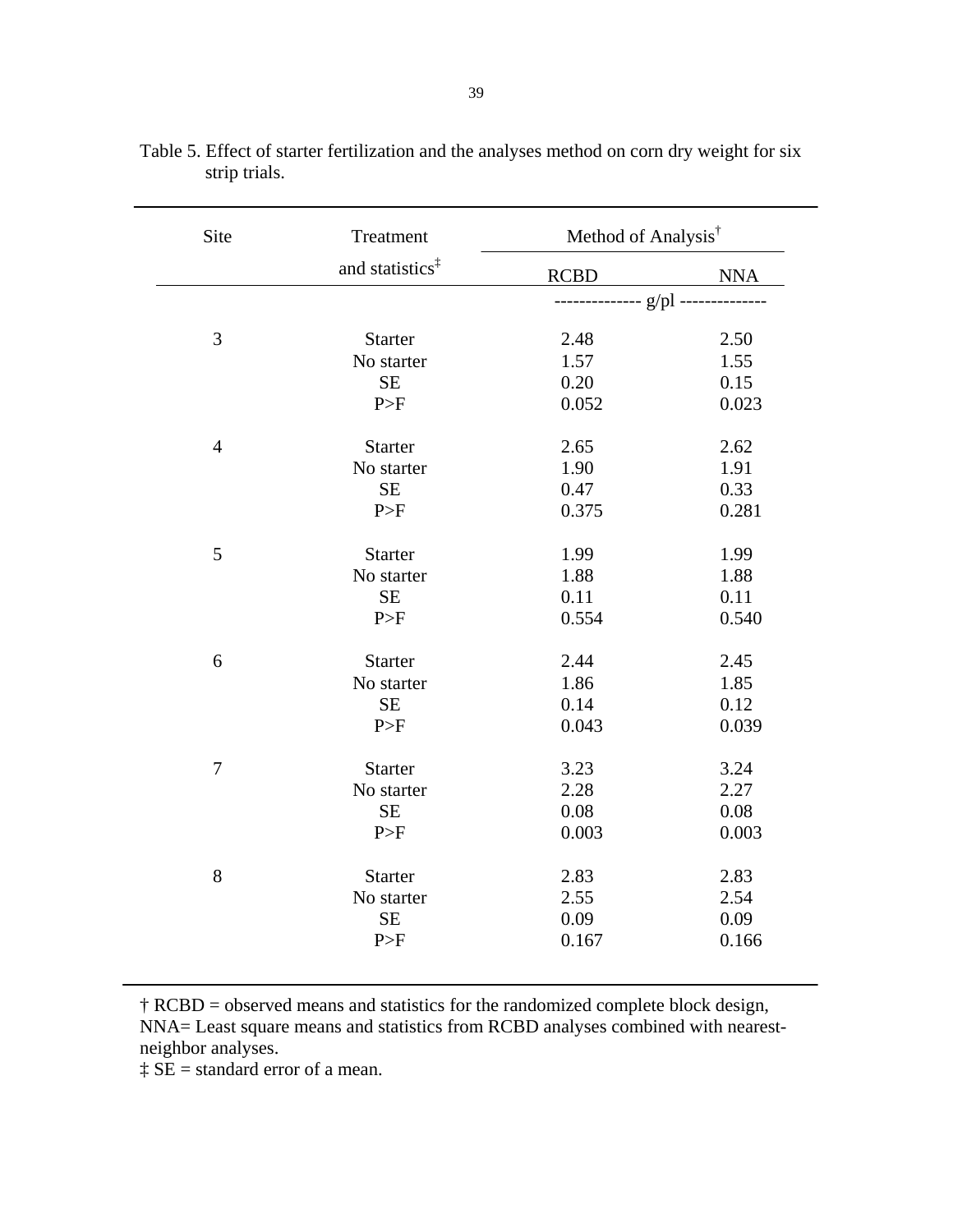|                |                | Soil-test P class |          |      |                    |      |              |                     |         |              |                          |      |              |                          |      |      |
|----------------|----------------|-------------------|----------|------|--------------------|------|--------------|---------------------|---------|--------------|--------------------------|------|--------------|--------------------------|------|------|
|                |                |                   | Very Low |      |                    | Low  |              |                     | Optimum |              | High                     |      |              | Very High                |      |      |
| Trial          |                | Trt† Yield $P>F$  |          | Α‡   | Yield $P>F$        |      | $\mathbf{A}$ | Yield $P>F$         |         | $\mathbf{A}$ | Yield $P>F$              |      | $\mathbf{A}$ | Yield $P>F$              |      | A    |
|                |                | kg/ha             |          | $\%$ | kg/ha              |      | $\%$         | kg/ha               |         | $\%$         | kg/ha                    |      | $\%$         | kg/ha                    |      | $\%$ |
| $\mathbf{1}$   | S<br><b>NS</b> |                   |          |      | 7461<br>7206       | 0.08 | 13           | 7455<br>7181        | 0.10    | 9            | 7313<br>7095             | 0.01 | 32           | 7285<br>7076             | 0.06 | 46   |
| $\overline{2}$ | S<br><b>NS</b> |                   |          |      |                    |      |              | 11288 0.84<br>11356 |         | 11           | 11645 0.02<br>11338      |      | 28           | 11840 0.11<br>11664      |      | 61   |
| 3              | S<br><b>NS</b> | 8090<br>7419      | 0.02     | 24   | 8667<br>8115       | 0.03 | 53           | 8993<br>8641        | 0.14    | 23           | $\overline{\phantom{0}}$ |      |              | $\overline{\phantom{a}}$ |      |      |
| 5              | S<br><b>NS</b> |                   |          |      | 9557<br>9338       | 0.60 | 11           | 9388<br>9338        | 0.69    | 32           | 9783<br>9639             | 0.39 | 39           | 10272 0.21<br>10165      |      | 18   |
| 7              | S<br><b>NS</b> |                   |          |      | 10234 0.09<br>9858 |      | 60           | 8648<br>8522        | 0.30    | 40           | $\overline{a}$           |      |              |                          |      |      |
| 8              | S<br><b>NS</b> |                   |          |      |                    |      |              |                     |         |              | 10190 0.06<br>9664       |      | 34           | 10711 0.26<br>10284      |      | 66   |
| Mean§          | S<br><b>NS</b> | 8090<br>7419      | 0.02     | 5    | 8980<br>8629       | 0.01 | 21           | 9154<br>9008        | 0.30    | 19           | 9580<br>9357             | 0.04 | 22           | 9799<br>9635             | 0.12 | 33   |

Table 6. Mean grain yield as affected by starter fertilization for areas of six fields having different soil-test P values.

† Trt = Treatment; S= Starter, NS= No Starter

‡ A= Percentage area for each soil test class. Percentage area for the mean was calculated based on the total number of cells.

§ Mean calculated excluding Site 8, where the starter was applied 5cm beside and below the seed.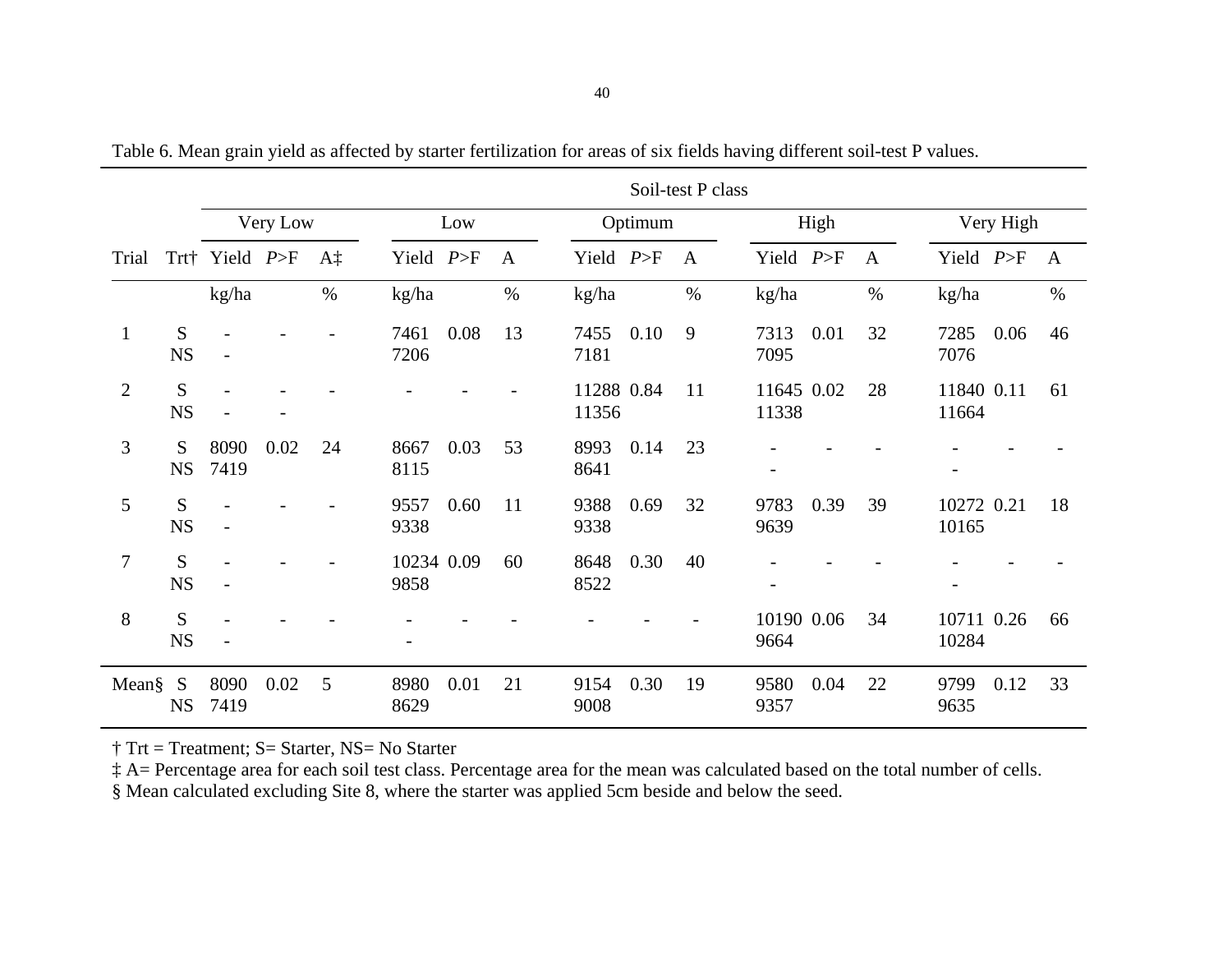|                |                | Soil-test P class |          |                |                          |      |              |                          |         |              |                          |      |                  |              |      |              |
|----------------|----------------|-------------------|----------|----------------|--------------------------|------|--------------|--------------------------|---------|--------------|--------------------------|------|------------------|--------------|------|--------------|
|                |                |                   | Very Low |                |                          | Low  |              |                          | Optimum |              | High                     |      |                  | Very High    |      |              |
| Trial          |                | Trt E.G. $P>F$    |          | Aţ             | E.G.                     | P>F  | $\mathbf{A}$ | E.G.                     | P>F     | $\mathbf{A}$ | E.G.                     | P>F  | $\boldsymbol{A}$ | E.G.         | P>F  | $\mathbf{A}$ |
|                |                | $g$ /pl           |          | $\%$           | $g$ /pl                  |      | $\%$         | $g$ /pl                  |         | $\%$         | $g$ /pl                  |      | $\%$             | $g$ /pl      |      | $\%$         |
| 3              | S<br><b>NS</b> | 2.41<br>1.43      | 0.03     | 24             | 2.79<br>1.68             | 0.07 | 53           | 2.64<br>2.62             | 0.98    | 23           |                          |      |                  |              |      |              |
| $\overline{4}$ | S<br><b>NS</b> | $\overline{a}$    |          |                | 4.16<br>3.21             | 0.31 | 33           | 2.25<br>2.02             | 0.87    | 21           | 2.36<br>2.01             | 0.04 | 30               | 2.16<br>2.05 | 0.74 | 16           |
| 5              | S<br><b>NS</b> |                   |          |                | 1.73<br>1.93             | 0.44 | 11           | 1.86<br>1.79             | 0.60    | 32           | 2.12<br>1.85             | 0.16 | 39               | 2.07<br>2.07 | 0.97 | 18           |
| 6              | S<br><b>NS</b> |                   |          |                | $\overline{\phantom{a}}$ |      |              | $\overline{\phantom{0}}$ |         |              | -                        |      |                  | 2.43<br>1.83 | 0.05 | 100          |
| $\overline{7}$ | S<br><b>NS</b> |                   |          |                | 3.21<br>2.20             | 0.02 | 60           | 3.26<br>2.39             | 0.14    | 40           | $\overline{\phantom{0}}$ |      |                  |              |      |              |
| 8              | S<br><b>NS</b> |                   |          |                |                          |      |              |                          |         |              | 2.79<br>2.22             | 0.19 | 34               | 2.84<br>2.71 | 0.53 | 66           |
| Mean§          | S<br><b>NS</b> | 2.41<br>1.43      | 0.03     | $\overline{7}$ | 2.97<br>2.25             | 0.16 | 33           | 2.50<br>2.20             | 0.32    | 23           | 2.42<br>2.02             | 0.11 | 17               | 2.37<br>2.16 | 0.50 | 20           |

Table 7. Means on early growth as affected by starter fertilization for areas of six fields having different soil-test P values.

† Trt = Treatment; S= Starter, NS= No Starter

‡ A= Percentage area for each soil test class. Percentage area for the mean was calculated based on the total number of cells.

§ Mean calculated excluding Site 8, where the starter was applied 5cm beside and below the seed.

¶ E.G.= Early Growth.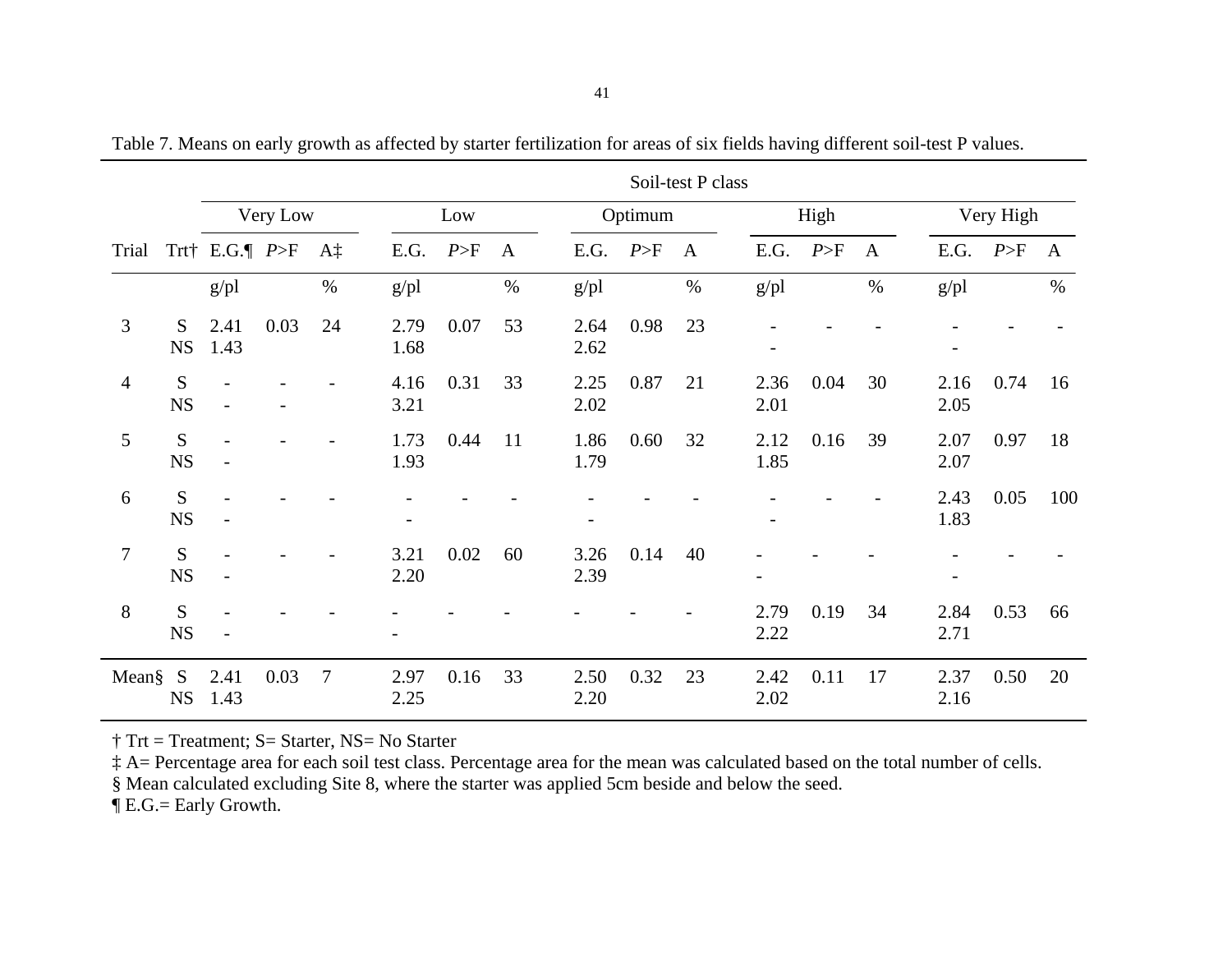

Figure 1. Soil types and grid sampling for different soil test values in Site 3.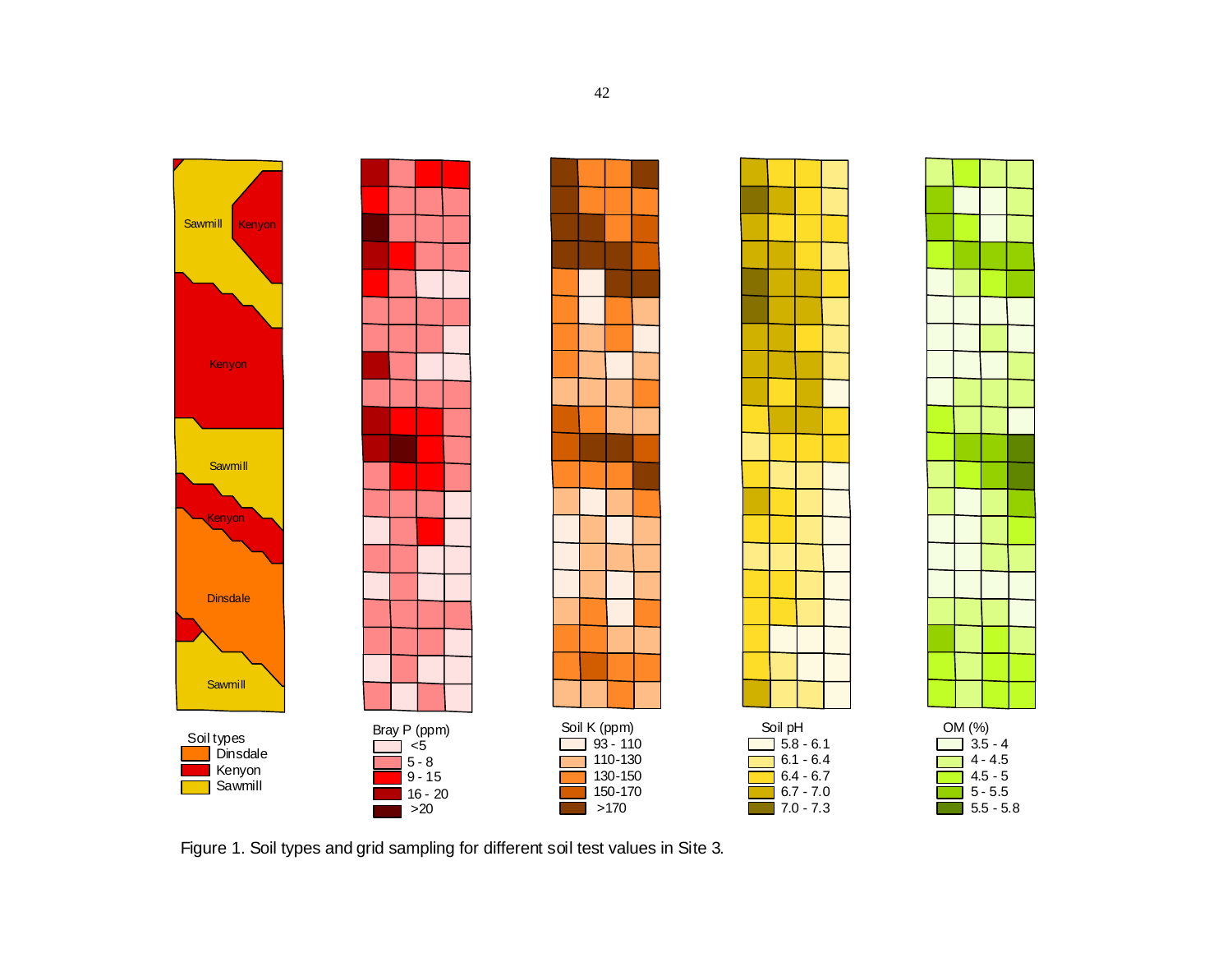

Figure 2. Treatments, yield map, average yield and early growth by strip, and yield difference by strip and soil sample cell in Site 3.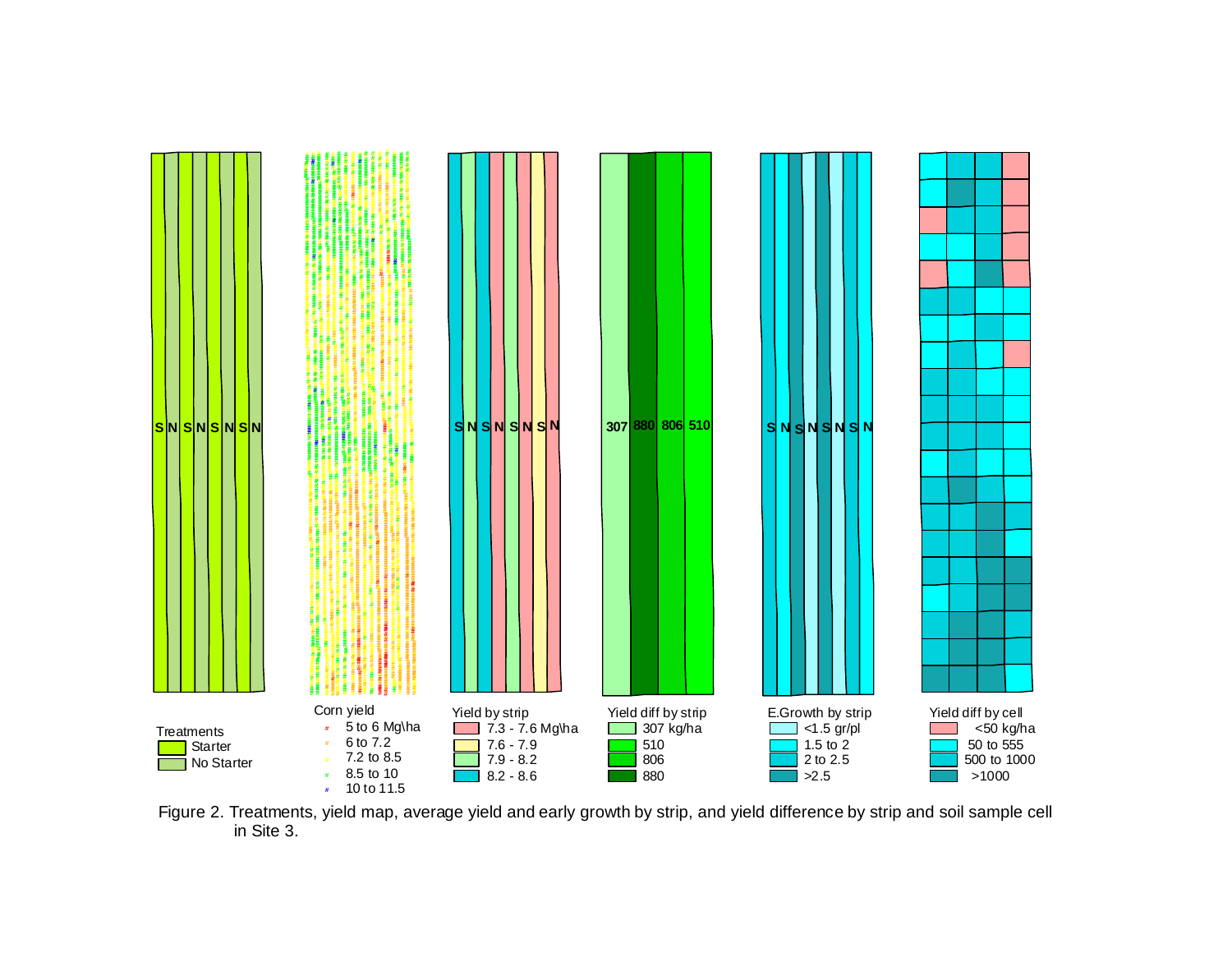

Figure 3. Correlation between relative yield and relative dry weight across all sites.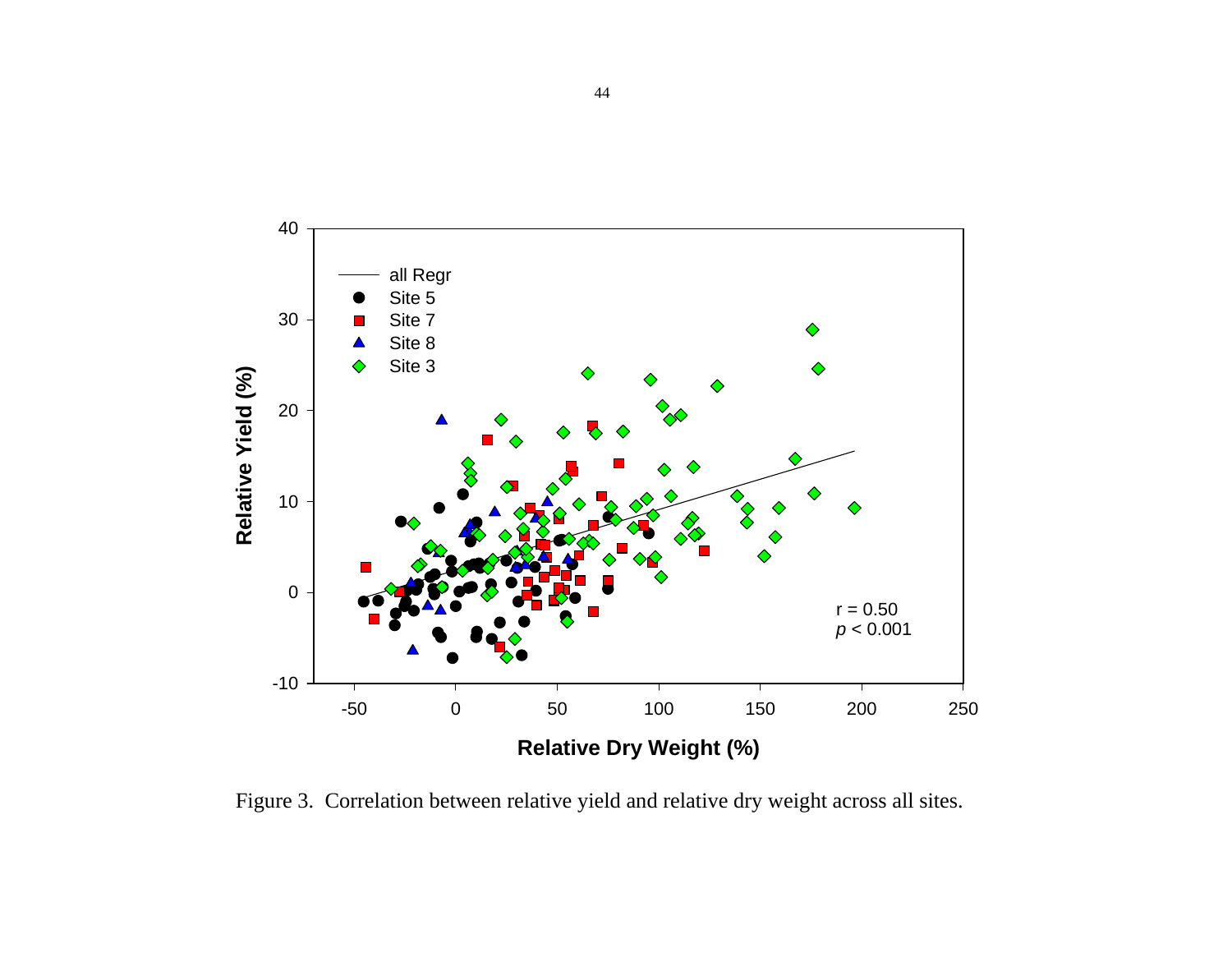#### GENERAL CONCLUSIONS

The overall objective of this study was to assess the effect of starter fertilization in cornfields. Specific objectives were to evaluate yield and early growth responses to starter fertilization in no-till corn and to assess the variation in growth and grain yield responses over the landscape using precision agriculture technologies. Eight cornfields managed with no-tillage were sampled and studied from 1995 through 1998. A strip trial methodology was used for all fields. An intensive grid soil sampling was conducted in all fields and whole samples (V5 to V6 developmental stages) were collected from most fields. Grain yields were measured and recorded using combines equipped with yield monitors and global positioning systems. Analyses of grain yield and early growth responses were performed using conventional analysis of variance and by accounting for spatial correlation of yield with a nearest neighbor analysis in conjunction with analysis of variance.

The results showed that accounting for spatial correlation of yield in conjunction with conventional analysis of variance improved the evaluation of treatment effects by strip trials harvested with yield monitors and global positioning systems. This methodology had no effect on the estimated treatment means but significantly reduced the standard errors of the estimation.

In-the-furrow starter fertilization increased yields in several fields, although responses were large enough to offset the costs of application only in three fields. Responses were larger (approximately 200 to 600 kg ha<sup>-1</sup>) when soil P levels were below optimum levels for corn, and were not related with other soil tests, landscape position, or soil survey mapping units. Responses for areas with different soil tests within fields also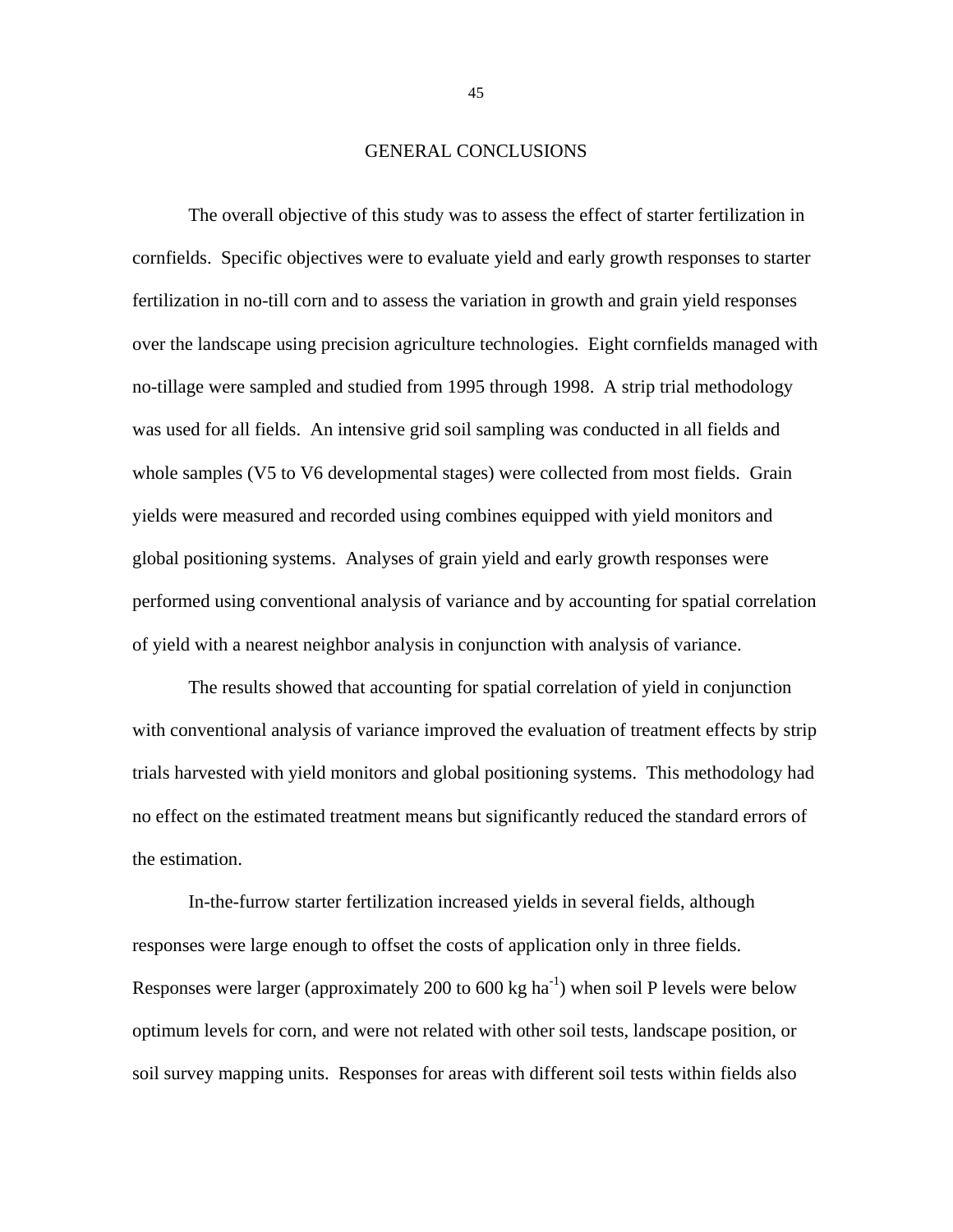showed that soil P was the only measured variable that was related to within-field variation in the response. Small responses to starter applied in the furrow in high-testing soils likely were produced by the small amount of N in the starter  $(9 \text{ kg N} \text{ ha}^{-1} \text{ or } \text{less})$  because no preplant N was applied at any field except at Site 8. Nitrogen probably was responsible for the large response at the only site where the starter was applied at a higher rate and beside and below the seeds.

The early growth responses to starter fertilization were large and occurred in most fields, which was in contrast to grain yield responses. Early growth responses were larger when soil test P was low but also were significant when soil P was very high. Across all sites, starter fertilization increased early growth by 29% and grain yield only 3.7%. The grain yield response was positively, but poorly, correlated with early growth response within and across sites.

Overall, the study showed little economic justification for applying starter fertilizer in the furrow when available soil P is above optimum levels for corn grain production. The results showed, however, that very small amounts of fertilizer can produce significant yield increases in soils testing low in P. Thus, from an economic perspective starter fertilization may be a viable alternative in combination with reduced bulk applications of broadcast P fertilizer. The results also showed a benefit of starter fertilization from an environmental perspective. The starter significantly increased early growth and early canopy cover across most conditions. Increased early canopy cover can reduce P and soil losses to water supplies at a time of high rainfall intensity. In addition, it is generally believed that the farmers' belief of lower grain yield with no-till compared to conventional tillage is actually a perception rooted in obviously slower early growth with no-till. Thus, the starter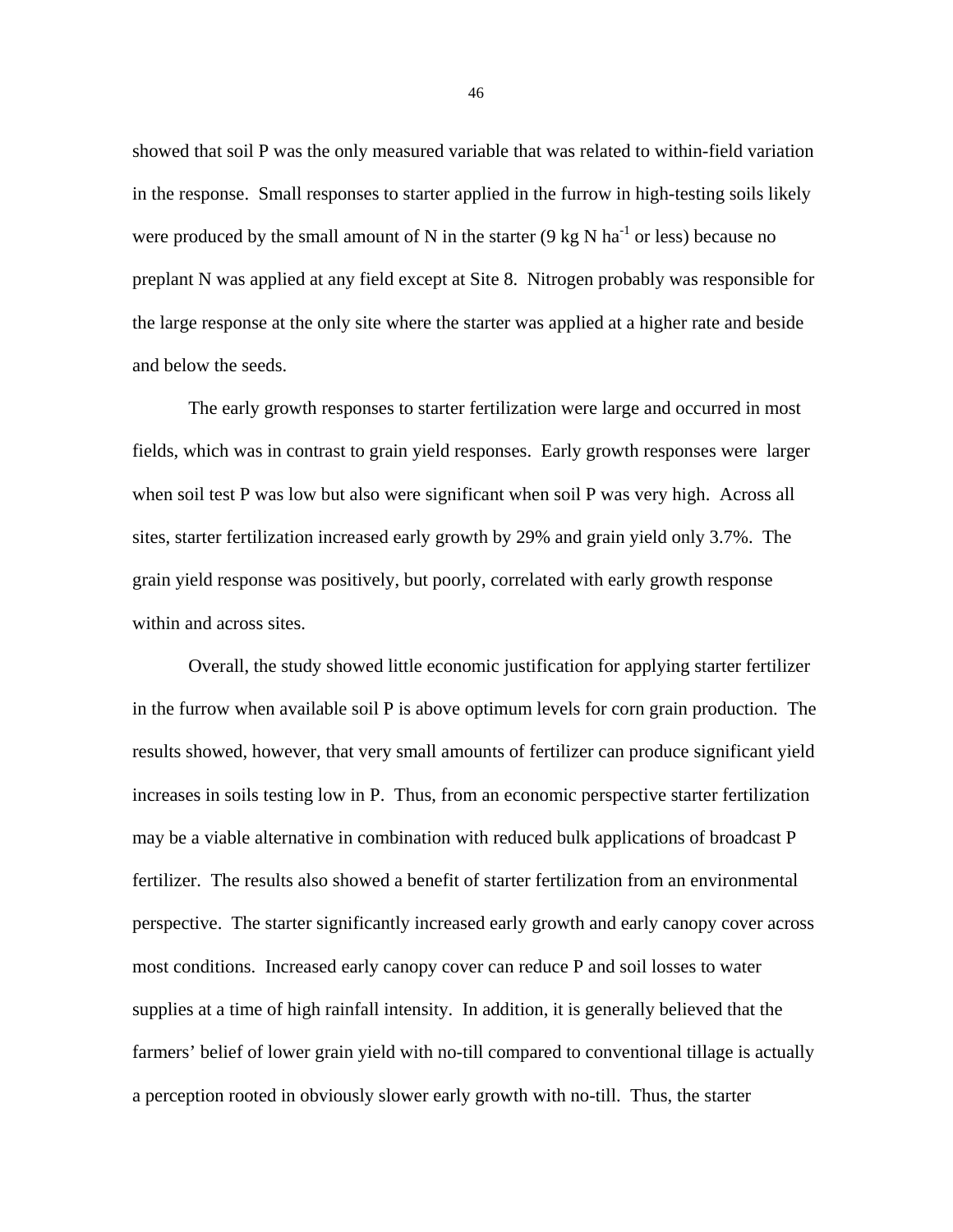fertilization effect in increasing early growth of no-till corn across most conditions can help to promote no-till systems that minimize soil erosion.